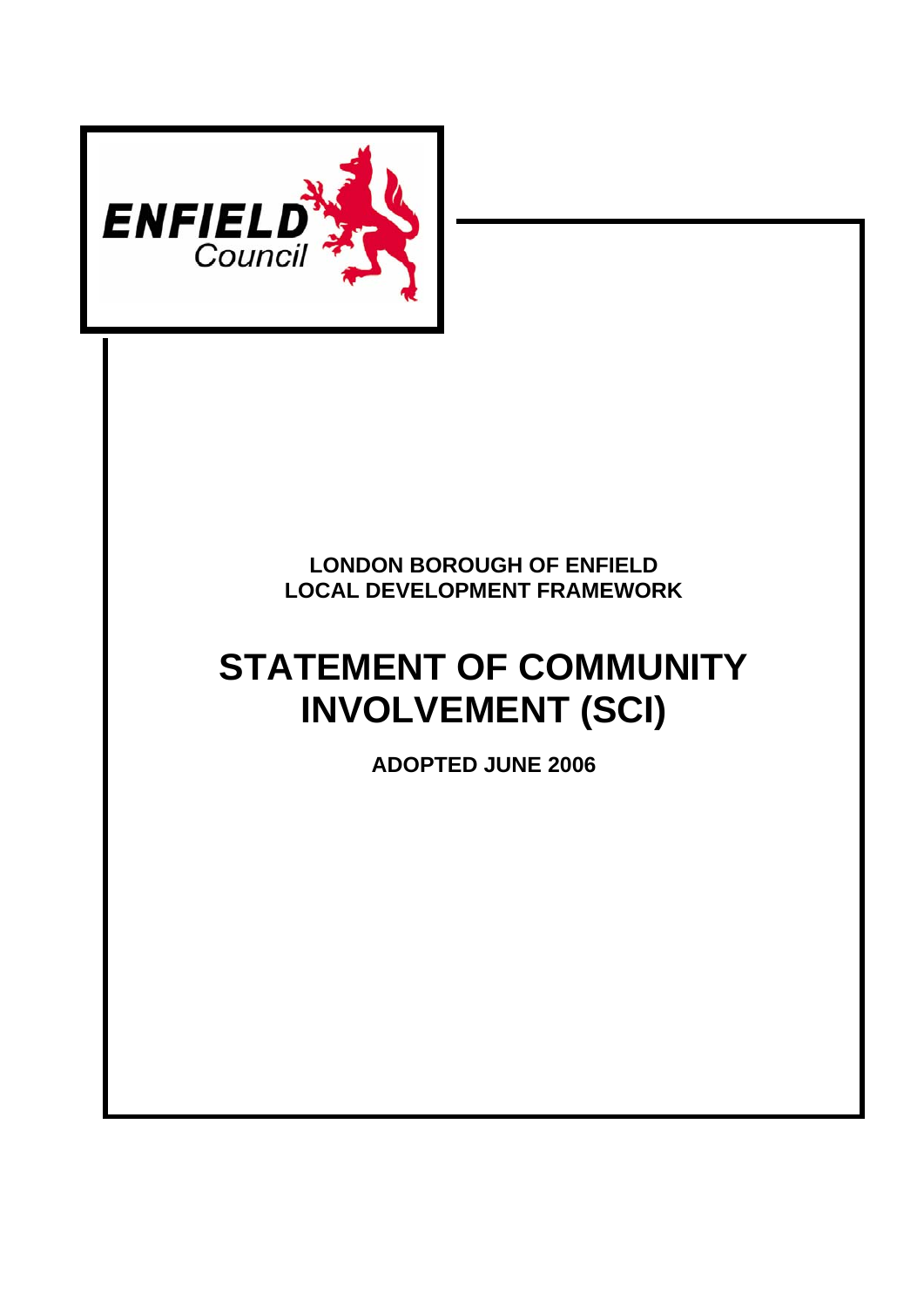**This document is about community involvement in planning for the future of Enfield. If you would like a copy in another language or format please fill in your name and address below, place a tick against the language(s) you require and return the whole form to the Civic Centre.** 

| <b>GREEK</b>                                                                                                                                                                                                                                                                                                                 | <b>SOMALI</b><br>$(\checkmark)$                                                                                                                                                                                                                                                                                                             | <b>GUJERATI</b><br>$(\checkmark)$                                                                                                                                                                                                                                                                                                             |
|------------------------------------------------------------------------------------------------------------------------------------------------------------------------------------------------------------------------------------------------------------------------------------------------------------------------------|---------------------------------------------------------------------------------------------------------------------------------------------------------------------------------------------------------------------------------------------------------------------------------------------------------------------------------------------|-----------------------------------------------------------------------------------------------------------------------------------------------------------------------------------------------------------------------------------------------------------------------------------------------------------------------------------------------|
| Αυτό το έγγραφο αφορά την<br>κοινοτική συμμετοχή στον<br>προγραμματισμό για το μέλλον του<br>Enfield. Εάν θέλετε αντίγραφο σε<br>άλλη γλώσσα ή σχήμα, παρακαλώ<br>συμπληρώστε το όνομα και τη<br>διεύθυνσή σας κατωτέρω, βάλτε ένα<br>τικ απέναντι στη γλώσσα που θέλετε<br>και στείλτε ολόκληρο το έντυπο στο<br>Δημαρχείο. | Dokumentigani waxa uu ku saabsan<br>yahay ka qaybqaadashada bulshada<br>ee qorshaynta mustaqbalka Enfield.<br>Haddii aad jeclaan lahayd inaad<br>heshid koobi ku qoran luqaddaada<br>ama qaab kale fadlan hoos ku qor<br>magaca iyo cinwaankaaga, fadlan<br>sax luqadda aad doonaysid kadibna<br>foomka kusoo celi xarunta Civic<br>Centre. | આ દસ્તાવેજ એનફીલ્ડના ભાવિ માટે<br>આયોજનમાં (પ્લાનીંગ) કમ્યૂનિટિના<br>સમાવિષ્ટ વિષે છે. જો તમને કોઇ બીજી<br>ભાષા અથવા ૨ચનામાં તેની નકલ<br>જોઇતી હોય તો, કૃપા કરી નીચે તમારુ<br>નામ અને સરનામુ ભરી, તમને જોઇતી<br>ભાષા (ઓ) સામે નિશાની કરી અને<br>સંપૂર્ણ ફોર્મને સિવિક સેન્ટરમાં મોકલો.                                                        |
| <b>TURKISH</b><br>$(\check{y})$                                                                                                                                                                                                                                                                                              | <b>FRENCH</b><br>( ✓ )<br>Ce document concerne la                                                                                                                                                                                                                                                                                           | <b>ALBANIAN</b><br>( ✓                                                                                                                                                                                                                                                                                                                        |
| Bu belge Enfield'in geleceği için<br>planlamaya toplum katılımı<br>hakkındadır. Bu belgeyi başka bir<br>dil ya da formatta edinmek<br>istiyorsanız, lütfen gerekli kutu ya<br>da kutuları işaretleyip adınızı,<br>soyadınızı ve adresinizi aşağıya<br>yazdıktan sonra formun tümünü<br>Civic Centre'a gönderin.              | participation de la communauté dans<br>la planification de l'avenir<br>d'Enfield. Si vous en voulez un<br>exemplaire dans une autre langue ou<br>un autre format, veuillez noter votre<br>nom et adresse ci-dessous, cocher la<br>case correspondant à la/aux<br>langue(s) demandée(s) et rendre le<br>formulaire au Centre Municipal.      | Ky dokument është mbi inkuadrimin<br>e komunitetit në planifikimin e të<br>ardhmes së Enfieldit. Nëse doni një<br>kopje në një gjuhë apo format tjetër,<br>ju lutem plotësoni emrin dhe<br>adresën tuaj më poshtë, vendosni<br>shenjën ∕ afër gjuhës/gjuhëve tuaja<br>që kërkoni dhe ktheni tërë<br>formularin tek Bashkia (Civic<br>Centre). |
| <b>FARSI</b><br>(√                                                                                                                                                                                                                                                                                                           | <b>ROMANIAN</b><br>$(\check{y})$                                                                                                                                                                                                                                                                                                            | <b>BENGALI</b><br>(√                                                                                                                                                                                                                                                                                                                          |
| این جزوه درباره شرکت مردم در برنامه<br>ریزی آینده انفیلد میباشد۰ اگر مایل هستید<br>نسخه ای از آنر ابزیان دیگر ویا بصورت<br>ديگر دريافت داريد لطفانام ونشاني خودرا<br>در قست مخصوص زیریادداشت نموده<br>وجلوى خانه مربوط به زبان خود را<br>علامت زده وفرم كامل را به سيويک<br>سنتر Civic Centre بفرستيد •                      | Acest document se refera la<br>implicarea comunitatii in<br>planificarea viitorului in Enfield.<br>Daca doriti o copie in alta limba sau<br>format, va rugam sa completati mai<br>jos numele si adresa, bifati in<br>dreptul limbii (limbilor) dorite si<br>returnati formularul la Civic Centre.                                           | এই ডকুমেন্ট (নথিপত্রটি) এনফিল্ডের<br>ভবিষ্যত পরিকল্পনায় কমিউনিটিকে যুক্ত<br>করা সম্পর্কে। আপনি যদি অন্য (কান<br>ভাষায় বা ফৰ্ম্যাটে একটি কপি চান তবে দয়া<br>করে নীচে আপনার নাম ও ঠিকানা পুরণ<br>করুন, আপনার যে ভাষায় প্রয়োজন তার<br>পাশে একটি টিক চিহ্ন দিন এবং সম্পূৰ্ণ<br>ফর্মটি সিভিক সেন্টারে ফেরত পাঠান।                             |
| <b>OTHER</b><br>$(\check{ }')$                                                                                                                                                                                                                                                                                               | <b>LARGE PRINT</b><br>$(\check{y})$                                                                                                                                                                                                                                                                                                         | <b>AUDIO CD</b><br>$(\check{ }')$                                                                                                                                                                                                                                                                                                             |
| Please say which language<br>you would like the<br>document in.                                                                                                                                                                                                                                                              | <b>BRAILLE</b><br>( ✓                                                                                                                                                                                                                                                                                                                       | <b>AUDIO</b><br>(✓<br><b>CASSETTE</b>                                                                                                                                                                                                                                                                                                         |
|                                                                                                                                                                                                                                                                                                                              |                                                                                                                                                                                                                                                                                                                                             | Return to:<br><b>Planning Policy Team</b><br>London Borough of Enfield                                                                                                                                                                                                                                                                        |

………………………………………………….. Silver Street, Enfield, EN1 3XE

P.O Box 53, Civic Centre<br>Silver Street, Enfield, EN1 3XE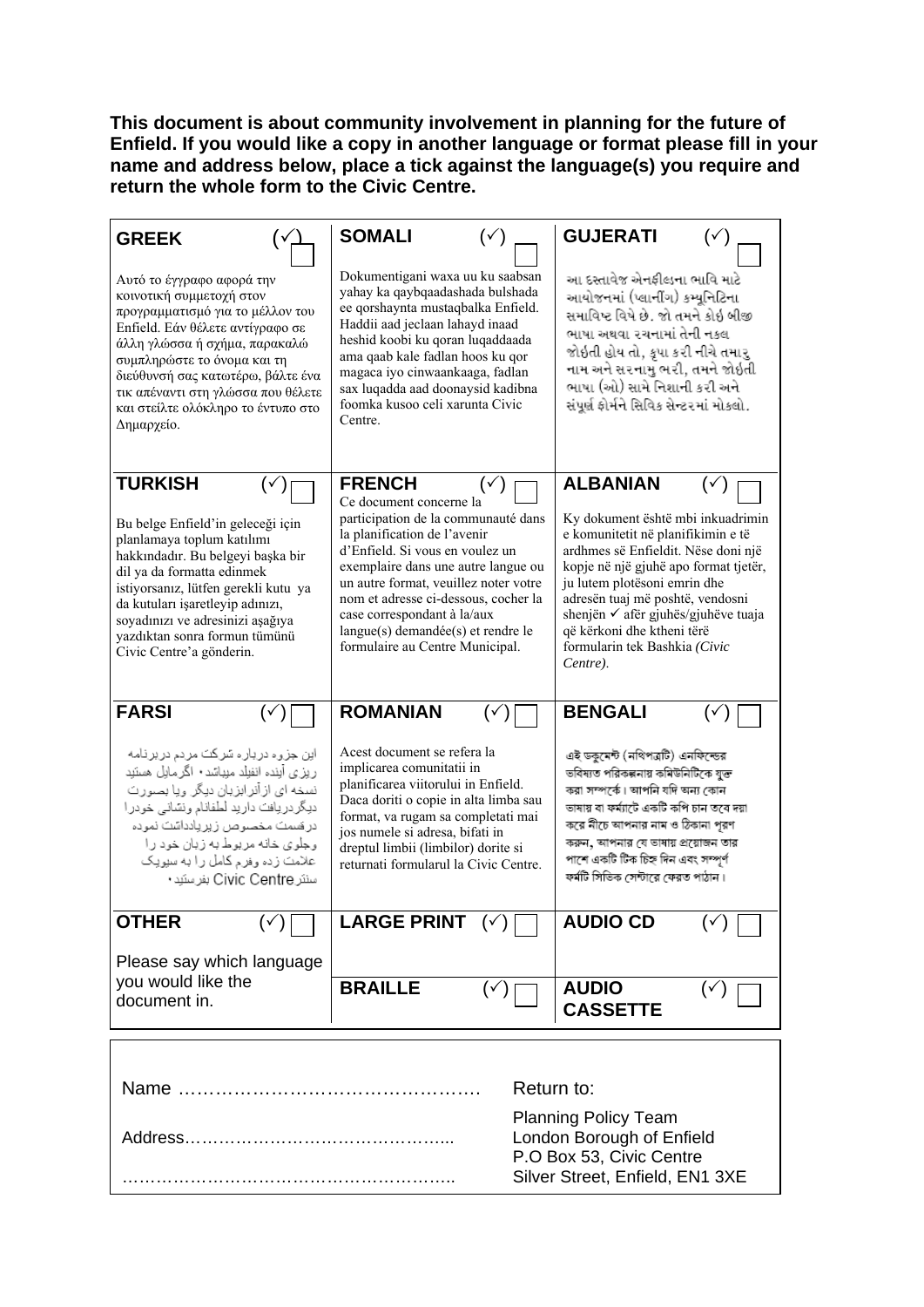# **CONTENTS**

|                                                      | <b>SECTION</b>                                                                                                                                                                                                                          | Page                                                                 |
|------------------------------------------------------|-----------------------------------------------------------------------------------------------------------------------------------------------------------------------------------------------------------------------------------------|----------------------------------------------------------------------|
|                                                      | <b>Summary</b>                                                                                                                                                                                                                          | 1                                                                    |
| 1.0<br>1.1<br>1.3                                    | <b>Introduction</b><br>Enfield's Local Development Framework (LDF)<br>1.2 Statement of Community Involvement (SCI)<br>Links with Enfield's other Community Involvement Initiatives.                                                     | $3 - 4$<br>3<br>$\mathbf{3}$<br>4                                    |
| 2.0<br>2.1                                           | <b>Enfield's Communities</b><br><b>Enfield's Population</b><br>2.2 Hard to Reach Groups<br>2.3 The Role of the Voluntary and Community Sector                                                                                           | $5-6$<br>5<br>6<br>6                                                 |
| 3.0<br>3.1<br>3.2<br>3.3                             | <b>Types of Community Involvement</b><br>Background<br>Stages and Levels of Community Involvement<br>Methods of Community Involvement                                                                                                   | $\overline{7}$<br>$\overline{7}$<br>$\overline{7}$<br>$\overline{7}$ |
| 4.0<br>4.1<br>4.2<br>4.3<br>4.4<br>4.5               | <b>Community Involvement:</b><br><b>Local Development Documents (LDDs)</b><br>Background<br>Development Plan Documents (DPDs)<br><b>Supplementary Planning Documents (SPDs)</b><br>Co-ordinating consultation<br><b>Reporting Back</b>  | $9 - 16$<br>9<br>10<br>14<br>16<br>16                                |
| 5.0<br>5.1<br>5.2<br>5.3<br>5.4<br>6.0<br>6.1<br>6.2 | <b>Consultation on Planning Applications</b><br>Background<br><b>Pre-application Stage</b><br><b>Application Stage</b><br><b>Post-application Stage</b><br><b>Reviewing and Resourcing the SCI</b><br><b>Resources</b><br><b>Review</b> | $17 - 19$<br>17<br>17<br>18<br>19<br>$21 - 22$<br>21<br>21           |
| 7.0<br>A<br>B<br>$\mathsf C$<br>D<br>Е<br>F          | <b>Appendices</b><br>Glossary of Terms<br>Consultation on the SCI<br>Method of Community Involvement<br><b>List of Consultees</b><br><b>Consultation on Planning Applications</b><br>Background Documents and Contact Details.          | 23-44<br>23<br>29<br>31<br>37<br>39<br>43                            |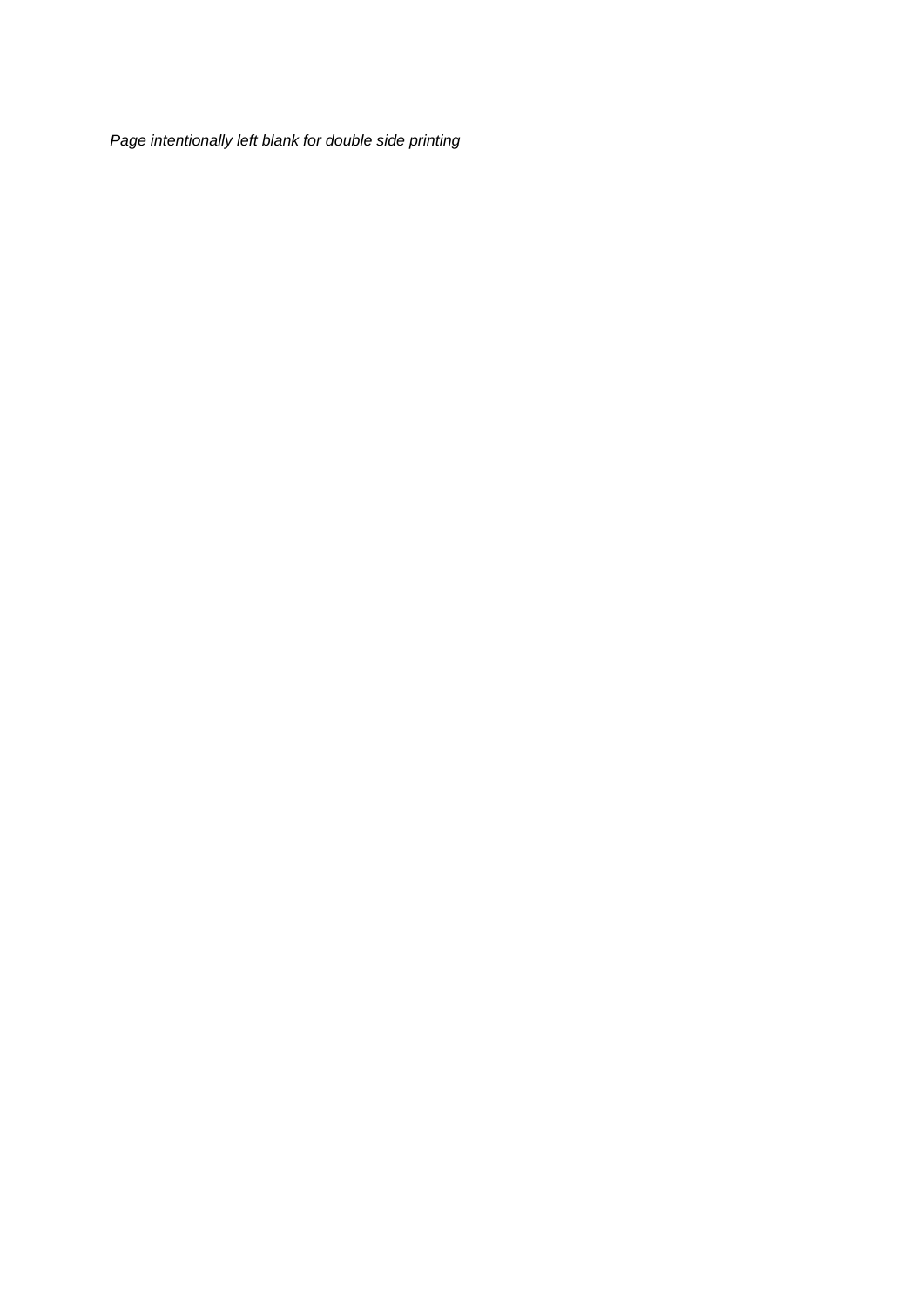# **SUMMARY**

The **Statement of Community Involvement (SCI)** is part of a series of documents that will form Enfield's **Local Development Framework (LDF)**, the new planning framework for the borough.

The SCI sets out the Council's approach for consulting the community during the preparation and revision of the LDF and on planning applications. Enfield's SCI seeks to enable everyone to take part in the planning process and make their views known to the Council.

The Council's vision is for:-

*Inclusive and effective community involvement, which enables the community to participate in and contribute to the future development of the Borough.* 

Information about community involvement during the preparation of the SCI is set out in Appendix B.

The SCI was submitted to the First Secretary of State, on 11<sup>th</sup> October 2005, to undergo independent examination by an appointed Inspector. The final stage of consultation commenced following the submission of the SCI and comments made at this stage were forwarded to the Inspector for consideration as part of the examination. The SCI was amended in accordance with the Inspector's binding report and was adopted by Council on  $28^{th}$  June  $2006$ .

The SCI can be viewed and downloaded from the Council's website at **[www.enfield.gov.uk](http://www.enfield.gov.uk/)**. Copies are also available for inspection at the Civic Centre, Silver Street, Enfield and at all public libraries within the borough.

#### **For further information please contact:**

#### **Planning Policy, Projects and Design Service**

Environment, Street Scene and Parks London Borough of Enfield PO Box 53 Civic Centre Silver Street Enfield EN1 3XE

Tel: 020 8379 5181 Fax: 020 8379 3887 Email: [ldf@enfield.gov.uk](mailto:ldf@enfield.gov.uk)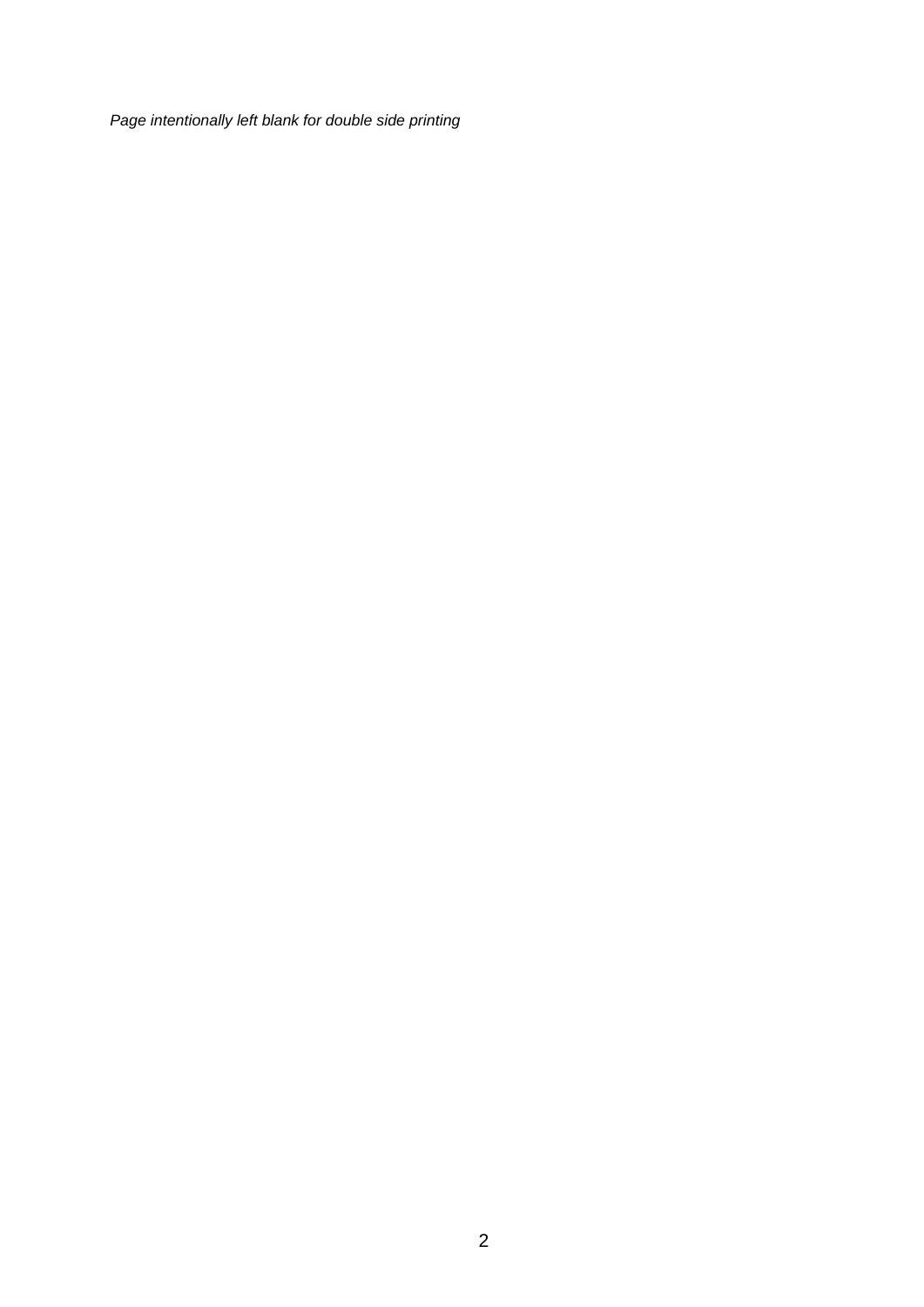# **1 INTRODUCTION**

### 1.1 **Enfield's Local Development Framework (LDF)**

- 1.1.1 Local Planning Authorities such as Enfield have long been required to draw up a **development plan** for their area to provide a framework for the development and use of land. Enfield's current development plan is the **Unitary Development Plan (UDP)**, adopted in 1994. Appendix A describes this and other terms used in this document that are set out in bold.
- 1.1.2 In 2004 the Government introduced major changes to the town planning system, which require the Council to replace its UDP with a new style of plan, called a **Local Development Framework (LDF)**. Enfield's LDF will not be a single document but a folder of documents called **Local Development Documents (LDDs)**. The **Statement of Community Involvement (SCI)** is one of the LDDs that the Council has to produce.

#### 1.2 **Statement of Community Involvement (SCI)**

1.2.1 This SCI sets out the standards for involving the community in the preparation and revision of LDDs (section 4) and on planning applications (section 5). These standards, which are based upon the following principles for community involvement, will enable the Council to achieve its vision for:-

*Inclusive and effective community involvement, which enables the community to participate in and contribute to the future development of the Borough.* 

#### Principles for Community Involvement

- Access to information
- The opportunity to contribute ideas
- The opportunity to take an active part in developing proposals and options
- The opportunity to be consulted and make representations on formal proposals
- The opportunity to get feedback and be informed about progress and outcomes
- 1.2.2 The SCI has been produced in a way that meets these principles and further details about community involvement in the preparation of the SCI are set out in Appendix B.
- 1.2.3 Planning affects everyone who lives, works or visits the borough. Early and continuous community involvement is essential to ensure that future changes reflect the circumstances and priorities of the local people and new development stands the test of time and helps form places where people want to live. Local people's knowledge and understanding about the past and features of the borough is an irreplaceable source of information that should inform the content of Enfield's LDF and influence decisions made on planning applications.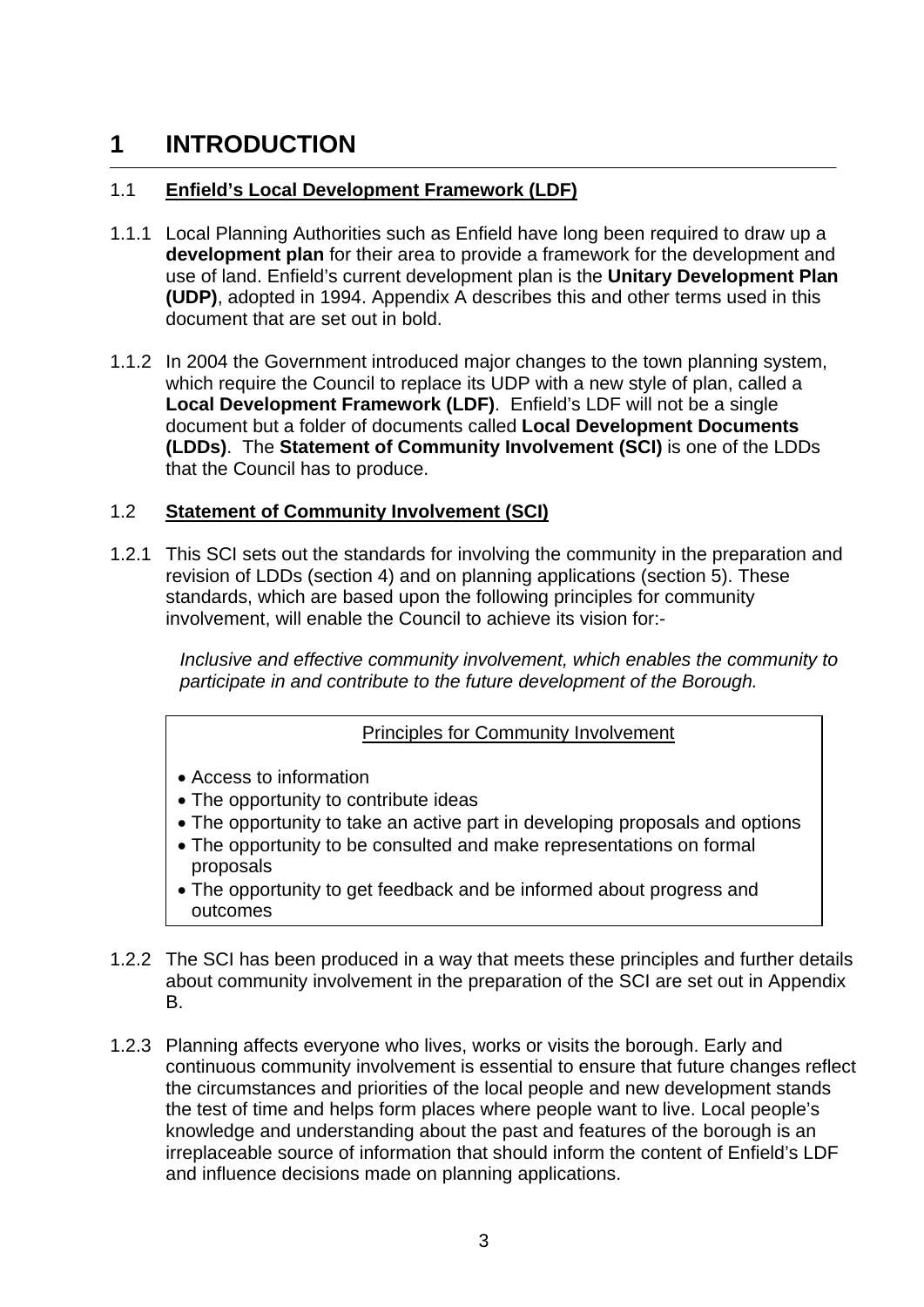1.2.4 A consensus in opinion on planning issues may not always arise and any comments made will be considered in light of national, regional and local planning policies. The individual and collective views of the community will be carefully considered, having regard to these policies, and decisions will always be made in the public interest. The Council is committed to undertaking early and continuous community involvement and the techniques and approach set out in sections 3, 4 and 5 seek to minimise potential conflict.

#### 1.3 **Links with Enfield's other Community Involvement Initiatives**

- 1.3.1 This SCI encourages a community led and consistent approach to community involvement that utilises existing initiatives and partnership networks, including the **Enfield Strategic Partnership (ESP**). In 2003, the ESP produced the **Community Strategy**, *'Enfield's Future'*, which sets out a 10-year vision for improving the quality of life in Enfield and 15 three-year aims, based on the vision and concerns of local residents and organisations. The Community Strategy will inform the priorities of the LDF and the SCI directly works towards meeting two key aims of the Community Strategy:
	- *To encourage local people to be more actively involved in their neighbourhoods and communities*
	- *To improve the quality and accessibility of public services at a local level through sharing information, co-ordinating consultation, and delivering services together.*
- 1.3.2 The Council has developed a communications toolkit, a consultation strategy, *'Engaging Enfield',* and a good practice guide, *'Consulting People'*, to enable a consistent approach to consultation. These documents have informed the content of this SCI. The preparation of the LDF will meet key objectives of Aims 1 and 6 of the Council's Corporate Strategy 2005-2008, *Putting Enfield First*- "A Cleaner, Greener Enfield" and "Economically Successful and Socially Inclusive" and the SCI will enable the Council to meet the objectives of Aim 5– "Supporting the Delivery of Excellent Services".
- 1.3.3 Within the Council's organisational structure, the Scrutiny Panels, the Green Belt Forum, Planning Committee and Conservation Advisory Group (CAG) will be key consultees on aspects of the LDF relevant to their terms of reference, to allow full consideration of all of the appropriate factors and to help ensure co-ordination of LDDs with other Council activities and plans.
- 1.3.4 The Council has signed up to the '*Enfield Compact'*, an agreed code of practice to develop effective ways of joint working across the voluntary, community and statutory sectors. The Compact aims to improve the community's access to the statutory decision making process by developing more effective communication and public participation opportunities. The consultation standards set out in sections 4 and 5 of the SCI comply with the Compact wherever possible. However, because of the new planning regulations it will sometimes not be possible to provide the voluntary and community sector with 12 weeks to comment on particular documents, as set out in the Compact. The Council will ensure that the sector is continuously involved from the start, to enable active participation in the preparation of documents and strengthen the capacity of organisations to comment within the formal consultation periods.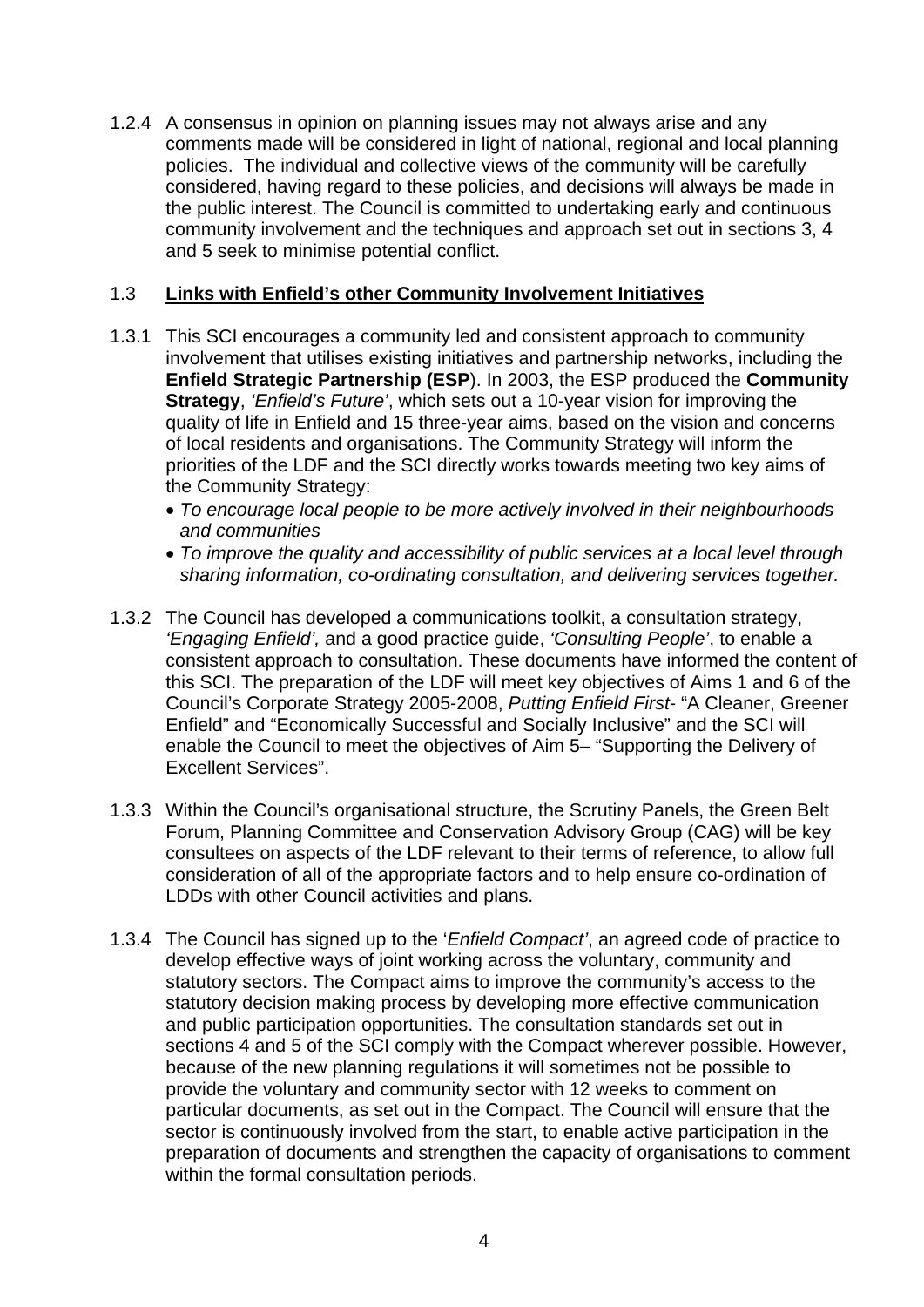# **2 ENFIELD'S COMMUNITIES**

### 2.1 **Enfield's Population**

- 2.1.1 Enfield's population is made up of a number of overlapping communities of place, identity and interest. To ensure that planning is inclusive it is necessary to have a clear understanding of the make-up, interests and needs of the community, in this context.
- 2.1.2 The Council's 2004 report, '*Scoping the Future'* provides statistics about the make up of Enfield's population. It shows that Enfield's population is made up of a significant, above average, proportion of the young, elderly, disabled and deprived and has a large and diverse black and minority ethnic (bme) community. Based on these findings, the following groups and organisations have been identified to provide a comprehensive and overlapping coverage of all the people and groups of Enfield for the purposes of the LDF consultation.
	- Voluntary and community organisations including:
		- Residents' and tenant associations
		- **Community groups**
		- **Conservation groups**
		- **Environmental groups**
		- **Transportation groups**
		- **Arts and cultural groups**
		- Sports and leisure groups
	- **Residents**
	- Children and young people
	- BME communities
	- Older people
	- People with disabilities
	- Business people and organisations
	- Service providers including statutory bodies and groups
	- Land interest bodies, such as developers, landowners and agents
	- MPs/ Councillors
- 2.1.3 Enfield's LDF database has been reviewed and updated so that the groups and organisations included represent all of the communities identified in 2.1.2. The Council may also consult with additional bodies if appropriate. This will ensure that future consultation extends to the population as a whole. The freestanding LDF database will be regularly updated by a member of the planning policy team and will be annually reviewed alongside the SCI.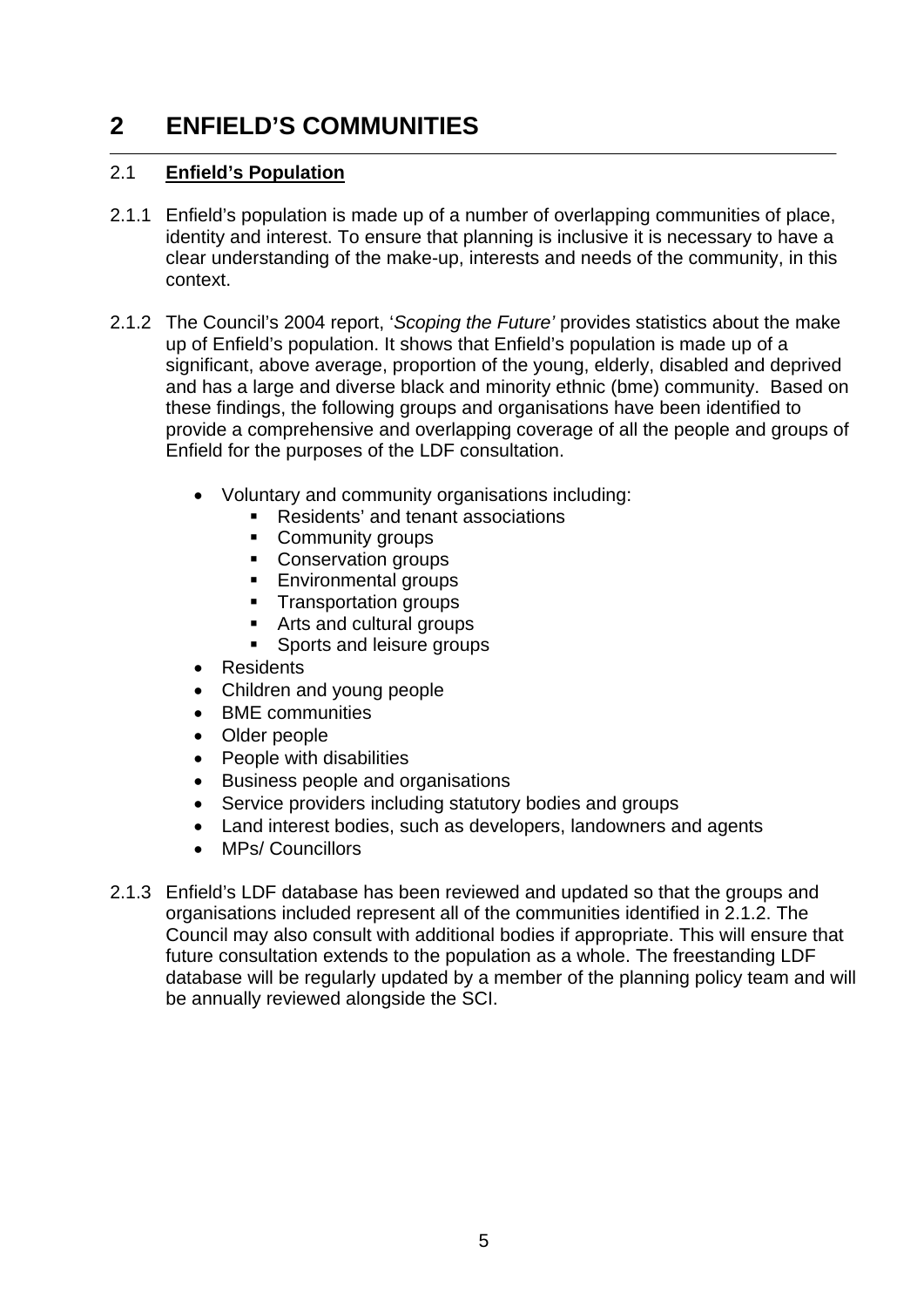### 2.2 **Hard to Reach Groups**

- 2.2.1 In the past consultation has tended to exclude particular sections of the community. To ensure that consultation is inclusive, it is necessary to identify the needs of groups of the community who may find it difficult to engage with the planning system. These 'hard to reach' groups, can be any group within the community that is difficult to access for any reason. This could be due to barriers created by inaccessibility, language, cultural perceptions, traditions or social expectations. The following are considered to be Enfield's hard to reach groups:
	- Children and young people
	- Older people
	- BME communities
	- People with physical or learning disabilities
- 2.2.2 Traditional methods of consultation may not adequately engage the 'hard to reach' groups and a more targeted and innovative approach is often required. The approach to community involvement and emphasis on partnership working, set out in this SCI, works towards eliminating discrimination, promoting equality of opportunity and good race relations. The SCI will ensure that there is increased access to information, for all groups, relating to the preparation and review of LDDs and in the consideration of planning applications.
- 2.2.3 A key principle of the SCI is to ensure that documents are made available to everyone. All consultation documents will be made available in different languages, Braille, audio or large print format. The Council will seek to ensure that documents are: written in plain English, jargon free, provided in a format that is easy to read and are appropriate for the groups that need to be involved.

#### 2.3 **The Role of the Voluntary and Community Sector**

2.3.1 The Council works in partnership with the voluntary and community sector and is a key partner in the ESP. The voluntary and community sector are represented on the ESP board and thematic action groups, Better Enfield, Children and Young People, Crime and Disorder, Education, Employment and Enterprise, Health Improvement and Leisure and Culture, through the Enfield Community Empowerment Network (ECEN) representatives. The ESP Partnership Board and thematic action groups will be involved in all relevant policy issues in the preparation of the LDF. The ESP magazine, distributed to every home, will provide information about the LDF to Enfield residents. The magazine will be used to ensure that vulnerable and housebound elderly or disabled people are informed. The Council will continue to draw upon the expertise and specialist knowledge of all relevant community and voluntary organisations, in particular to engage the hard to reach groups. Further details are set out Appendix C.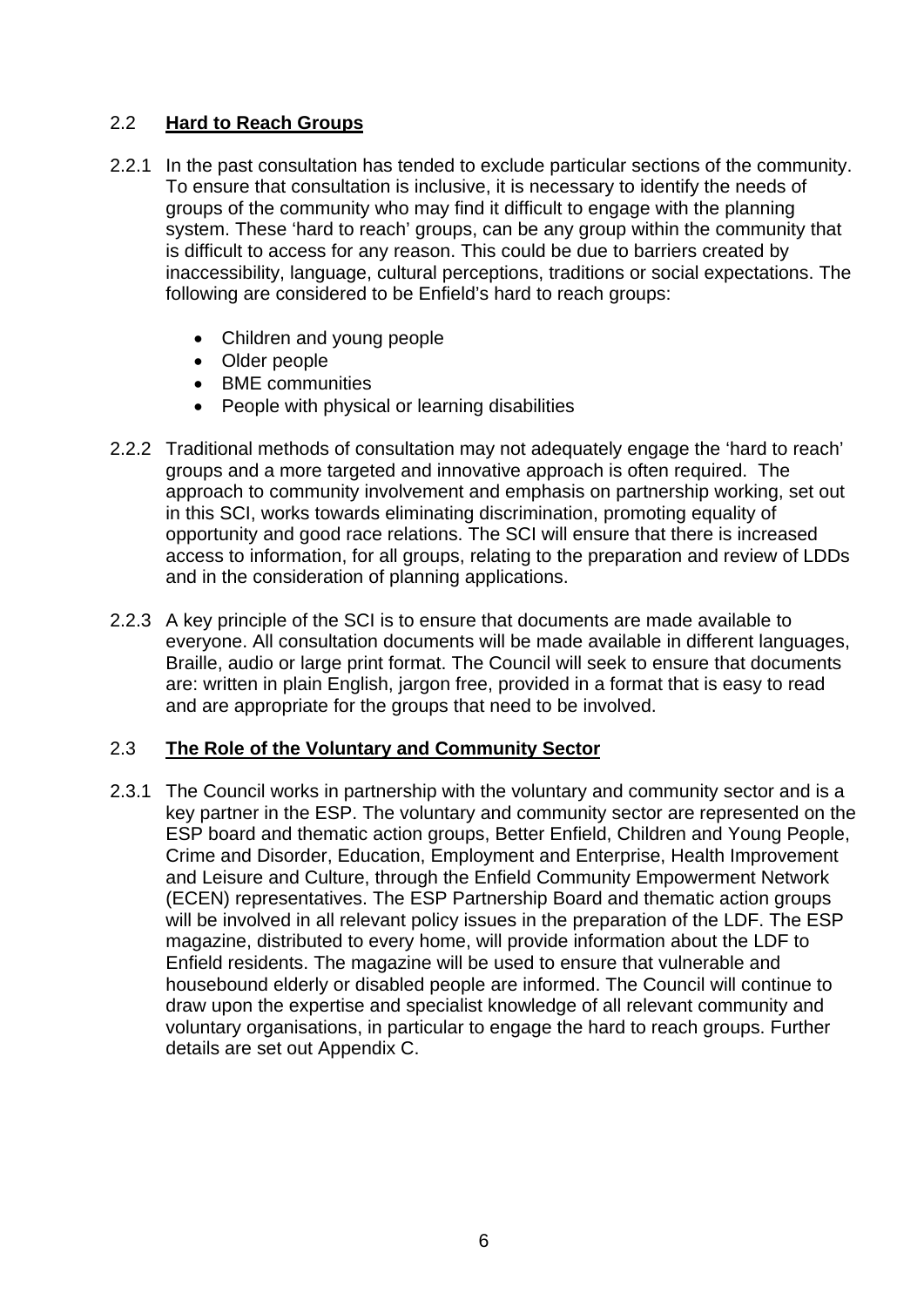# **3 TYPES OF COMMUNITY INVOLVEMENT**

### 3.1 **Background**

3.1.1 The Council aims to involve the community as a whole: to extend an open invitation to participate but at the same time ensure that consultation is representative of the population. To achieve this a variety of community involvement methods will need to be used. Targeted consultation of stakeholders and interest groups, depending upon their expertise and interest and the nature and content of the LDD, or type of planning application, will be undertaken. This section sets out the methods, benefits, limitations and resource implications for a variety of techniques that may be used in the preparation and revision of LDDs and planning applications.

#### 3.2 **Stages and Levels of Community Involvement**

- 3.2.1 The techniques used will involve different stages and levels of community involvement, identified by the Government and in the Council's corporate consultation strategy, *'Engaging Enfield':* 
	- 1) *Information-* methods of providing information to the public.
	- 2) *Research-* techniques are used to gather factual information from the public and stakeholders to inform and develop policies.
	- 3) *Consultation* giving people a voice and asking for comments.
	- 4) *Participation-* use of interactive techniques to enable people to participate and contribute ideas.
	- 5) *Feedback-* providing information about the results of consultation and participation.

#### 3.3 **Methods of Community Involvement**

The following methods will be used to engage the community in the preparation and revision of LDDs and planning applications. Further information about these methods including details of their benefits, limitations and resource implications are set out in Appendix C.

- Information made available through direct mailing letters, Council buildings or on the Council's website/ other organisations' websites
- Information made available in newsletters
- Information made available to/ consultation with local community groups
- Media
- Questionnaires and Surveys
- Public Exhibitions
- Video or Audio Presentation
- Public Meetings/ Area Meetings
- Interest Forums, Groups, Committees and Panels
- Focus Groups or Workshops
- One-to-One meetings
- $\bullet$  Planning for Real<sup>©</sup>
- Planning Panels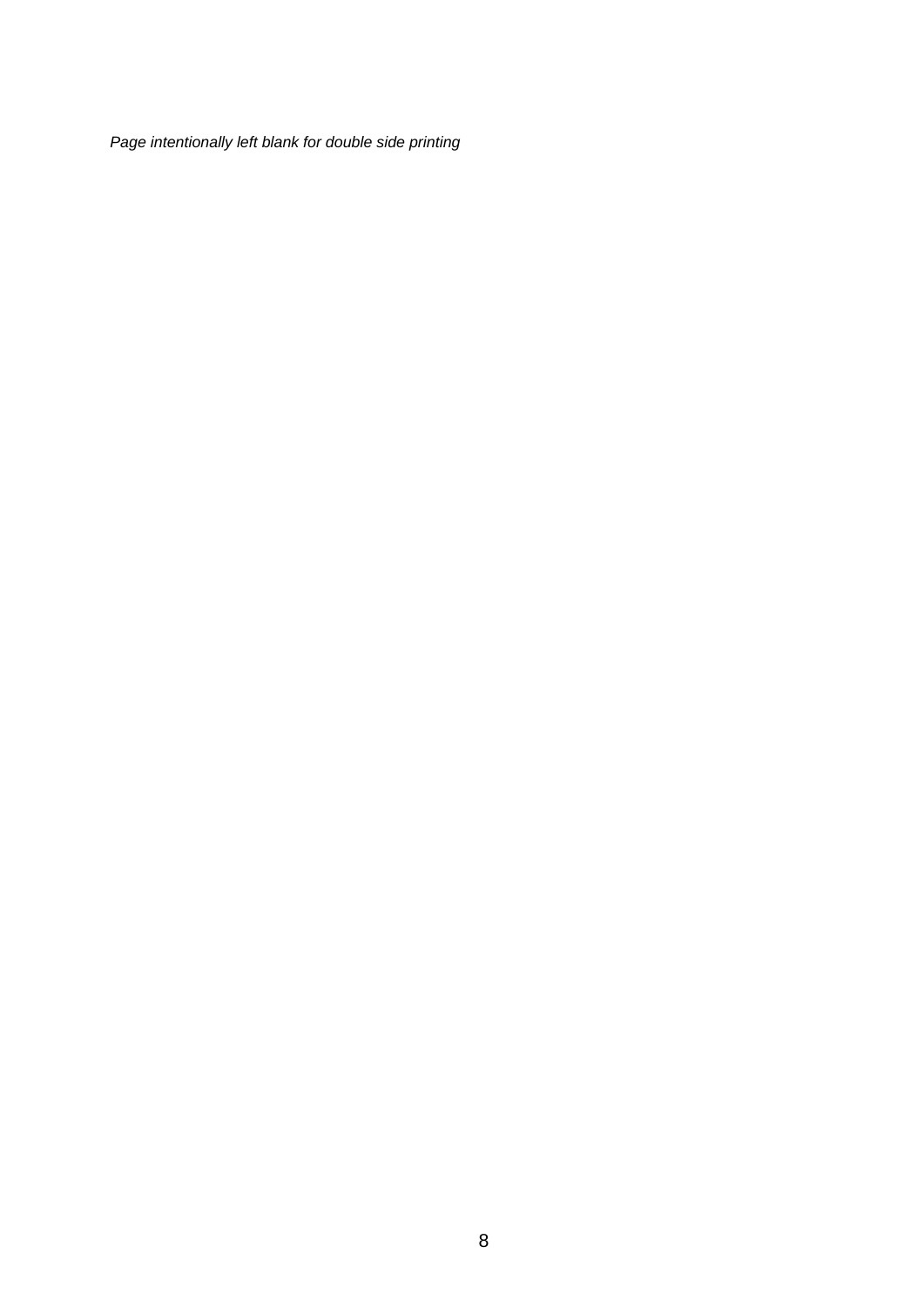# **4 COMMUNITY INVOLVEMENT: LOCAL DEVELOPMENT DOCUMENTS (LDDs)**

### 4.1 **Background**

- 4.1.1 This section sets out the Council's standards and approach for consulting the community in the preparation and revision of LDDs. A full list of the types of groups and organisations that the Council will consult are set out in Appendix D. Council departments will also be consulted in the preparation of LDDs and relevant Council services will be represented in the project teams preparing the documents.
- 4.1.2 Enfield's **Local Development Scheme (LDS)**, the project plan for the LDF, sets out the timetable and nature of each LDD that will be produced and the role of officers and members in decision making. There are two main types of LDD:
	- **Development Plan Documents (DPDs)**
	- **Supplementary Planning Documents (SPDs).**
- 4.1.3 Enfield's LDDs will have to contribute towards sustainable development:

*Development that ensures a better quality of life for everyone, now and for future generations.*

Sustainable development can be achieved if the following aims are met:

- High and stable levels of economic growth and employment
- Social progress
- Protection of the environment
- Prudent use of natural resources

Each LDD will be subject to a **Sustainability Appraisal (SA)** to assess the impact of strategies and policies, on the above economic, social and environmental aims, from the beginning and throughout preparation process. The Council is legally required to undertake a **Strategic Environmental Assessment (SEA)** of plans and programmes that are likely to have significant affects on the environment. This requirement will be met through each SA that is undertaken.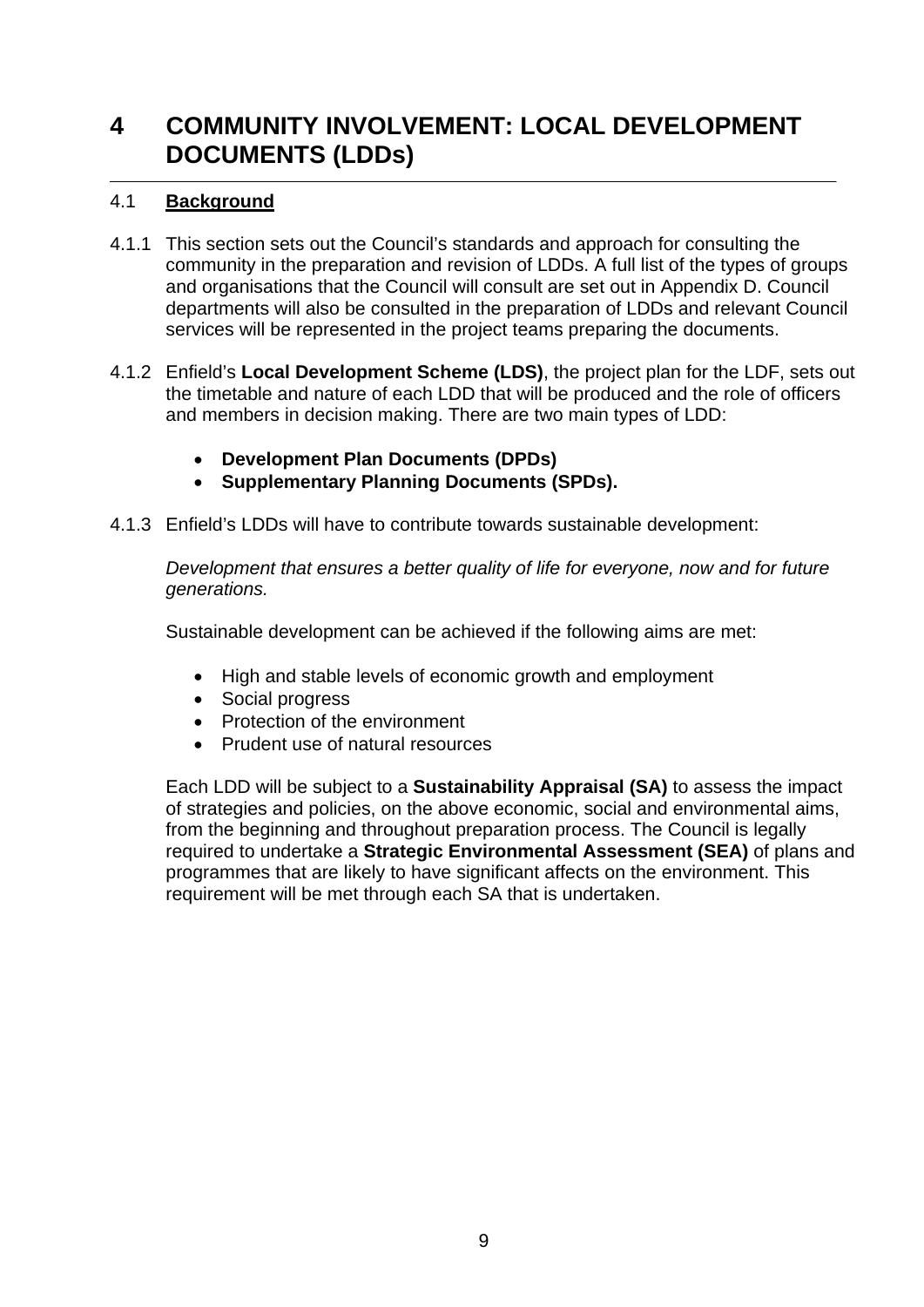### 4.2 **Development Plan Documents (DPDs)**

- 4.2.1 DPDs are subject to independent examination, a statutory adoption process and have **development plan** status. Section 38 (6) of the Planning and Compulsory Purchase Act 2004 requires decisions on planning applications to be made in accordance with the development plan unless material considerations indicate otherwise. Development proposals will have to comply with Enfield's DPDs, and the **London Plan**, which is also given development plan status under the Act, unless there are **material considerations** to justify otherwise.
- 4.2.2 In the period up to March 2007, the Council will produce the following DPDs:
	- **Core Strategy** 
		- The vision for future development of the Borough, with core policies to deliver the vision
	- **Sites Schedule** Schedule of land allocated for specific types of development
	- **North East Enfield Area Action Plan**
	- **Central Leeside Business Area Area Action Plan**
	- **Enfield Town Area Action Plan** 
		- A framework and strategy for the future planning of these areas.
	- **Proposals Map**
- 4.2.3 The Proposals Map will identify the areas of the borough to which core policies relate, sites allocated for specific types of development in the sites schedule and the Area Action Plan boundaries. The initial Proposals Map will be submitted to the Government alongside the Core Strategy. Thereafter, as other DPDs are prepared, additions and amendments to the Proposals Map will be brought forward for consideration.
- 4.2.4 In accordance with the LDS, the Council may produce a Joint North London Waste DPD with the other member boroughs of the North London Waste Authority. The Joint North London Waste DPD would set out the planning policies relating to waste disposal facilities. Consultation on this document shall be in conformity with the approach set out in Table 4.1. Joint consultation on the DPD will be necessary and detailed arrangements for this will be developed through a separate Consultation Strategy, to be agreed by all member boroughs.

#### 4.2.5 Process and stages of community Involvement for DPDs

There are four stages in the statutory process for the preparation and revision DPDs: pre-production, production, examination and adoption. The detailed process for preparing each DPD, the Council's approach and the techniques that will be used for involving the community are set out in Fig 4.1. The Government requires the Council to consult on the Proposals Map DPD once it is submitted to Independent Examination. However, plans or maps will accompany the early consultation on DPDs as appropriate.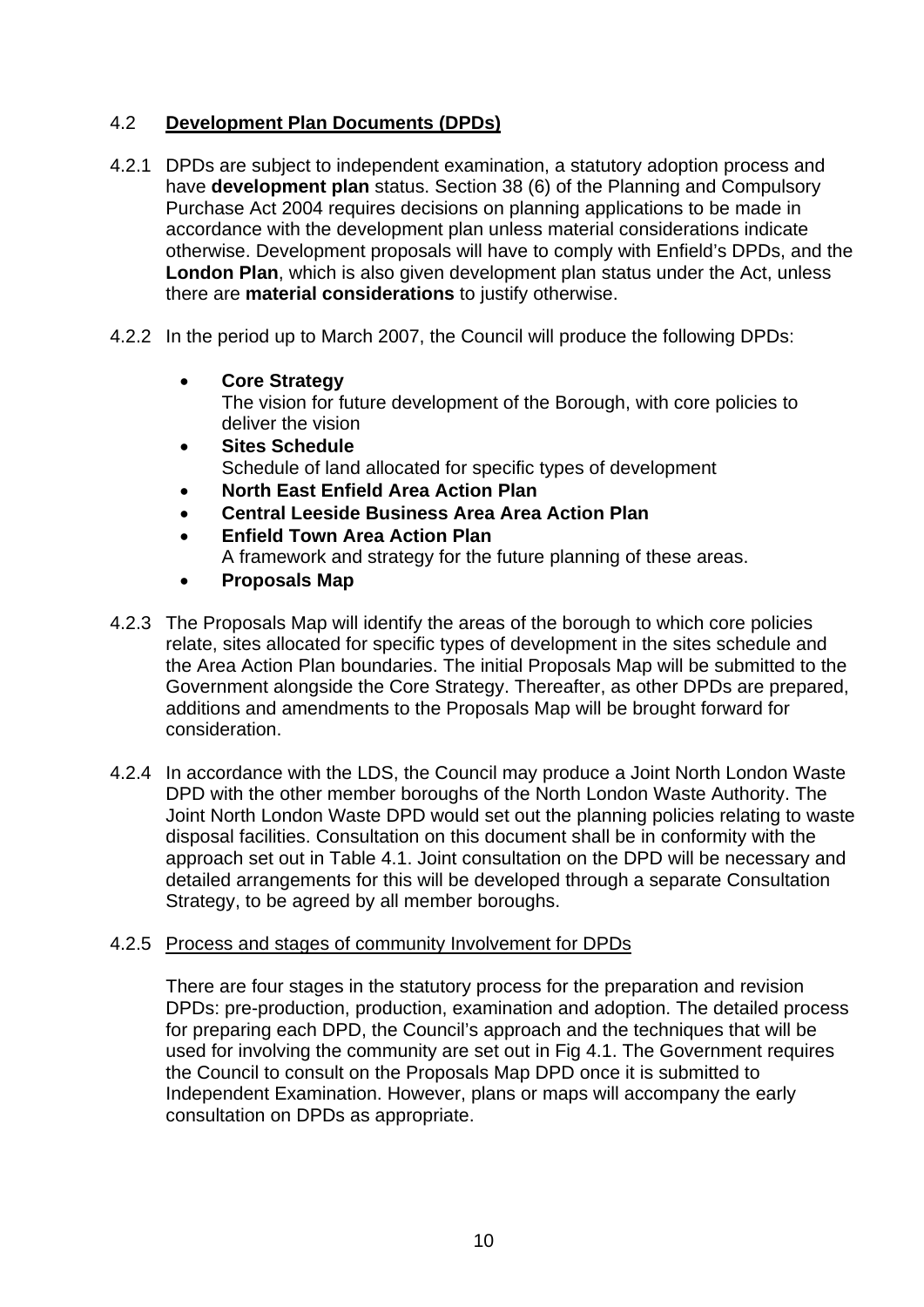# STAGE 1: PRE-PRODUCTION

• Evidence gathering -The Council will collect evidence, information and survey material in consultation with stakeholders. An SA Scoping Report will be produced in consultation with the **consultation bodies** and any other relevant organisations, including those with social and economic responsibilities. The Scoping Report will set out the scope and level of detail and assessment criteria for the SA reports. The information gathered at this stage will enable the issues and options to be developed.

# STAGE 2: PRODUCTION

• Issues and options- The Council will develop and appraise **issues and options**. There will be ongoing consultation with **specific consultation bodies**, **general consultation bodies** and any relevant **other consultee** or **Government department**.

• Preferred options- The Council will take into account the results of consultation on issues and option and will develop **preferred options**, appraise the preferred options and produce an SA report. The preferred options document will require approval of the Council's Cabinet or Cabinet sub Committee. This will be followed by a statutory six-week formal consultation period. The **DPD bodies** will be consulted and a notice published on the Council's website and in a local newspaper.

• Submission DPD- Comments raised on the preferred option document will be considered and taken into account in the preparation of the **Submission DPD**. It may be necessary to undertake an additional SA. The Submission DPD will require the approval of Council. The Council will submit to the Government the DPD, final SA report and supporting documents, including a Consultation Statement to explain how results of community involvement have informed the content of DPDs . At which time the final statutory six- week consultation period begins. All representations made at this stage will be sent to the Government for consideration.

# STAGE 3: EXAMINATION AND REPORT

• An **independent examination** will be held and conducted by an Inspector appointed by the Government. After the examination the Inspector will produce a report with recommendations that will be binding upon the Council. The Council will provide copies of the recommendations on the website and at Council buildings.

# STAGE 4: ADOPTION

• The DPD will be adopted following approval of Council. The Council will prepare an adoption statement, advertise that the DPD has been adopted and make it available for public inspection, at Council buildings and on the website.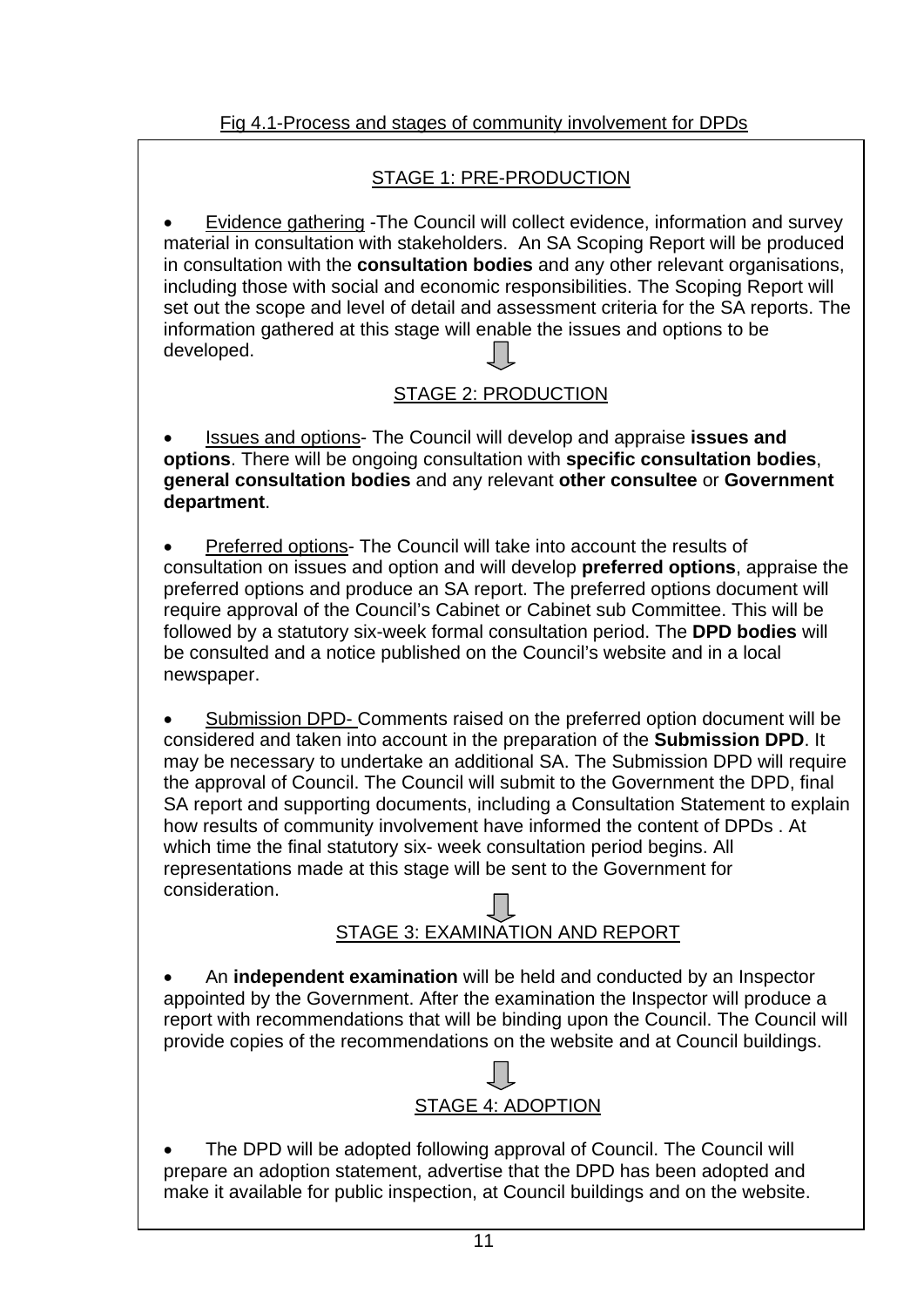Community involvement methods appropriate for different stages in the production of DPDs<sup>[1](#page-15-0)</sup> **Table 4.1: Core Strategy/ Site Schedule/ Non-Area Based DPDs** 

| <b>Stage of production</b>       |                                                                                     | Table 4.1. Core Strategy/ Site Scriedule/ Non-Area Based DFDs<br><b>Method of community</b>                                                                                                                                                                                        | <b>Community/ Stakeholder</b>                                                                                                                                                                                                                                                                               |  |
|----------------------------------|-------------------------------------------------------------------------------------|------------------------------------------------------------------------------------------------------------------------------------------------------------------------------------------------------------------------------------------------------------------------------------|-------------------------------------------------------------------------------------------------------------------------------------------------------------------------------------------------------------------------------------------------------------------------------------------------------------|--|
|                                  |                                                                                     | involvement                                                                                                                                                                                                                                                                        |                                                                                                                                                                                                                                                                                                             |  |
| Pre-<br>production               | <b>Evidence</b><br>gathering/<br><b>SA scoping</b><br>report                        | <b>Direct Mailing Letters</b><br>One-to-One meetings<br>Questionnaires/ surveys                                                                                                                                                                                                    | <b>Consultation Bodies: English</b><br>Nature, English Heritage<br>Countryside Agency<br><b>Environment Agency</b><br>Other relevant consultees.                                                                                                                                                            |  |
| <b>Production</b>                | Regulation $25^2$<br><b>Issues and</b><br>options                                   | <b>Direct Mailing Letters</b><br>One-to-One meetings<br>Topic based interest forums,<br>groups, panels, committees<br>(as appropriate depending<br>upon the issues concerned)<br>Topic based focus groups/<br>workshops (as appropriate<br>depending upon the issues<br>concerned) | <b>General Consultation</b><br><b>Bodies-</b><br>Appropriate community and<br>business groups, including<br>groups representing the<br>interests of hard to reach<br>sections of the community<br><b>Specific Consultation</b><br><b>Bodies</b><br><b>Other Consultees</b><br><b>Government departments</b> |  |
|                                  | Regulation 26<br><b>Preferred</b><br>options/<br><b>Sustainability</b><br>report    | Information provided at<br>Council buildings, on Council<br>website, Media (press notice)<br>Direct mailing letters,<br><b>Newsletters</b><br>Public exhibitions<br>Public meetings (as<br>necessary)                                                                              | All communities and<br>stakeholders.                                                                                                                                                                                                                                                                        |  |
|                                  |                                                                                     | Direct mailing letters<br>One to One meetings                                                                                                                                                                                                                                      | <b>DPD</b> bodies                                                                                                                                                                                                                                                                                           |  |
|                                  |                                                                                     | Newsletters, Consultation<br>through local community<br>groups.<br>Focus groups/ workshops as<br>necessary                                                                                                                                                                         | Hard to reach groups                                                                                                                                                                                                                                                                                        |  |
|                                  | Regulation 28<br><b>Submission</b><br><b>DPD/SA</b>                                 | Information provided at<br>Council buildings, on Council<br>website, Media (press notice)                                                                                                                                                                                          | All communities and<br>stakeholders                                                                                                                                                                                                                                                                         |  |
|                                  | <b>Report</b>                                                                       | <b>Direct mailing letters</b>                                                                                                                                                                                                                                                      | <b>DPD</b> bodies<br>Individuals/ organisations that<br>requested notification of<br>recommendation/adoption                                                                                                                                                                                                |  |
| <b>Examination</b><br>and Report | <b>Regulation 34</b><br>Independent<br>examination/<br><b>Inspectors</b><br>Report. | Information provided at<br>Council buildings, on Council<br>website, Media (press notice)<br><b>Newsletter</b>                                                                                                                                                                     | All communities and<br>stakeholders                                                                                                                                                                                                                                                                         |  |
| <b>Adoption</b>                  | Regulation 36<br><b>Adoption of</b><br>the DPD                                      | Direct mailing letters                                                                                                                                                                                                                                                             | <b>DPD</b> bodies<br>Individuals and organisations<br>that requested notification of<br>the submission                                                                                                                                                                                                      |  |

1

<span id="page-15-1"></span><span id="page-15-0"></span><sup>&</sup>lt;sup>1</sup> Additional consultation techniques, detailed in Appendix C, may also be used as appropriate.<br><sup>2</sup>Reference to 'Regulation' in this document refers to The Town and Country Planning (Local Development) (England) Regulatio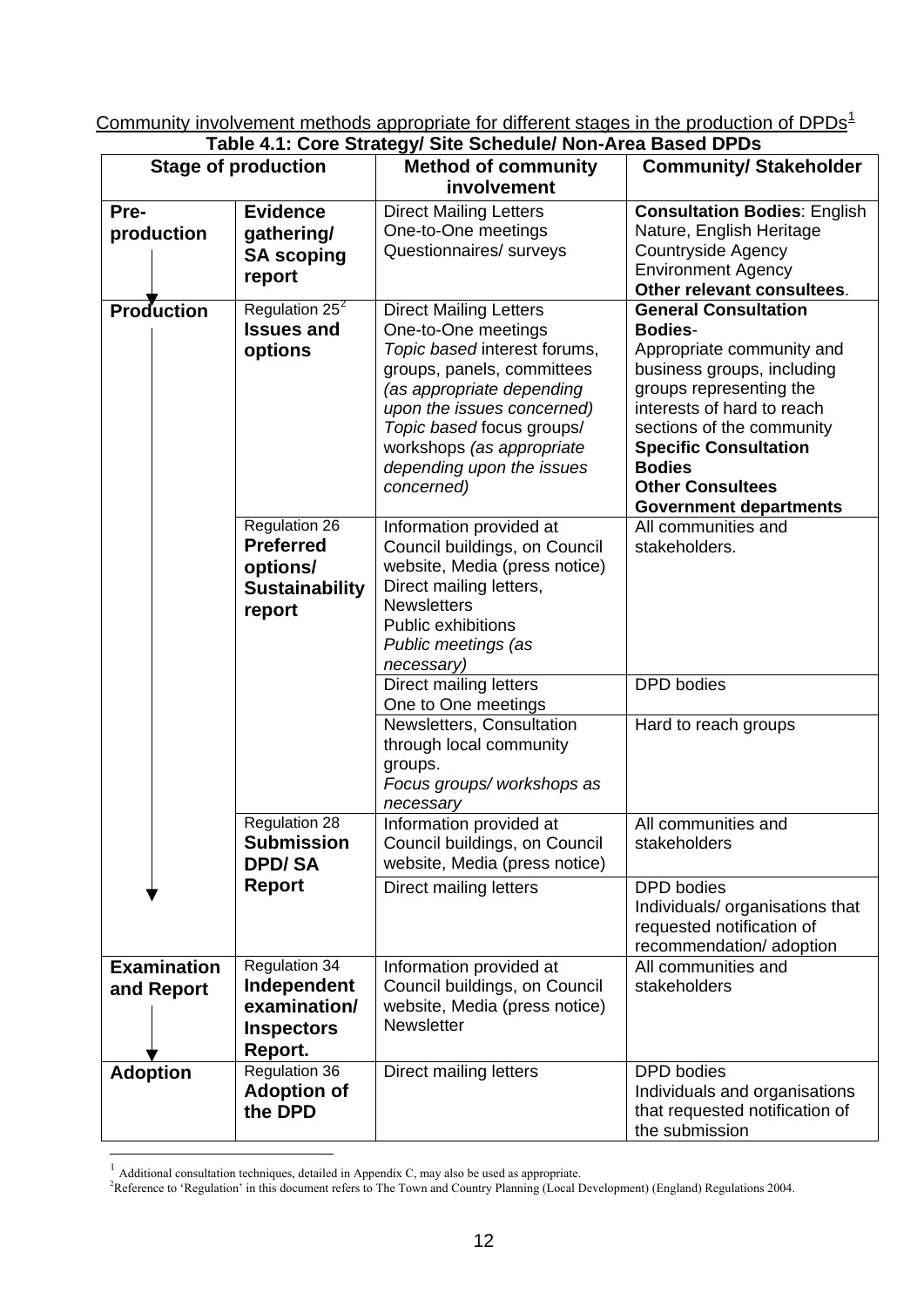# **Table 4.2: Area Action Plans**

|                                  | <b>Stage of production</b>                                                       | <b>Method of community</b><br>involvement                                                                                                                                          | <b>Community/ Stakeholder</b>                                                                                                                                                                                                                                                           |
|----------------------------------|----------------------------------------------------------------------------------|------------------------------------------------------------------------------------------------------------------------------------------------------------------------------------|-----------------------------------------------------------------------------------------------------------------------------------------------------------------------------------------------------------------------------------------------------------------------------------------|
| Pre-<br>production               | <b>Evidence</b><br>gathering/<br><b>SA scoping</b><br>report                     | Direct mailing letters<br>Questionnaires/ surveys                                                                                                                                  | <b>Consultation Bodies: English</b><br>Nature, English Heritage<br><b>Countryside Agency</b><br><b>Environment Agency</b><br>Other relevant consultees.                                                                                                                                 |
| <b>Production</b>                | Regulation 25<br><b>Issues and</b><br>options                                    | Direct mailing letters<br>One-to-one meetings<br>Interest forums, groups,<br>panels, committees (as<br>appropriate)<br><b>Planning for Real©</b><br>exercises as necessary.        | <b>General Consultation Bodies-</b><br>Appropriate community and<br>business groups, including<br>groups representing the<br>interests of hard to reach<br>sections of the community<br><b>Specific Consultation Bodies</b><br><b>Other Consultees</b><br><b>Government departments</b> |
|                                  | Regulation 26<br><b>Preferred</b><br>options/<br><b>Sustainability</b><br>report | Information provided at<br>Council buildings, on<br>Council website, Media<br>(press notice)<br>Direct mailing letters,<br><b>Newsletters</b><br>Public meetings (as<br>necessary) | All communities and<br>stakeholders.                                                                                                                                                                                                                                                    |
|                                  |                                                                                  | Direct mailing letters<br>One to One meetings<br>Newsletters, Consultation<br>through local community<br>groups.                                                                   | <b>DPD</b> bodies<br>Hard to reach groups                                                                                                                                                                                                                                               |
|                                  | Regulation 28<br><b>Submission</b><br><b>DPD/SA</b><br><b>Report</b>             | Information provided at<br>Council buildings, on<br>Council website, Media<br>(press notice)                                                                                       | All communities and<br>stakeholders                                                                                                                                                                                                                                                     |
|                                  |                                                                                  | <b>Direct mailing letters</b>                                                                                                                                                      | <b>DPD</b> bodies<br>Individuals and organisations<br>that requested notification of the<br>submission                                                                                                                                                                                  |
| <b>Examination</b><br>and Report | Regulation 34<br>Independent<br>examination/<br><b>Inspectors</b><br>Report.     | Information provided at<br>Council buildings, on<br>Council website, Media<br>(press notice)<br>Newsletter                                                                         | All communities and<br>stakeholders                                                                                                                                                                                                                                                     |
| <b>Adoption</b>                  | Regulation 36<br><b>Adoption of</b><br>the DPD                                   | Direct mailing letters                                                                                                                                                             | <b>DPD</b> bodies<br>Individuals and organisations<br>that requested notification of the<br>submission                                                                                                                                                                                  |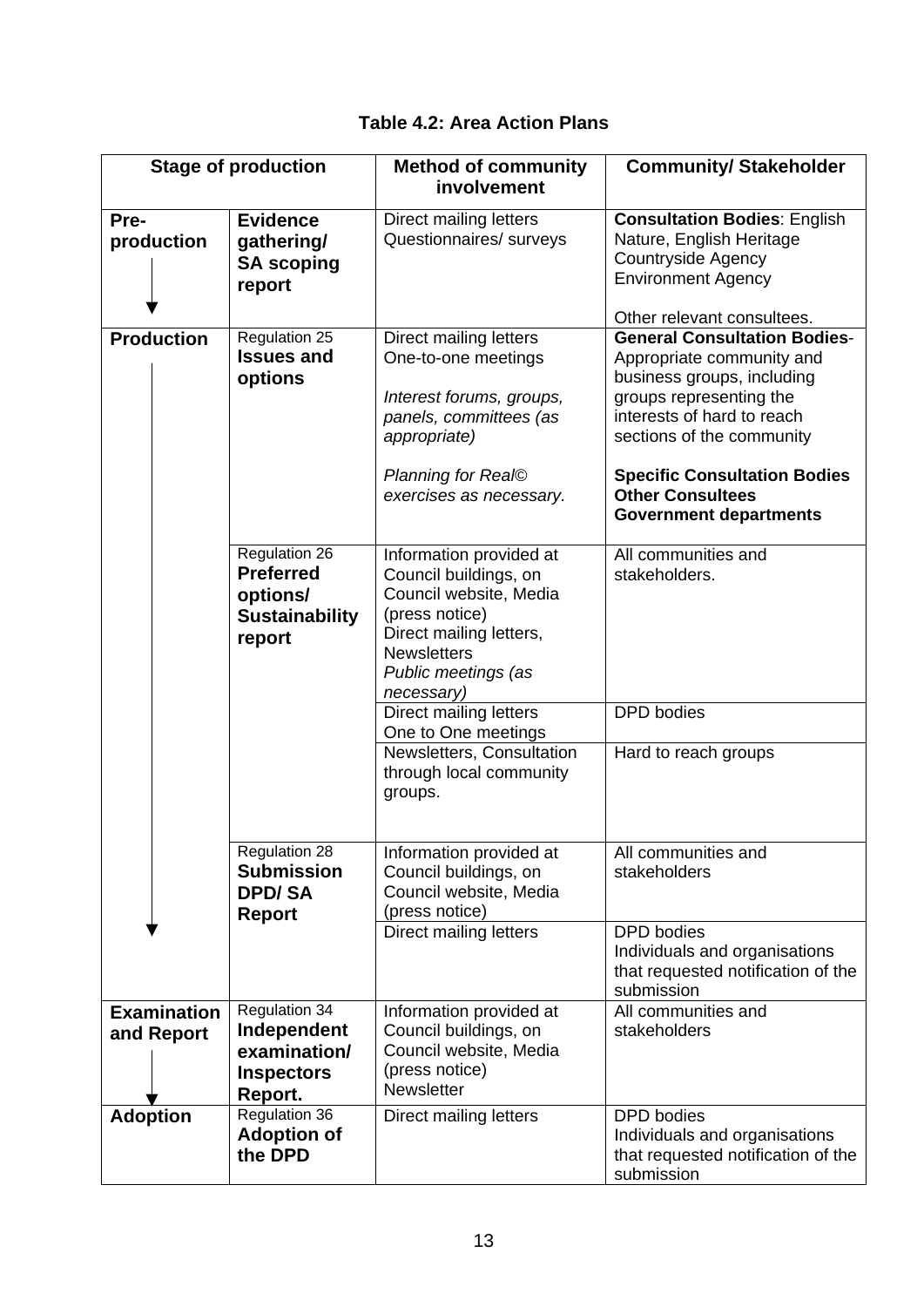# 4.3 **Supplementary Planning Documents (SPDs)**

- 4.3.1 SPDs elaborate upon the policies and proposals in DPDs but do not have **development plan** status. They will be approved by the Council following consultation and include documents such as design guides, planning briefs or thematic documents. Enfield will produce the following SPDs in the period up to March 2007:
	- **The Enfield Design Guide-** an urban and rural design framework
	- **The Development Standards** standards to guide and control new development and land use change.

### 4.3.2 Process and Community Involvement for SPDs

The process for the preparation and revision of SPDs is similar to that for DPDs, except there is no requirement for an independent examination. There are three stages of preparation: pre-production, production and adoption. The detailed process for producing SPDs and the Council's approach to community involvement is set out in Fig 4.2. In some cases it may not be necessary to undertake an SA.

### Fig 4.2-Process and stages of community involvement for SPDs

# STAGE 1: PRE-PRODUCTION

• Evidence gathering- The Council will collect evidence, information and survey material. Consultation bodies will be consulted as part of a process of determination as to whether the SPD is likely to have significant environmental effects. If necessary, the Council will also consult consultation bodies and any other relevant organisations on an SA Scoping Report.

# STAGE 2: PRODUCTION

- Preparation of the draft SPD- During the preparation of the draft SPD the Council may informally consult appropriate specific and general consultation bodies and any other consultee. If necessary a sustainability appraisal shall be undertaken.
- Draft SPD- The draft SPD, and if necessary an SA report, will be produced. The draft SPD will require approval of Cabinet Sub Committee or the Cabinet Member for Environment and Street Scene as appropriate. This will be followed by a statutory consultation period of not less than 4 weeks or more than 6 weeks. Appropriate specific consultation bodies affected by the SPD, general consultation bodies as considered appropriate, and if necessary other consultees will be consulted and a notice published on the website and in a local newspaper.

# STAGE 3: ADOPTION

Representations will be considered and taken into account in the preparation of the final SPD. It may be necessary to undertake an additional SA. The final SPD will require the approval of Cabinet Sub Committee or the Cabinet Member for Environment and Street Scene as appropriate, before it can be adopted.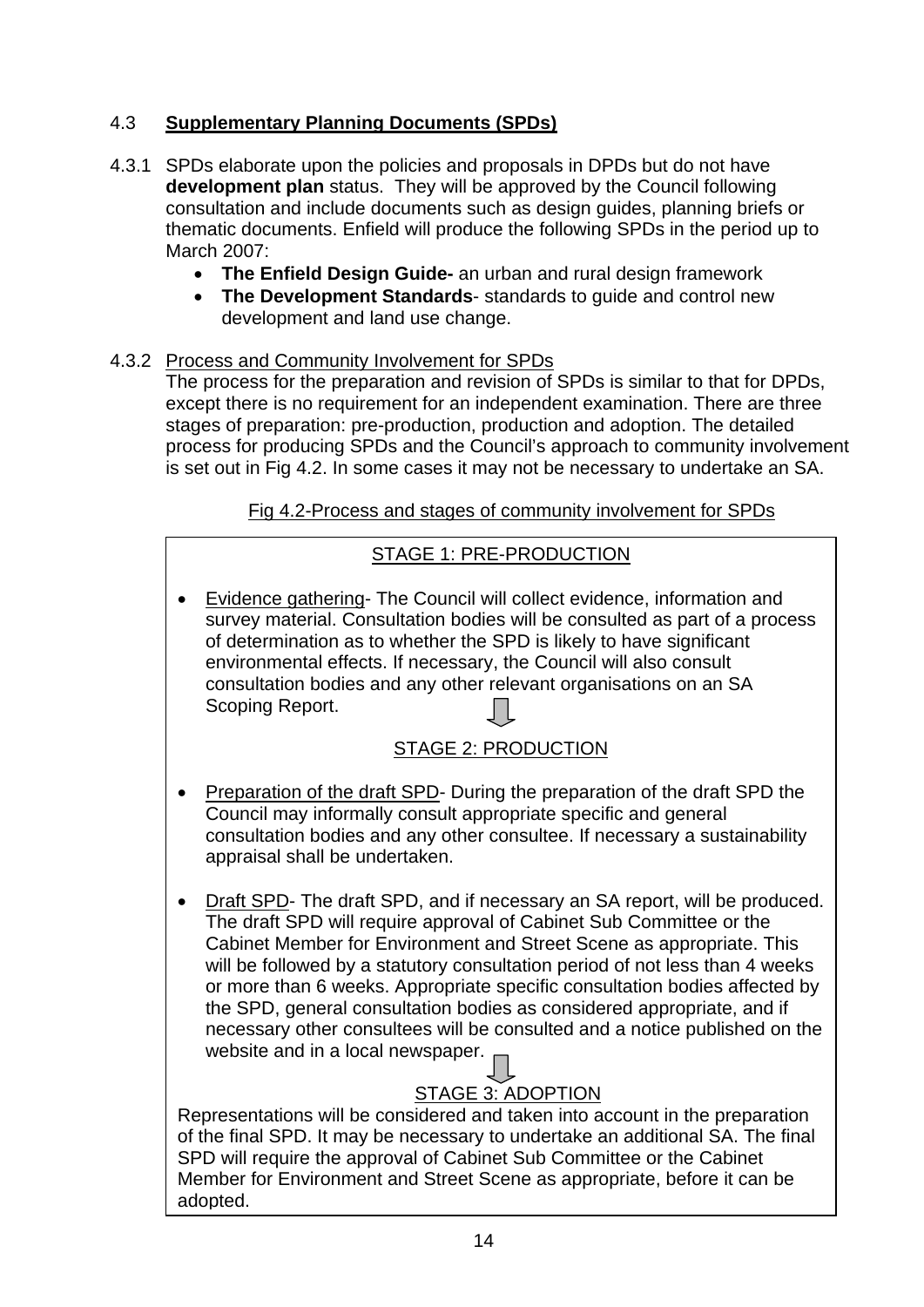Community involvement methods appropriate for different stages in the production of  $\overline{\text{SPDs}}^{\,3}$  $\overline{\text{SPDs}}^{\,3}$  $\overline{\text{SPDs}}^{\,3}$ 

|                    | <b>Stage of production</b>                                   | <b>Method of community</b><br>involvement                                                                                                                                                                                                                                  | <b>Community/ Stakeholder</b>                                                                                                                                                                                                                                                             |
|--------------------|--------------------------------------------------------------|----------------------------------------------------------------------------------------------------------------------------------------------------------------------------------------------------------------------------------------------------------------------------|-------------------------------------------------------------------------------------------------------------------------------------------------------------------------------------------------------------------------------------------------------------------------------------------|
| Pre-<br>production | <b>Evidence</b><br>gathering/<br><b>SA scoping</b><br>report | Direct mailing letters<br>Questionnaires/ surveys<br>(if appropriate)                                                                                                                                                                                                      | <b>Consultation Bodies: English</b><br>Nature, English Heritage,<br><b>Countryside Agency</b><br>Environment Agency (for the SA<br>Scoping Report).<br>Other relevant consultees                                                                                                          |
| <b>Production</b>  | Regulation 17<br><b>Preparation of</b><br><b>SPD</b>         | <b>Direct Mailing Letters</b><br>One-to-One meetings<br>Interest forums, groups,<br>panels, committees,<br>including CAG (as<br>appropriate)<br>Focus groups/workshop<br>(as appropriate)<br><b>Planning for Real©</b><br>exercises as necessary<br>for area specific SPDs | Appropriate community and<br>business groups, including<br>groups representing the interests<br>of hard to reach sections of the<br>community (General<br><b>Consultation Bodies).</b><br><b>Specific Consultation Bodies</b><br><b>Other Consultees</b><br><b>Government departments</b> |
|                    | Regulation 17<br><b>Draft SPD/SA</b><br>report               | Information provided at<br>Council buildings, on<br>Council website, Media<br>(press notice)<br>Direct mailing letters,<br><b>Newsletters</b><br>Interest forums, groups,<br>panels, committees (as<br>appropriate)                                                        | All communities and<br>stakeholders, including Specific<br>and General Consultation Bodies                                                                                                                                                                                                |
|                    |                                                              | Newsletters, Consultation<br>through local community<br>groups.                                                                                                                                                                                                            | Hard to reach groups                                                                                                                                                                                                                                                                      |
| <b>Adoption</b>    | Regulation 19<br><b>Adoption of SPD</b>                      | Information provided at<br>Council buildings, on<br>Council website, Media<br>(press notice)<br>Direct mailing letters                                                                                                                                                     | All communities and<br>stakeholders<br><b>DPD</b> bodies<br>Individuals and organisations<br>that requested notification of the<br>adoption                                                                                                                                               |

# **Table 4.3: Supplementary Planning Documents**

1

<span id="page-18-0"></span> $3$  Additional consultation techniques, detailed in Appendix C, may also be used as appropriate.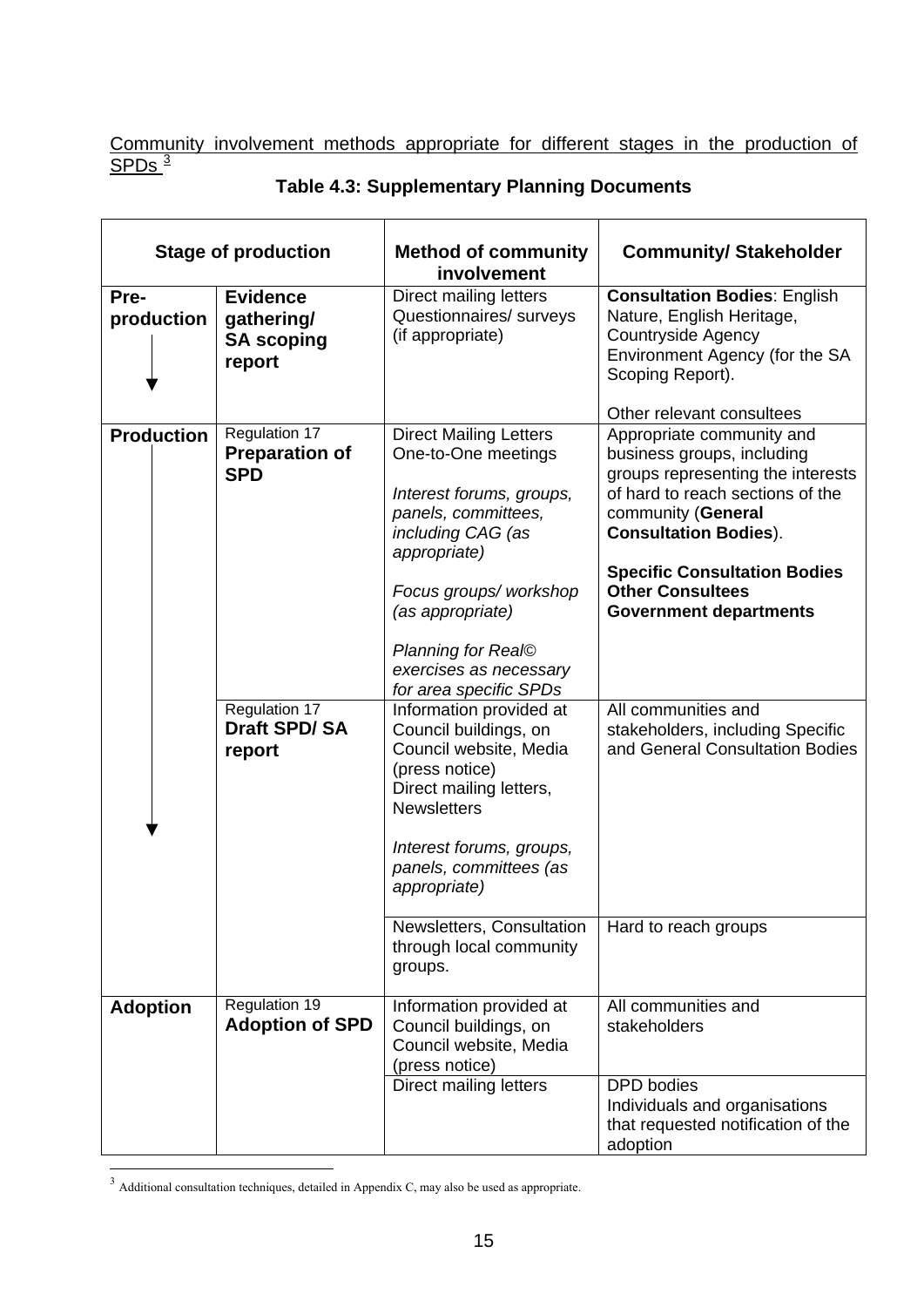### 4.4 **Co-ordinating Consultation**

4.4.1 The Council's corporate consultation strategy encourages co-ordinated crosscutting consultation. The LDDs are complementary documents and consultation responses will therefore be used in a comprehensive manner. Where possible consultation activities for the Core Strategy and Site Allocations DPDs will be combined. If appropriate, consultation on LDDs will be linked with other corporate consultation and consultation undertaken by the Enfield Strategic Partnership (ESP) for the Community Strategy, through the use of the Council's Consultation and Engagement Officers' Group, its Register of Consultation and the ESP Engagement Group.

### 4.5 **Reporting Back**

4.5.1 The Council is committed to providing the community with feedback on the results of consultation. Comments made at each of the stages of preparing the LDDs will be acknowledged and the Council will report back, by producing consultation statements to set out a summary of the comments made and how comments have influenced each LDD. Once the SCI is adopted, the Council will ensure that LDDs are prepared in a way that meets its community involvement standards. The Council will, thereafter, submit a Statement of Compliance with each DPD that is submitted to the Government, to set out how the Council has met the requirements of the SCI.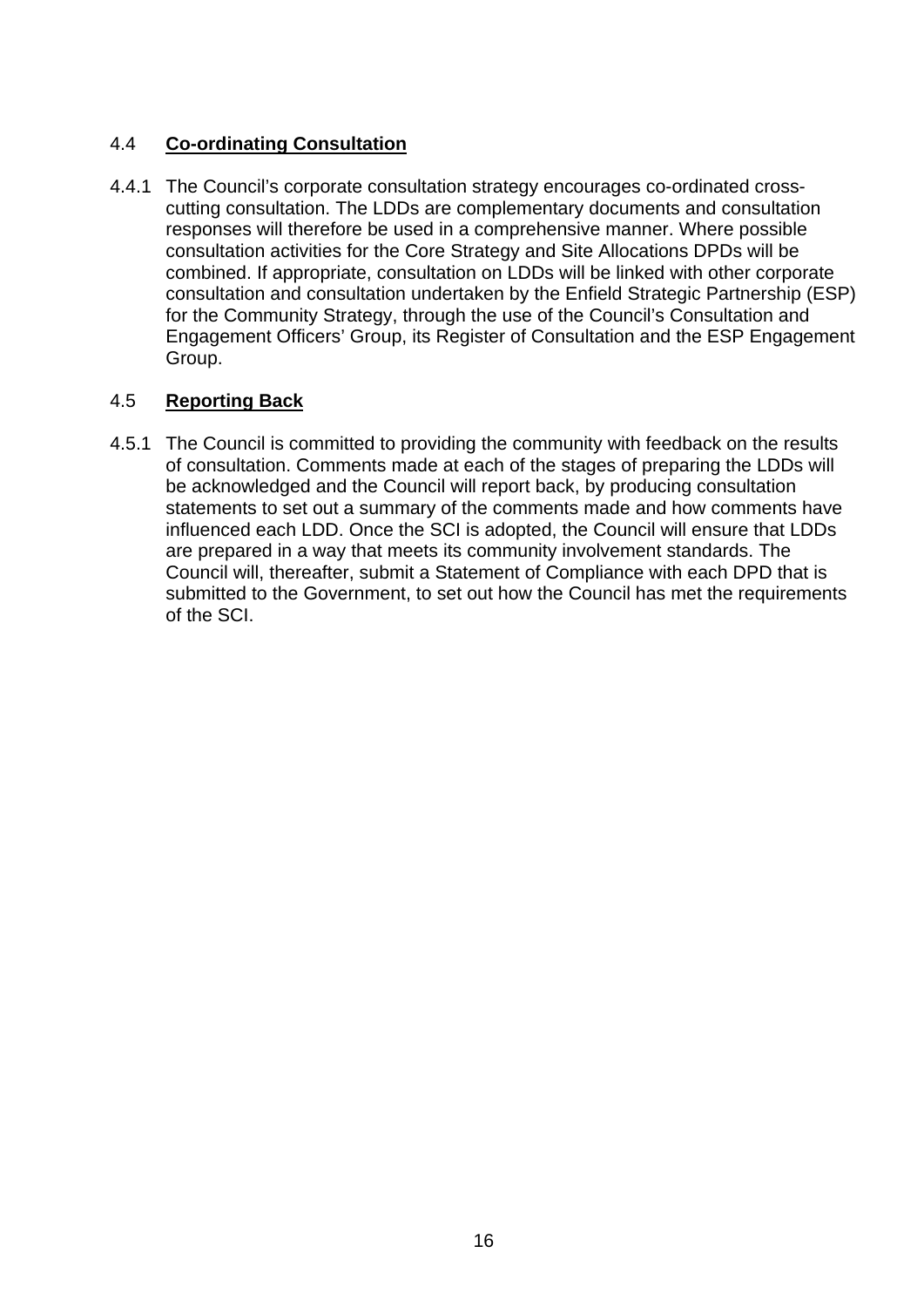# **5 CONSULTATION ON PLANNING APPLICATIONS**

#### 5.1 **Background**

- 5.1.1 This section sets out the methods and scale of involvement appropriate for each stage of the planning process: pre-application, application and post-application, for applications for the following:
	- Planning Permission
	- Listed Building Consent
	- Conservation Area Consent
	- Telecommunications development
	- Certificate of Lawfulness
	- Advertisement Consent
	- Works to trees
	- Agricultural development
- 5.1.2 The Council's approach towards consultation is to concentrate resources, by undertaking additional consultation on proposals that give rise to local controversy, involve sensitive sites or are significant in scale - 'significant applications'. The Council seeks to involve hard to reach groups in the planning application process, and section 2.2 applies to consultation on planning applications.
- 5.1.3 The types of community involvement techniques that are appropriate for different stages of the planning process vary. Developers will be encouraged to use participation techniques at the pre-application stage to enable the community to contribute towards developing proposals. Information will be provided and consultation methods will be used at the application stage, to encourage the community to comment on proposals, and feedback will be provided at the post application stage. Further information about these stages of consultation is set out in Section 3.2.

#### 5.2 **Pre-application stage**

5.2.1 There is no statutory requirement to involve the community at the pre-application stage. Developers are encouraged to undertake pre-application consultation with the community on proposals for significant developments. Developers should contact the Council at an early stage of preparing a development proposal so that a development team, consisting of the developer and officers, can be established to discuss and develop proposals. The development team process will be used for the Council to agree the applicant's approach to pre-application consultation with the community. Consultation at the pre-application stage should involve appropriate community groups, if appropriate the Conservation Advisory Group (CAG) and statutory and non-statutory consultees, that would normally be consulted at the application stage.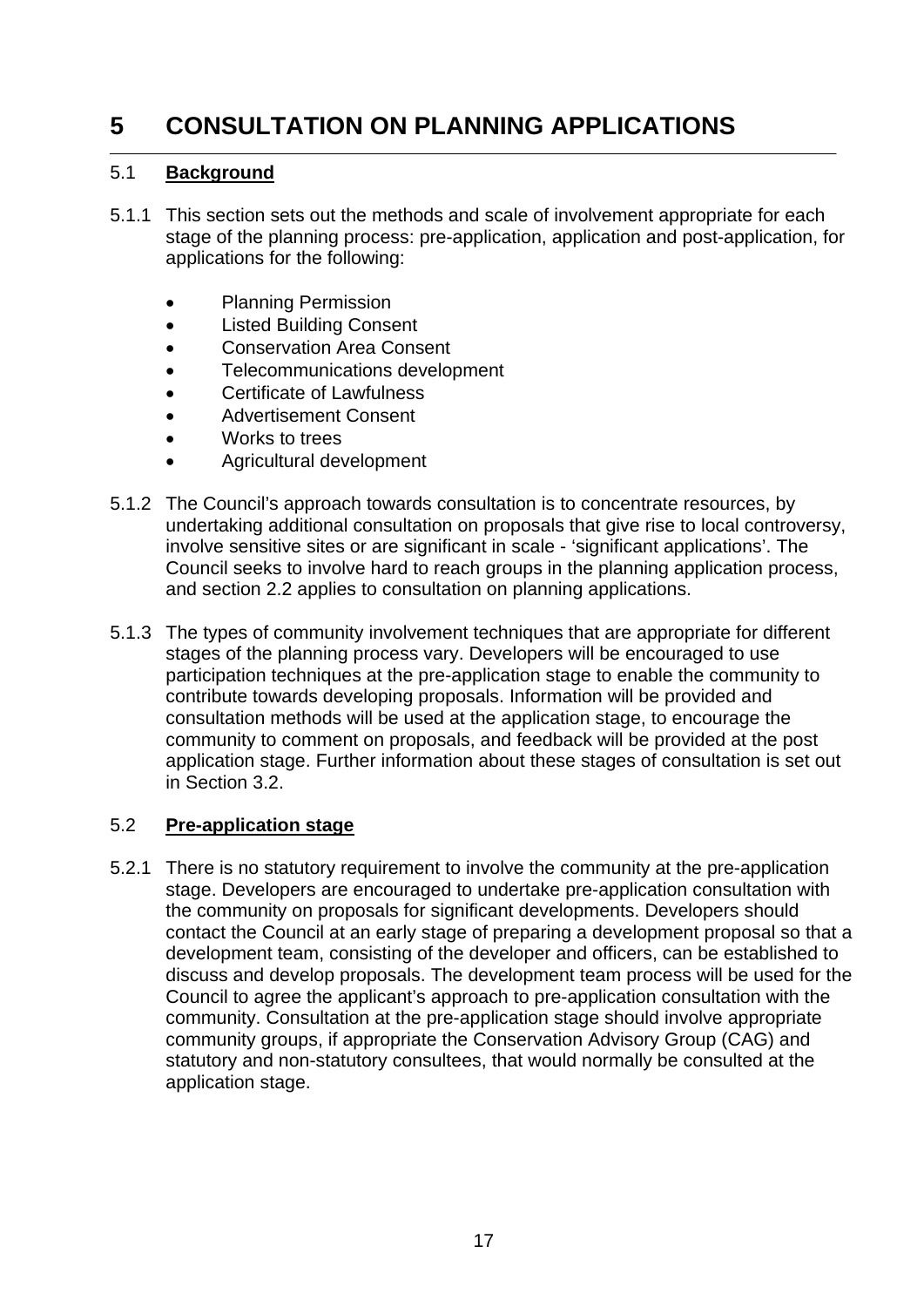5.2.2 Pre-application consultation undertaken by the developer should comply with the principles and approach to community involvement set out in sections 1 and 2. The developer will be advised to use different consultation techniques depending upon the type of proposal and the communities that need to be involved, and provide a pre-application consultation statement to set out who was consulted, how they were consulted, a summary of comments made and details of how the comments have informed the proposal.

#### 5.3 **Application stage**

1

- 5.3.1 At the application stage, the minimum requirements for consultation are set out in the following legislation:
	- Town and Country Planning (General Development Procedures) Order 1995
	- Town and Country Planning (General Permitted Development) (Amendment) (England) Order 2001- *(Telecommunications)*
	- The Planning (Listed Buildings and Conservation Areas) Act 1990 $4$
	- The Planning (Listed Buildings and Conservation Areas) Regulations 1990

The statutory requirements and minimum consultation that will be undertaken by the Council for different types of application are set out in Appendix E.

- 5.3.2 Shortly after an application is submitted the Council will notify all adjoining properties, sharing a boundary with the application site, in writing providing 21 days for people to view the plans at the Civic Centre and comment on proposals. A duty officer service will be provided between 10am to 4pm Monday to Friday and 4pm to 7pm on Thursdays, by appointment, for people who are unable to get to the Civic Centre during normal working hours. If significant amendments to applications are received an additional letter will be sent out to all of those previously consulted, giving a further 14 days to view the amended plans and make additional comments.
- 5.3.3 For certain applications, such as those involving major developments or affecting listed buildings or conservation areas, the Council will also post site notices at or near the site and publish a press notice in the local paper. Further details of this are set out in Appendix E.
- 5.3.4 The Council will send copies of the application forms and plans to relevant statutory and non-statutory consultees and all planning applications submitted will be summarised in the Weekly List, which are made available by circulation to Councillors, Study Groups, Residents' Associations, Libraries and other subscribers and are also published on the Council's website- [www.enfield.gov.uk](http://www.enfield.gov.uk/).

<span id="page-21-0"></span><sup>&</sup>lt;sup>4</sup> The publicity requirements for planning permission affecting the setting of a listed building or conservation area are currently laid out in the Planning (Listed Buildings and Conservation Areas) Act 1990 but these will be amended as the Planning and Compulsory Purchase Act 2004 introduces provisions to allow the publicity requirements to be put into secondary legislation.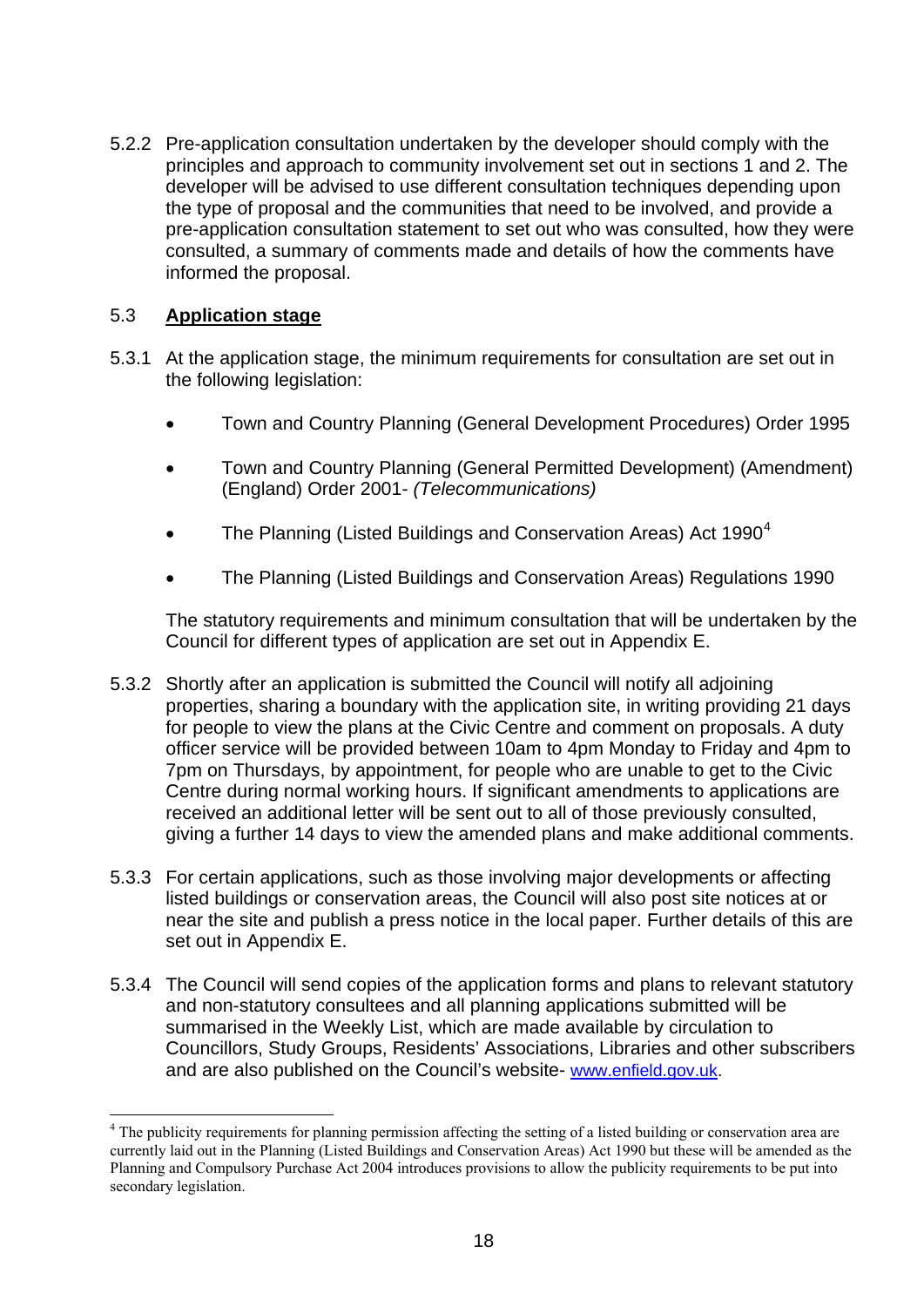- 5.3.5 In the case of 'significant applications', additional consultation will be carried out depending upon the proposal and site circumstances:
	- Developers will be encouraged to provide the community with information and updates on large scale or phased developments using *websites, public exhibitions and newsletters*
	- *CAG* will continue to have an important and direct role in advising the Planning Department on delegated and Committee decisions for planning applications that could affect conservation areas, listed buildings or ancient monuments.
	- *Planning Pan*e*ls* (see Appendix C) will be held for applications that involve complex issues or large scale public interest will be considered at a panel meeting. Press notices will be used to advertise panels.
- 5.3.6 The majority of planning applications are determined by Senior Planning Officers, with powers delegated by the Planning Committee. It is likely that 'significant applications' will be considered and determined at Planning Committee, where the public can attend and present their comments.

#### 5.4 **Post-application stage**

5.4.1 The Council will write to any person or community group that has commented on an application to tell them about the decision made and notify them if an appeal has been lodged. These details will also be published on the website within the weekly list.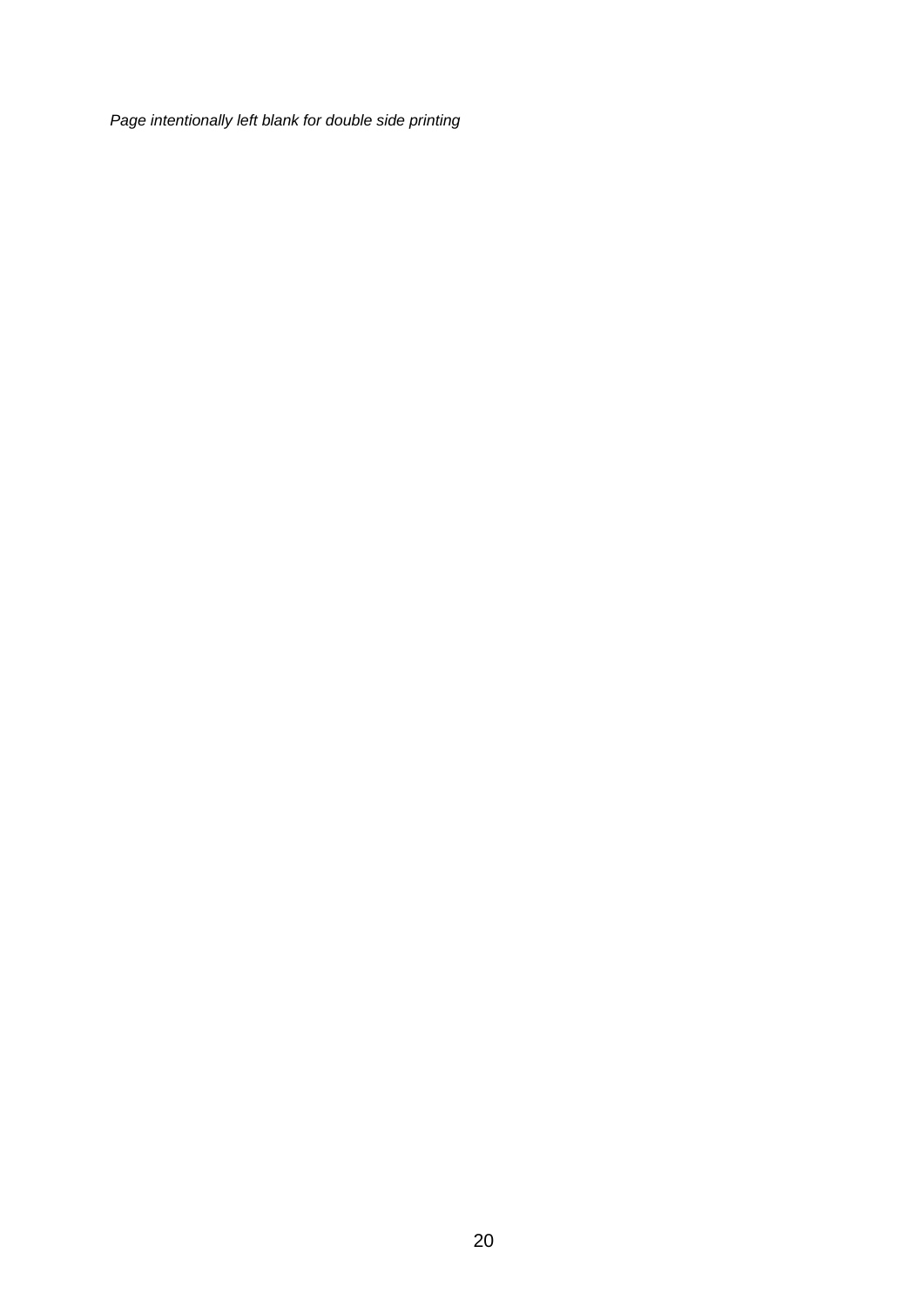# **6 RESOURCING AND REVIEWING THE SCI**

#### 6.1 **Resources**

- 6.1.1 The Council's Planning Policy Team will be responsible the majority of work involved in undertaking community involvement for the Local Development Framework. The Policy Team, within the Chief Executive's Office, and the Communications Team will continue to have an important role throughout the community involvement process. The Council's Development Control service will be responsible for community involvement on all planning applications.
- 6.1.2 The community involvement methods set out for LDDs and planning applications have been chosen having regard to the resource issues set out in Tables 1 and 2 and the time and financial resources available. External resources, including the use of consultants, temporary staff and voluntary and community organisations may be required to undertake certain community involvement activities for LDDs and contingency funding is in place for this.

#### 6.2 **Review**

- 6.2.1 The success and effectiveness of the SCI will be reviewed through the Annual Monitoring Report (AMR). The success of the SCI will be measured by assessing whether the approach to community involvement meets the Council's vision and principles, set out in section 1. In particular the following indicators will be used to measure the success:
	- Awareness of planning issues
	- Access to information
	- Consultation and participation levels
	- Involvement of the hard to reach groups

These indicators could be measured using the following methods, further details of which will be set out in the **Annual Monitoring Report (AMR)**:

- Survey to the Enfield Citizens' Panel (to be compared with the results of the survey carried out in November 2004)
- Number of hits on the planning webpages/ comments raised (to be compared with data collected before the SCI is implemented)
- Questions relating to community involvement included on the comments form for all LDDs
- Feedback from people participating in planning panels
- Information collected about the age, gender, race and disability of people making comments on LDD, compared with demographic statistics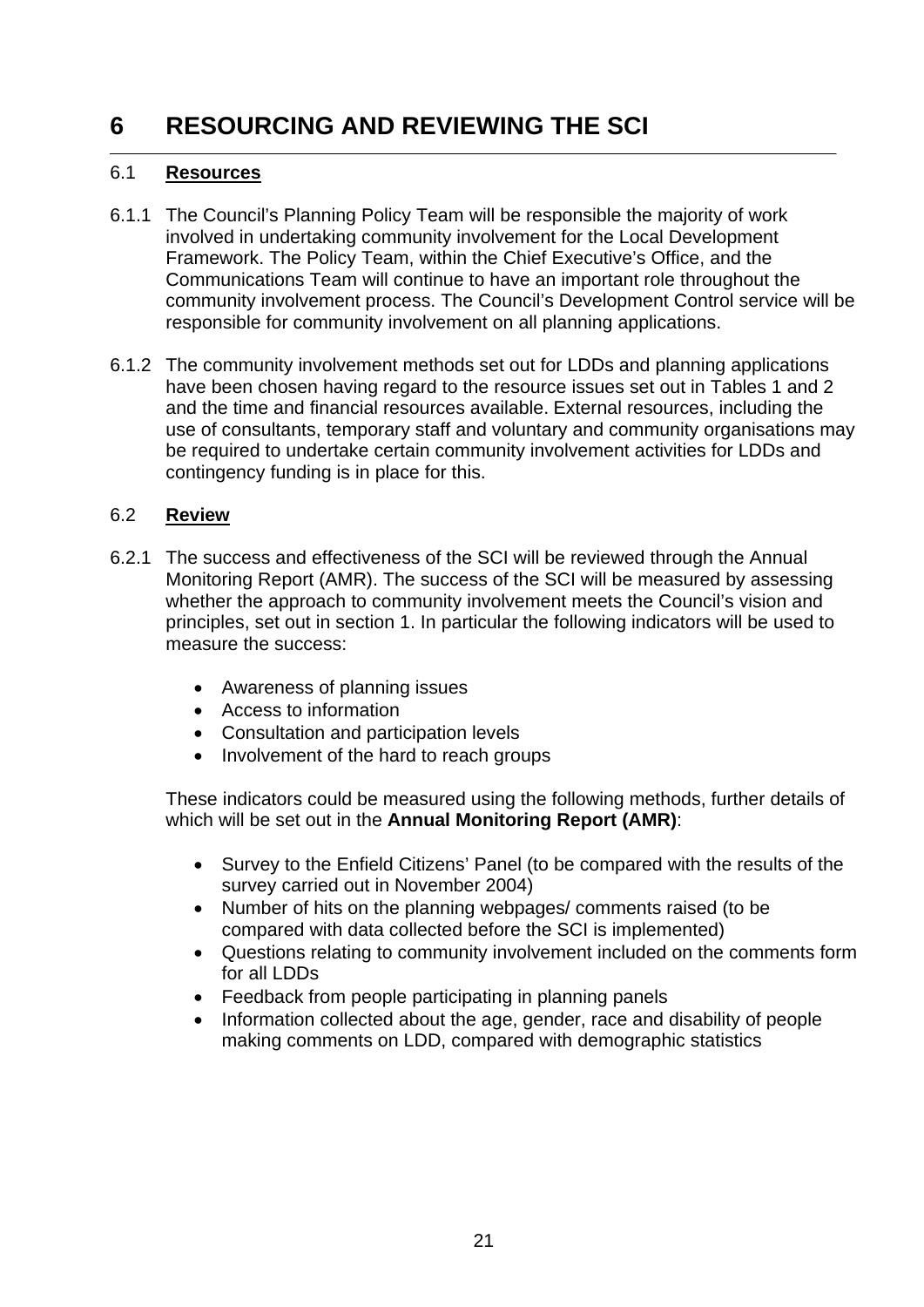6.2.2 The SCI sets out how the Council will involve the community during the preparation and revision of all LDDs, including LDDs that the Council may prepare in the future, therefore, revisions to the LDS will not trigger a review of the SCI. It will only be necessary to revise the SCI if there is a need to introduce additional methods of community involvement or if there are changes to the types of community groups that the Council needs to engage. The Planning Policy Team, in consultation with other departments and the ESP will research additional community involvement techniques in preparation of the review of the SCI.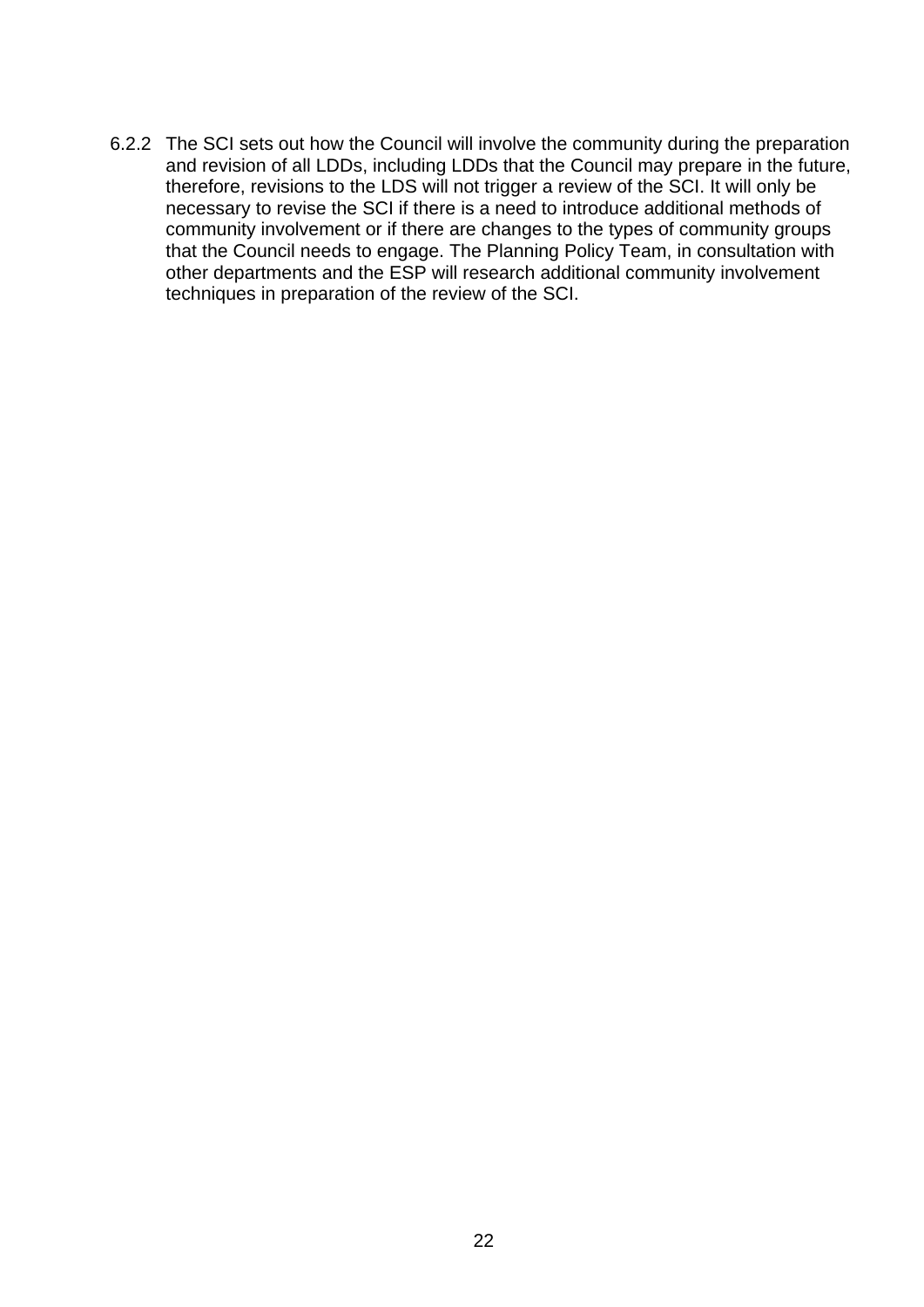# **7 APPENDICES**

# **Appendix A- Glossary of terms**

(Those terms included in the Glossary are printed in bold italics.)

| <b>The Act</b>                                            | The Planning and Compulsory Purchase Act 2004                                                                                                                                                                                                                                                                                                                                                                                            |
|-----------------------------------------------------------|------------------------------------------------------------------------------------------------------------------------------------------------------------------------------------------------------------------------------------------------------------------------------------------------------------------------------------------------------------------------------------------------------------------------------------------|
| <b>Adoption</b>                                           | The stage at which the Local Planning Authority can adopt,<br>by resolution of the Council, the Local Development<br><b>Document</b> as Council policy.                                                                                                                                                                                                                                                                                  |
| <b>Annual</b><br><b>Monitoring</b><br><b>Report (AMR)</b> | Part of the Local Development Framework, the AMR will<br>assess the implementation of the Local Development<br><b>Scheme</b> and the extent to which policies in <b>Local</b><br><b>Development Documents</b> are being successfully<br>implemented.                                                                                                                                                                                     |
| <b>Area Action</b><br>Plan                                | A Local Development Document (which is also a<br><b>Development Plan Document</b> ) which sets out a strategy<br>for the future planning of areas with a concentration of<br>proposals for change or where land uses and activities are<br>particularly complex.                                                                                                                                                                         |
| Area<br><b>Designations</b>                               | Areas identified on the <b>Proposals Map</b> within which certain<br>core policies will apply.                                                                                                                                                                                                                                                                                                                                           |
| <b>Central Leeside</b><br><b>Business Area</b>            | An <b>Area Action Plan</b> providing a planning framework for<br>development and regeneration in the Central Leeside<br>Business Area.                                                                                                                                                                                                                                                                                                   |
| <b>Community</b><br><b>Strategy</b>                       | Local Authorities are required by the Local Government Act<br>2000 to prepare these, with the aim of improving the social,<br>environmental and economic well being of their areas.<br>Through the Community Strategy, authorities are expected<br>to co-ordinate the actions of local public, private, voluntary<br>and community sectors.                                                                                              |
| <b>Consultation</b><br><b>Bodies</b>                      | Defined in The Environmental Assessment of Plans and<br>Programmes Regulations 2004.                                                                                                                                                                                                                                                                                                                                                     |
| <b>Core Policy</b>                                        | A short clear statement of the matters which the Local<br>Planning Authority will take into account when it receives an<br>application for planning permission. If the proposed<br>development is not in line with the policy, then the local<br>planning authority is likely to refuse planning permission<br>unless there are exceptional circumstances affecting the site<br>which would make this particular development acceptable. |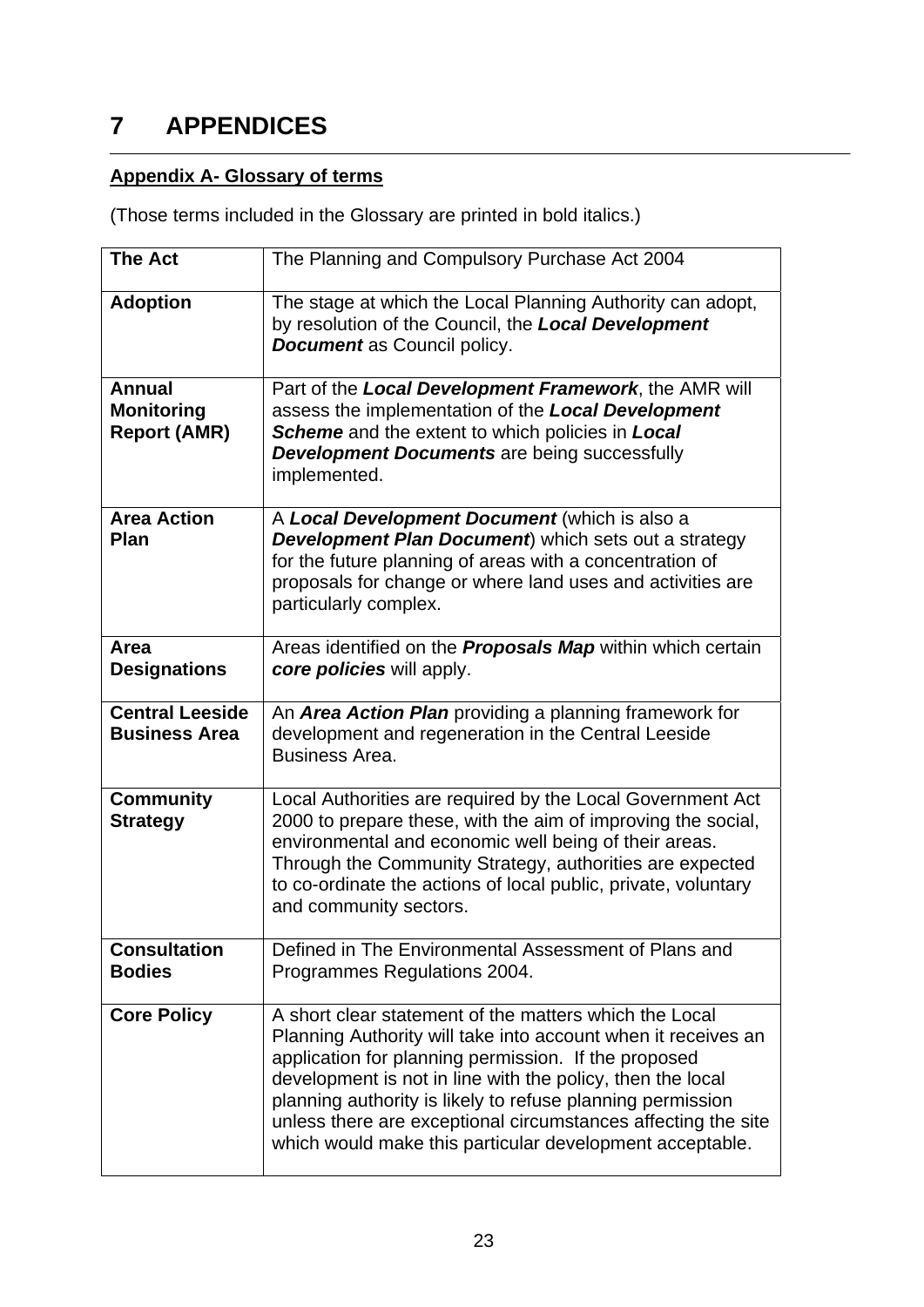| <b>Core Strategy</b>                                     | A Local Development Document setting out the long-term<br>spatial vision and strategic objectives for the Local Planning<br>Authority area. It will also include a spatial strategy, core<br><b>policies</b> and a monitoring and implementation framework for<br>achieving them. The Core Strategy will have the status of a<br><b>Development Plan Document.</b>                                                                                                                                                                                                                                                                         |
|----------------------------------------------------------|--------------------------------------------------------------------------------------------------------------------------------------------------------------------------------------------------------------------------------------------------------------------------------------------------------------------------------------------------------------------------------------------------------------------------------------------------------------------------------------------------------------------------------------------------------------------------------------------------------------------------------------------|
| <b>Development</b><br>Plan                               | A document which sets out a local planning authority's<br>policies and proposals for the development and other use of<br>land and buildings within its area. As set out in Section<br>38(6) of the Planning and Compulsory Purchase Act 2004,<br>an authority's development plan consists of the relevant<br><b>Regional Spatial Strategy (or the Spatial Development</b><br>Strategy in London) and the <b>Development Plan</b><br><b>Documents contained within its Local Development</b><br>Framework.                                                                                                                                  |
| <b>Development</b><br>Plan<br><b>Documents</b><br>(DPDs) | Spatial planning documents that are subject to independent<br>examination, and together with the relevant Regional<br>Spatial Strategy, will form the development plan for a local<br>authority area for the purposes of the Act. They can include<br>a Core Strategy, Site Schedule, and Area Action Plans<br>(where needed). Other DPDs can be produced. They will all<br>be shown geographically on a <b>Proposals Map</b> .<br>Individual DPDs or parts of a document can be reviewed<br>independently from other DPDs. Each authority must set out<br>the programme for preparing its DPDs in the Local<br><b>Development Scheme.</b> |
| <b>DPD</b> bodies                                        | Bodies consulted by a Local Planning Authority under<br>Regulation 25 (issues and options stage).                                                                                                                                                                                                                                                                                                                                                                                                                                                                                                                                          |
| <b>Development</b><br><b>Standards</b>                   | An SPD setting out the Council's standards for new<br>developments.                                                                                                                                                                                                                                                                                                                                                                                                                                                                                                                                                                        |
| <b>Enfield Design</b><br>Guide                           | An SPD reinforcing the Council's commitment to good<br>design. It will supplement the core policies, Area Action<br>Plans and area designations on the Proposals Map,<br>promoting an urban and rural design framework to raise<br>standards and inspire good design.                                                                                                                                                                                                                                                                                                                                                                      |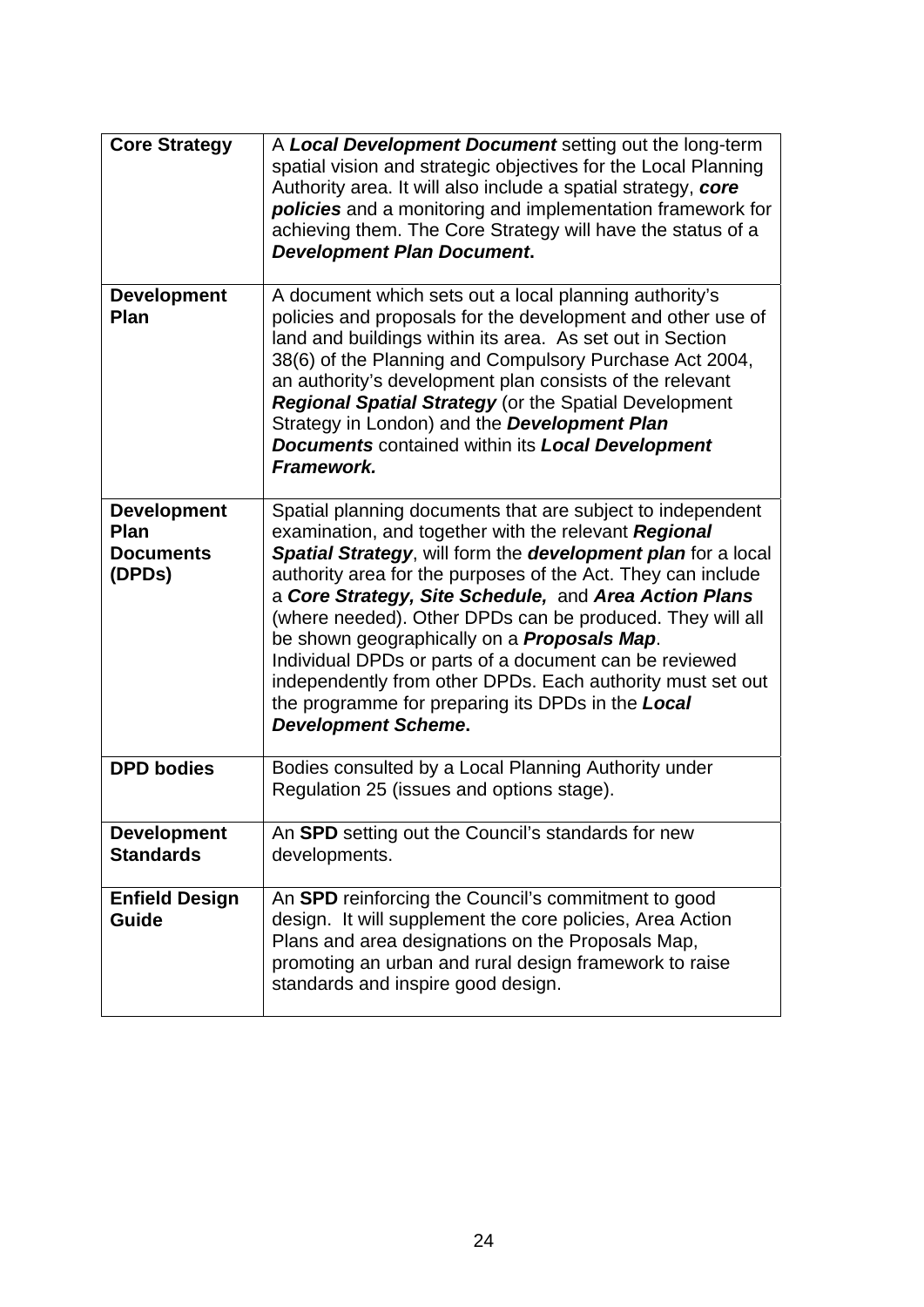| <b>Enfield Town</b><br><b>Area Action</b><br><b>Plan</b> | An Area Action Plan providing a planning framework for<br>development in Enfield Town.                                                                                                                                                                                                                                                                                                                               |
|----------------------------------------------------------|----------------------------------------------------------------------------------------------------------------------------------------------------------------------------------------------------------------------------------------------------------------------------------------------------------------------------------------------------------------------------------------------------------------------|
| <b>Enfield</b><br><b>Strategic</b><br><b>Partnership</b> | Partnership of stakeholders who develop ways of involving<br>local people in shaping the future of their neighbourhood in<br>how services are provided.<br>Single non-statutory, multi-agency bodies that aim to bring<br>together locally the public, private, community and voluntary<br>sectors. The Enfield Strategic Partnership is responsible for<br>producing the Enfield's Community Strategy.              |
| <b>General</b><br><b>Consultation</b><br><b>Bodies</b>   | Bodies defined by the Town and Country Planning (Local<br>Development) (England) Regulations 2004- see appendix D.                                                                                                                                                                                                                                                                                                   |
| <b>Government</b><br><b>Departments</b>                  | Central Government Departments, which will be consulted<br>via the Government Office for London                                                                                                                                                                                                                                                                                                                      |
| <b>Issues and</b><br><b>Options</b>                      | Produced during the early production stage of the<br>preparation of Development Plan Documents and may be<br>issued for consultation to meet the requirements of<br>Regulation 25.                                                                                                                                                                                                                                   |
| Independent<br><b>Examination</b>                        | A formal hearing, presided over by an Inspector or a Panel<br>of Inspectors appointed by the Secretary of State, to<br>consider the soundness of the Local Planning Authority's<br><b>Local Development Documents (which are also</b><br><b>Development Plan Documents</b> ). This is also known as an<br>Examination-in-Public.                                                                                     |
| Inspector's<br><b>Report</b>                             | A report issued by the Inspector or Panel who conducted the<br><b>Independent Examination, setting out their conclusions on</b><br>the matters raised at the examination and detailing the<br>amendments which they require the local planning authority<br>to make to the <b>Local Development Document</b> before it<br>adopts the document. The Inspector's Report is binding on<br>the Local Planning Authority. |
| Local<br><b>Development</b><br><b>Document</b>           | A document which forms part of the Local Development<br>Framework and which can be adopted and revised as a<br>single entity. It is the collective term for <b>Development Plan</b><br><b>Documents, Supplementary Planning Documents and</b><br>the Statement of Community Involvement.                                                                                                                             |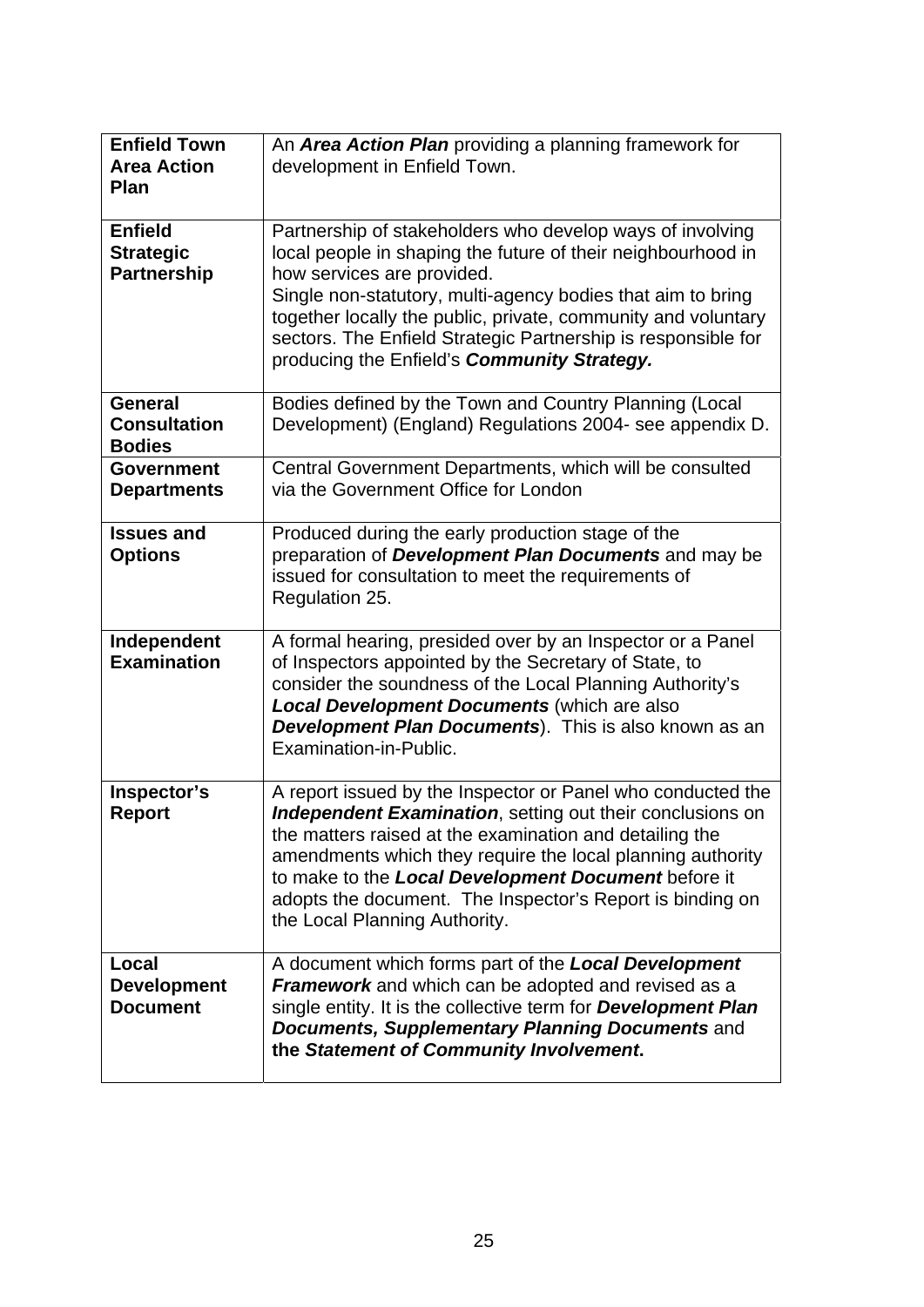| Local<br><b>Development</b><br><b>Framework</b>    | A "folder" of Local Development Documents, drawn up by<br>the Local Planning Authority, which together with the<br>relevant Regional Spatial Strategy, form the <b>development</b><br>plan for its area.                                                                                                                                                                                         |
|----------------------------------------------------|--------------------------------------------------------------------------------------------------------------------------------------------------------------------------------------------------------------------------------------------------------------------------------------------------------------------------------------------------------------------------------------------------|
| Local<br><b>Development</b><br><b>Scheme</b>       | A document setting out the local planning authority's<br>intentions for its Local Development Framework, in<br>particular, the Local Development Documents it intends to<br>produce and the timetable for their production and review.                                                                                                                                                           |
| <b>London Plan</b>                                 | Also known as the Spatial Development Strategy, this<br>document was published by the Mayor of London in<br>February 2004 and provides a strategic framework for the<br>boroughs' Unitary Development Plans. It will now perform<br>this function in respect of Local Development<br>Frameworks. It has the status of a development plan<br>under the Planning and Compulsory Purchase Act 2004. |
| <b>Material</b><br>considerations                  | The courts are the arbiters of what constitutes a material<br>consideration. The Government document "The Planning<br>System: General Principles" (2005) provides further<br>information.                                                                                                                                                                                                        |
| <b>North East</b><br><b>Enfield Action</b><br>Plan | An Area Action Plan providing a planning framework for<br>development and regeneration in North East Enfield.                                                                                                                                                                                                                                                                                    |
| <b>Preferred</b><br>options<br>document            | Produced as part of the preparation of Development Plan<br><b>Documents, and is issued for formal public participation.</b>                                                                                                                                                                                                                                                                      |
| <b>Proposals Map</b>                               | A Local Development Document (which is also a<br>Development Plan Document) which comprises a map of<br>the Local Planning Authority's area, and shows:<br>Existing and revised <b>designations</b> of areas of land.<br>Sites for particular future land uses or developments.<br>Locations of proposed or actual area plans.                                                                   |
| <b>Regional Spatial</b><br><b>Strategy</b>         | Sets out the region's policies in relation to the development<br>and use of land and forms part of the <b>development plan</b> for<br>local planning authorities. In London this is known as the<br>Spatial Development Strategy or London Plan, published<br>by the Mayor of London in February 2004.                                                                                           |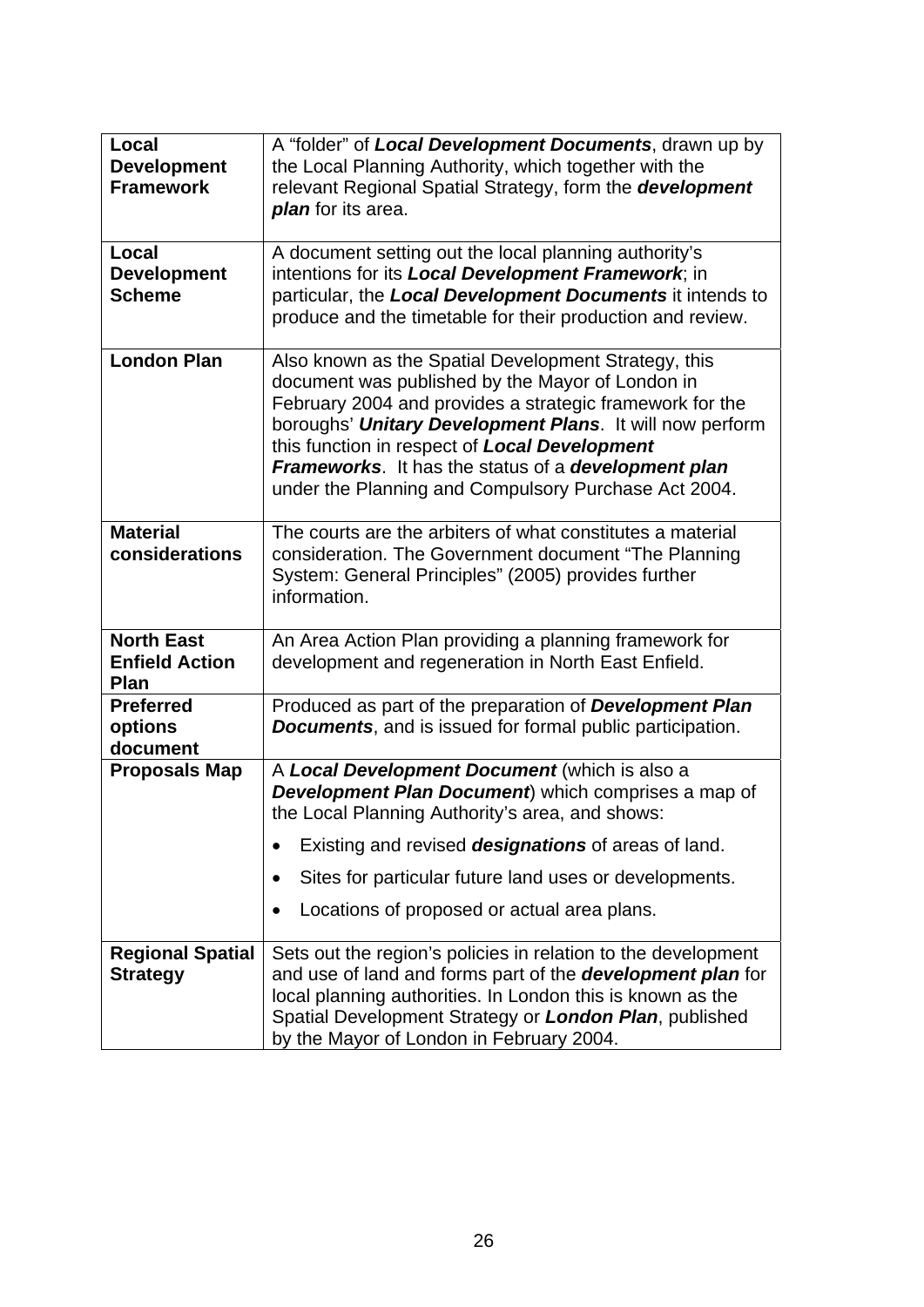| <b>Sites Schedule</b>                                                  | A development plan document setting out the allocations<br>of sites for specific or mixed uses or development.                                                                                                                                                                                                                                                                                                                                                                                                                                                                                                                                                                    |
|------------------------------------------------------------------------|-----------------------------------------------------------------------------------------------------------------------------------------------------------------------------------------------------------------------------------------------------------------------------------------------------------------------------------------------------------------------------------------------------------------------------------------------------------------------------------------------------------------------------------------------------------------------------------------------------------------------------------------------------------------------------------|
| <b>Specific</b><br>consultation<br>bodies                              | Bodies defined by the Town and Country Planning (Local<br>Development) (England) Regulations 2004- see Appendix<br>D.                                                                                                                                                                                                                                                                                                                                                                                                                                                                                                                                                             |
| <b>Statement of</b><br><b>Community</b><br><b>Involvement</b>          | Sets out the standards which Authorities will achieve with<br>regard to involving local communities in the preparation of<br><b>Local Development Documents and development control</b><br>decisions. The statement of community Involvement is<br>not a <b>Development Plan Document</b> but is subject to<br><b>Independent Examination.</b>                                                                                                                                                                                                                                                                                                                                    |
| <b>Strategic</b><br><b>Environmental</b><br><b>Assessment</b><br>(SEA) | A generic term used to describe environmental assessment<br>as applied to policies, plans and programmes. The<br>European 'SEA Directive' (2001/42/EC) requires a formal<br>'environmental assessment of certain plans and<br>programmes, including those in the field of planning and<br>land use'. It is a tool for integrating environmental<br>considerations into decision-making by ensuring that any<br>significant environmental effects of the decision are taken<br>into account. The SEA must form an integral part of the<br>adoption process for Local Development Documents and<br>must be taken into account right from the initial stages of<br>plan preparation. |
| <b>Submission</b><br><b>DPD</b>                                        | A stage in the statutory process for the adoption of Local<br><b>Development Documents, which are also Development</b><br><b>Plan Documents.</b> The local planning authority submits the<br>draft DPD to the Secretary of State for independent<br>examination.                                                                                                                                                                                                                                                                                                                                                                                                                  |
| <b>Supplementary</b><br><b>Planning</b><br><b>Document</b>             | A <b>Local Development Document</b> providing supplementary<br>information in respect of the policies in <b>Development Plan</b><br><b>Documents.</b> It does not form part of the Development Plan<br>and is not subject to independent examination.<br>Instead the local planning authority can approve the<br>document by formal resolution of the Council, but it must be<br>subjected to full public consultation if it is to be accorded any<br>weight in decisions on development proposals.                                                                                                                                                                               |
| <b>Sustainability</b><br><b>Appraisal (SA)</b>                         | The examination of a Local Development Document to<br>ascertain whether its policies and proposals reflect<br>sustainable development objectives (i.e. social,<br>environmental and economic factors).                                                                                                                                                                                                                                                                                                                                                                                                                                                                            |
| <b>Unitary</b><br><b>Development</b><br>Plan                           | A type of <b>development plan</b> introduced in 1986 and<br>replaced by Local Development Frameworks in the Act.<br>Enfield's Unitary Development Plan was adopted in March<br>1994.                                                                                                                                                                                                                                                                                                                                                                                                                                                                                              |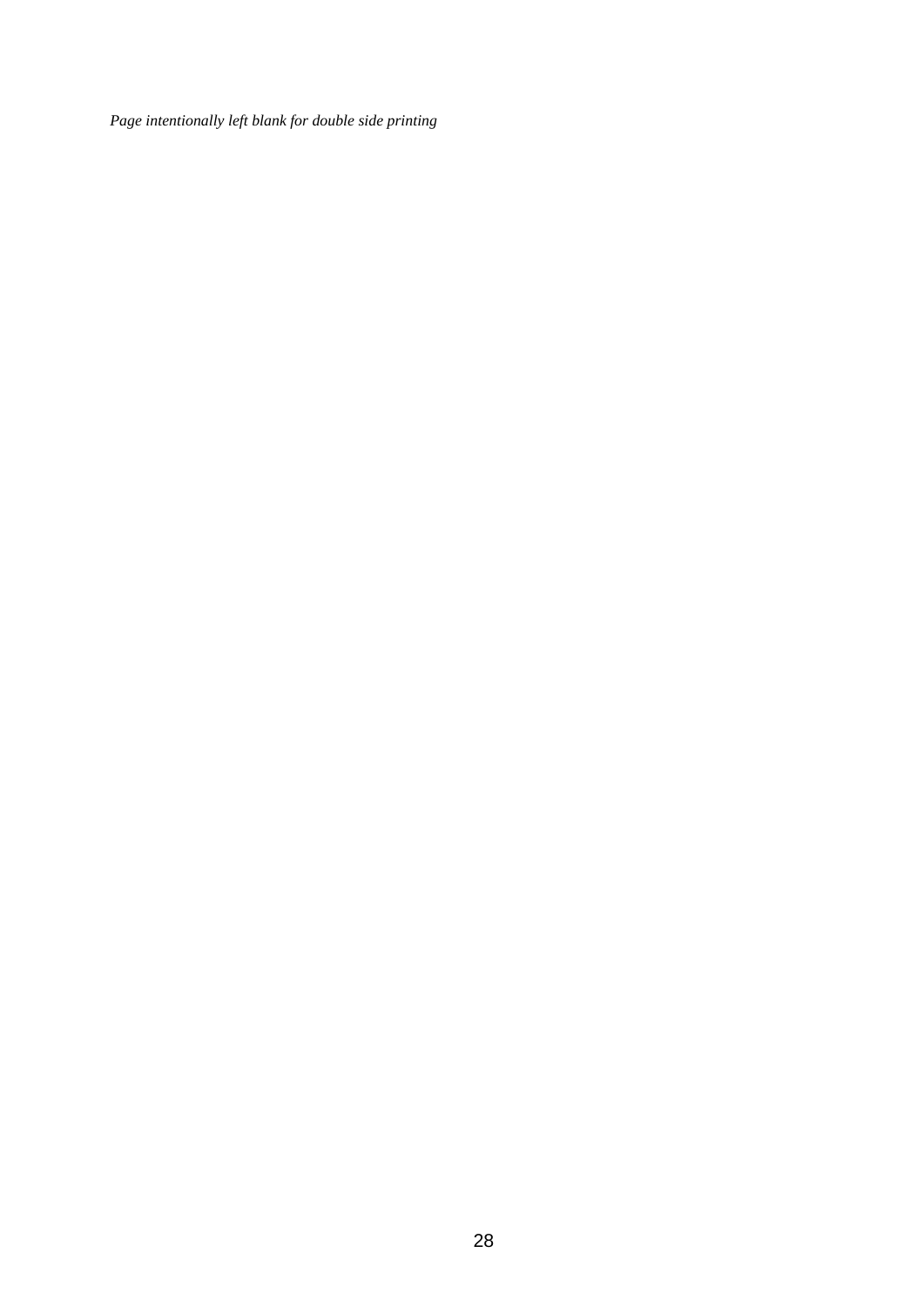# **Appendix B - Consultation on the SCI.**

#### **Pre-production**

#### Enfield's Citizens' Panel

In November 2004, questionnaires were sent out to members of the Enfield citizens' panel, a panel of residents selected to reflect Enfield's population in terms of age, area, ethnicity, gender, disability and other socio-economic characteristics. The questionnaire sought to establish information about residents' knowledge on planning issues, attempted to identify barriers to community involvement and identify potential solutions.

There are three key issues that arise from the analysis. Firstly, there is a need to increase awareness of planning issues amongst Enfield residents in general. Secondly, and linked to this, is the need to provide clear and detailed information to the community. Finally, the use of direct mailing letters and local newspapers as a key method for providing information to the community should be considered.

#### **Production stage**

Consultation undertaken as part of the preparation of the draft

In March 2005, as part of the preparation of the SCI and to meet Government regulations, the Council sent letters out to specific consultation bodies and general consultation bodies (see appendix D).

The specific consultation bodies that were consulted are the Mayor of London, the Highways Agency and authorities that adjoin the Borough. A number of general consultation bodies, representing the interests of voluntary and community groups, residents, businesses, young people and children, bme communities, older people and people with disabilities were consulted. An open invitation was also sent to over 1,000 organisations and individuals on the LDF database to ask them if they wanted to become involved in the preparation of the SCI.

The ESP received a presentation on the LDF in March 2005 and reports on scope of the SCI and consultation issues were presented at the Planning Committee and Conservation Advisory Group (CAG) in March and April 2005.

The results of this consultation and details of how the comments raised have informed the SCI are set out in the 'pre-submission consultation statement' that accompanies this document.

#### Consultation on the draft SCI

On 8<sup>th</sup> June 2005 the draft SCI was published for public consultation. In total 17 letters of representation were received from community groups, statutory bodies, private organisations, a neighbouring local authority and the Conservation Advisory Group. In addition, the Planning Committee at its meeting on 19<sup>th</sup> July 2005, resolved to support the draft SCI. Further information about the comments raised and the Council's response to these comments is set out in the Consultation Statement, submitted to the Government with the SCI.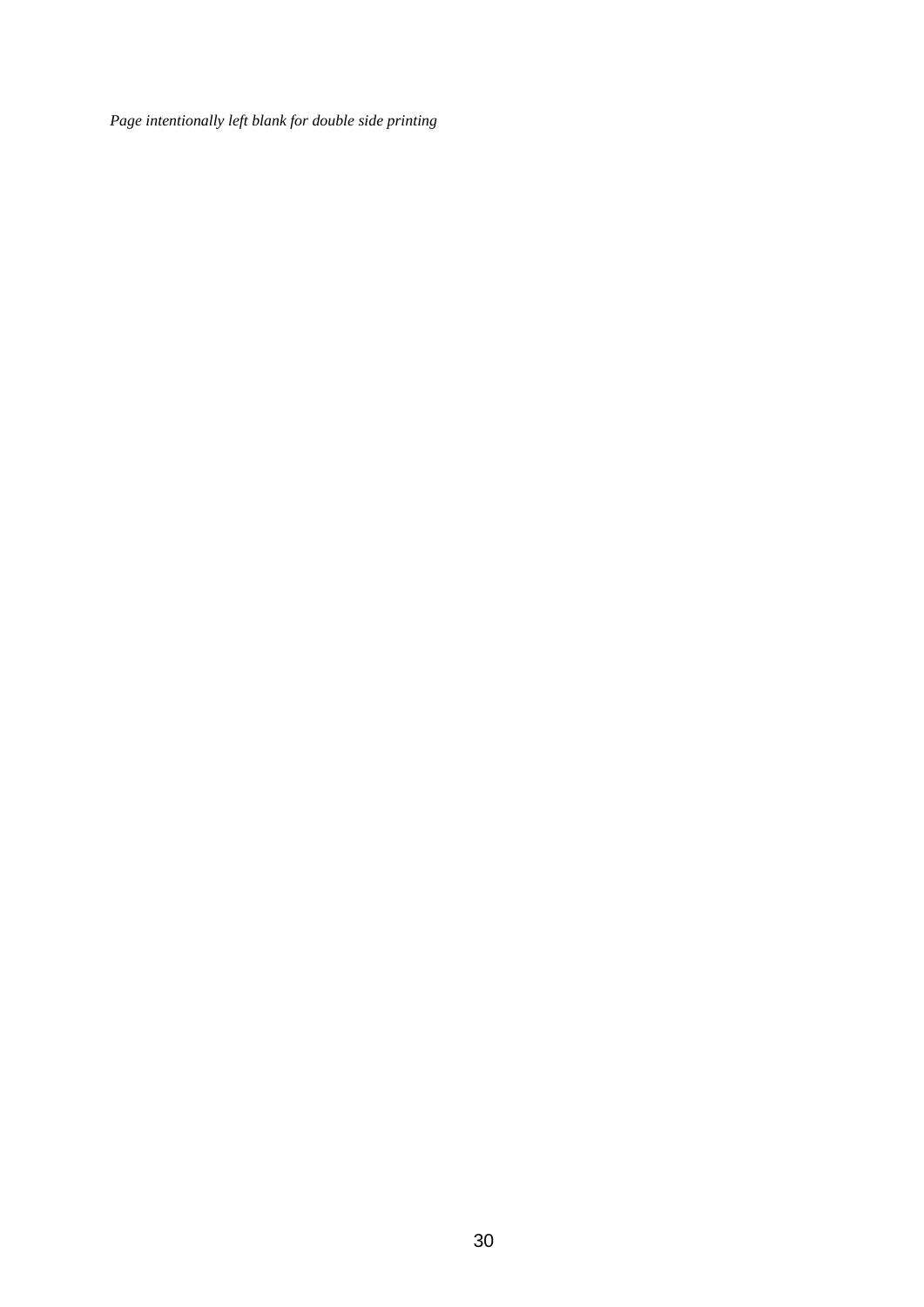# **Appendix C- Methods of Community Involvement**

| <b>Types of Community</b><br><b>Involvement</b>                                                                                                                                                                                                                                                                                    | <b>Benefits</b>                                                                                                                      | <b>Limitations</b>                                                                                                                                                                                                                                                                                                                                                                          | <b>Resource</b><br>implications                                        |
|------------------------------------------------------------------------------------------------------------------------------------------------------------------------------------------------------------------------------------------------------------------------------------------------------------------------------------|--------------------------------------------------------------------------------------------------------------------------------------|---------------------------------------------------------------------------------------------------------------------------------------------------------------------------------------------------------------------------------------------------------------------------------------------------------------------------------------------------------------------------------------------|------------------------------------------------------------------------|
| <b>Information made available</b>                                                                                                                                                                                                                                                                                                  | Enables wide and                                                                                                                     | Excludes the wider                                                                                                                                                                                                                                                                                                                                                                          | Relatively                                                             |
| through direct mailing<br>letter.<br>Documents/consultation<br>letters are sent directly by<br>post, email or fax to groups<br>and individuals on Enfield's                                                                                                                                                                        | targeted consultation,<br>representative of<br>Enfield's population.                                                                 | general public and<br>individuals or groups<br>that are not already<br>on the database.                                                                                                                                                                                                                                                                                                     | inexpensive and<br>targeted nature<br>ensures a good<br>response rate. |
| LDF database.<br>Information made available                                                                                                                                                                                                                                                                                        | Easy to carry out,                                                                                                                   | Council buildings                                                                                                                                                                                                                                                                                                                                                                           | Cost effective.                                                        |
| at Council buildings.<br>Consultation documents are<br>made available at Council<br>buildings including the Civic<br>Centre and local libraries.                                                                                                                                                                                   | can be used to target<br>the whole borough or<br>areas of the local<br>community subject to<br>the location of<br>Council buildings. | may not be<br>accessible for certain<br>groups of the<br>community.                                                                                                                                                                                                                                                                                                                         |                                                                        |
| <b>Information made available</b><br>on the Council's website/<br>other organisations'<br>websites.<br>Information and documents<br>made available on the<br>Council's website-<br>www.enfield.gov.uk or other<br>websites.<br>This can be accompanied<br>with email notification to<br>groups and individuals on the<br>database. | Provides quick and<br>easy access for part<br>of the community that<br>have access to the<br>internet.                               | Many households<br>may not have internet<br>access or individuals<br>may not have the<br>required technology.<br>The websites of other<br>organisations/ groups<br>can be used to target<br>certain communities.<br>For example, the<br><b>Enfield Enterprize</b><br>Agency website<br>could be used<br>provide information to<br>the Small and<br><b>Medium Size</b><br>Enterprise sector. | Cost effective.                                                        |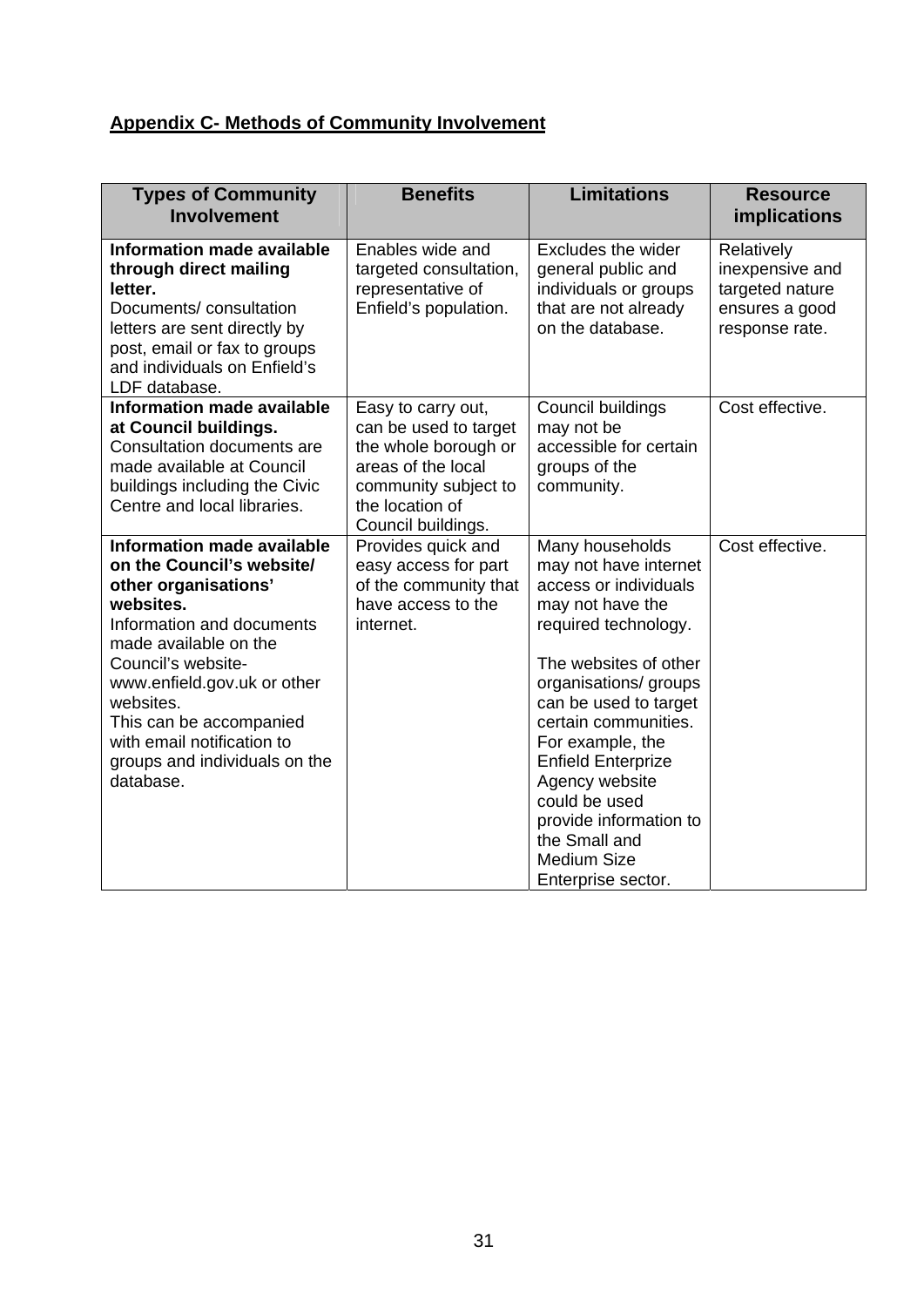| <b>Types of Community</b><br><b>Involvement</b>                                                                                                                                                                                                                                                                                                                                                                                       | <b>Benefits</b>                                                                                                                                                                                                                                                   | <b>Limitations</b>                                                                                                                                                                                                                                                                | <b>Resource</b><br><b>implications</b>                                                                                                                |
|---------------------------------------------------------------------------------------------------------------------------------------------------------------------------------------------------------------------------------------------------------------------------------------------------------------------------------------------------------------------------------------------------------------------------------------|-------------------------------------------------------------------------------------------------------------------------------------------------------------------------------------------------------------------------------------------------------------------|-----------------------------------------------------------------------------------------------------------------------------------------------------------------------------------------------------------------------------------------------------------------------------------|-------------------------------------------------------------------------------------------------------------------------------------------------------|
| <b>Information made available</b><br>in newsletters.<br>Use of newsletters to provide<br>information. The following<br>existing newsletters could be<br>used:<br>ESP magazine<br><b>Empower- ECEN</b><br>members<br><b>Enfield Voluntary Action</b><br>Age Concern<br><b>Enfield Racial Equality</b><br>Council<br><b>Enfield Disability Action</b><br>Town Centre and<br><b>Business News</b><br><b>Enfield Enterprise</b><br>Agency | Use of existing<br>community<br>newsletters, such as<br>Age Concern or<br><b>Enfield Racial</b><br><b>Equality Council</b><br>enables targeted<br>approach to<br>consultation. Can be<br>used to engage hard-<br>to-reach groups.                                 | Space for article in<br>existing newsletters<br>may be limited. Cost<br>limitations.                                                                                                                                                                                              | Creation and<br>distribution of<br>specific LDF/<br>planning<br>application<br>newsletters could<br>be expensive.                                     |
| <b>Information made available</b><br>to/ consultation with local<br>community/ business<br>groups.<br>Documents/consultation<br>letters are sent to area or<br>interest based community<br>groups, who will consult with<br>the community and provide a<br>collective response.                                                                                                                                                       | Enables a targeted<br>approach to<br>consultation Can be<br>used to engage hard-<br>to-reach groups.                                                                                                                                                              | Dependent upon the<br>capacity of voluntary<br>and community<br>groups.<br>Time limitations-<br>voluntary and<br>community groups<br>should be given 12<br>weeks to consult<br>service users,<br>beneficiaries and<br>stakeholders, in<br>accordance with the<br>Enfield Compact. | Voluntary and<br>community sector<br>may require<br>support for<br>consultation<br>activities.                                                        |
| Media.<br>Local newspapers (press<br>notices, press releases,<br>adverts), radio, electronic<br>notice boards and posters are<br>used to provide information.                                                                                                                                                                                                                                                                         | The distribution of<br>newspapers enables<br>a wide circulation<br>across the borough.<br>London Greek radio<br>and London Turkish<br>radio provide a<br>mechanism for<br>providing information<br>in alternative<br>languages to<br>targeted bme<br>communities. | Potential use is<br>limited by cost or<br>uncertainty that press<br>releases will be<br>printed.                                                                                                                                                                                  | Advertisements in<br>local newspapers<br>and on the radio<br>can be expensive.<br>No cost for use of<br>the Council's<br>electronic notice<br>boards. |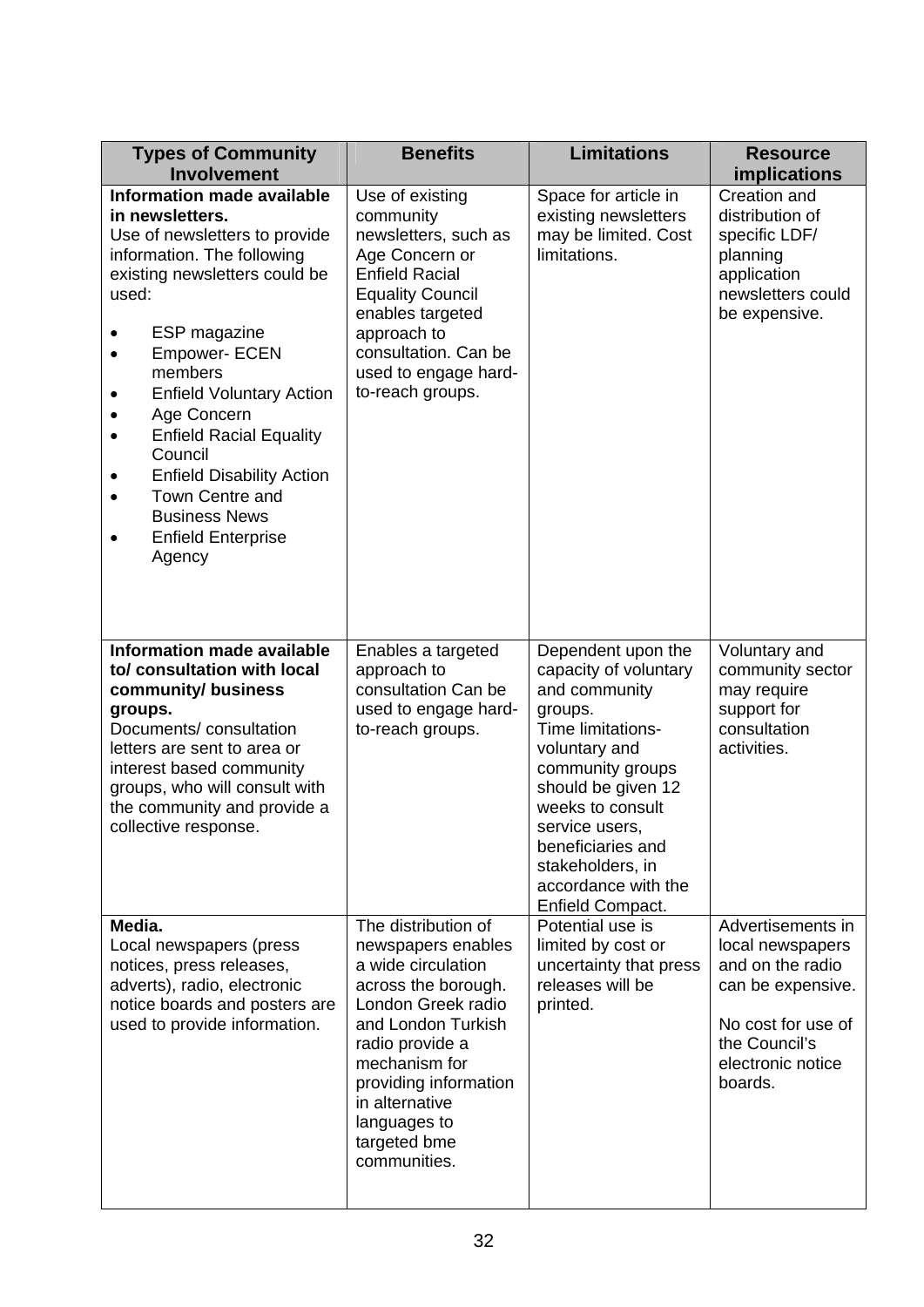| <b>Types of community</b>                                                                                                                                                                                                                                                                                                                                                                                                                   | <b>Benefits</b>                                                                                                                                                                                 | <b>Limitations</b>                                                                                                                                                                                                                                                               | <b>Resource</b>                                                                                                                                                               |
|---------------------------------------------------------------------------------------------------------------------------------------------------------------------------------------------------------------------------------------------------------------------------------------------------------------------------------------------------------------------------------------------------------------------------------------------|-------------------------------------------------------------------------------------------------------------------------------------------------------------------------------------------------|----------------------------------------------------------------------------------------------------------------------------------------------------------------------------------------------------------------------------------------------------------------------------------|-------------------------------------------------------------------------------------------------------------------------------------------------------------------------------|
| involvement                                                                                                                                                                                                                                                                                                                                                                                                                                 |                                                                                                                                                                                                 |                                                                                                                                                                                                                                                                                  | <b>implications</b>                                                                                                                                                           |
|                                                                                                                                                                                                                                                                                                                                                                                                                                             |                                                                                                                                                                                                 |                                                                                                                                                                                                                                                                                  |                                                                                                                                                                               |
| <b>Questionnaires and</b><br>Surveys.<br>A set of pre-determined<br>questions are asked to obtain<br>information, through interview<br>or self completion<br>questionnaires.<br>Questions and surveys could<br>be presented to Enfield's<br>Citizens' Panel- a panel of<br>residents selected to reflect<br>Enfield's population in terms<br>of age, area, ethnicity,<br>gender, disability and other<br>socio economic<br>characteristics. | A good way to gather<br>relevant and statistically<br>reliable quantitative<br>information.                                                                                                     | Not an effective<br>way to obtain<br>qualitative views<br>and options.                                                                                                                                                                                                           | Postal<br>distribution is<br>relatively cost<br>effective.<br>Greater costs<br>involved in one<br>to one or<br>telephone<br>surveys.                                          |
| <b>Public exhibitions.</b><br>An exhibition is held in<br>Council/ public buildings.<br>Visual displays are used,<br>which may include maps and<br>text. Written comments can<br>be left in public buildings.                                                                                                                                                                                                                               | Visual displays can attract<br>more interest and engage<br>the wider community.<br>Mobile exhibitions could be<br>used to target<br>geographical communities<br>and address mobility<br>issues. | <b>Cost limitations</b><br>and language<br>barriers.<br>Locations of<br>exhibitions may<br>not be accessible<br>for certain groups<br>of the community.                                                                                                                          | Significant extra<br>costs involved<br>compared to<br>providing<br>information<br>only.                                                                                       |
| Video or audio<br>presentation.<br>Information provided via video<br>or tape.                                                                                                                                                                                                                                                                                                                                                               | Can attract more interest<br>and engage the wider<br>community including<br>people with physical or<br>learning difficulties. Can<br>help to engage people that<br>cannot read or write.        | Large cost<br>limitations.                                                                                                                                                                                                                                                       | Costly. Use of<br>consultants<br>would be<br>needed.                                                                                                                          |
| <b>Public meetings/area</b><br>meetings.<br>Open meetings are arranged<br>for members of the public to<br>find out about a particular<br>topic and to express views on<br>a particular issue. Established<br>regular area based public<br>meetings such as Area<br>Forums or Community<br><b>Housing Partnership Boards</b><br>could be used.                                                                                               | Provide a platform for local<br>people to express their<br>views.                                                                                                                               | Attendance is<br>often not<br>representative of<br>the population.<br>There may not be<br>adequate time for<br>presentation or<br>discussion at<br>existing meetings<br>due to other<br>agenda items.<br>If held during<br>working hours<br>people may not<br>be able to attend. | Officer time<br>resources<br>required. Use of<br>established<br>meetings would<br>be more cost<br>effective and<br>potentially more<br>effective in<br>securing<br>responses. |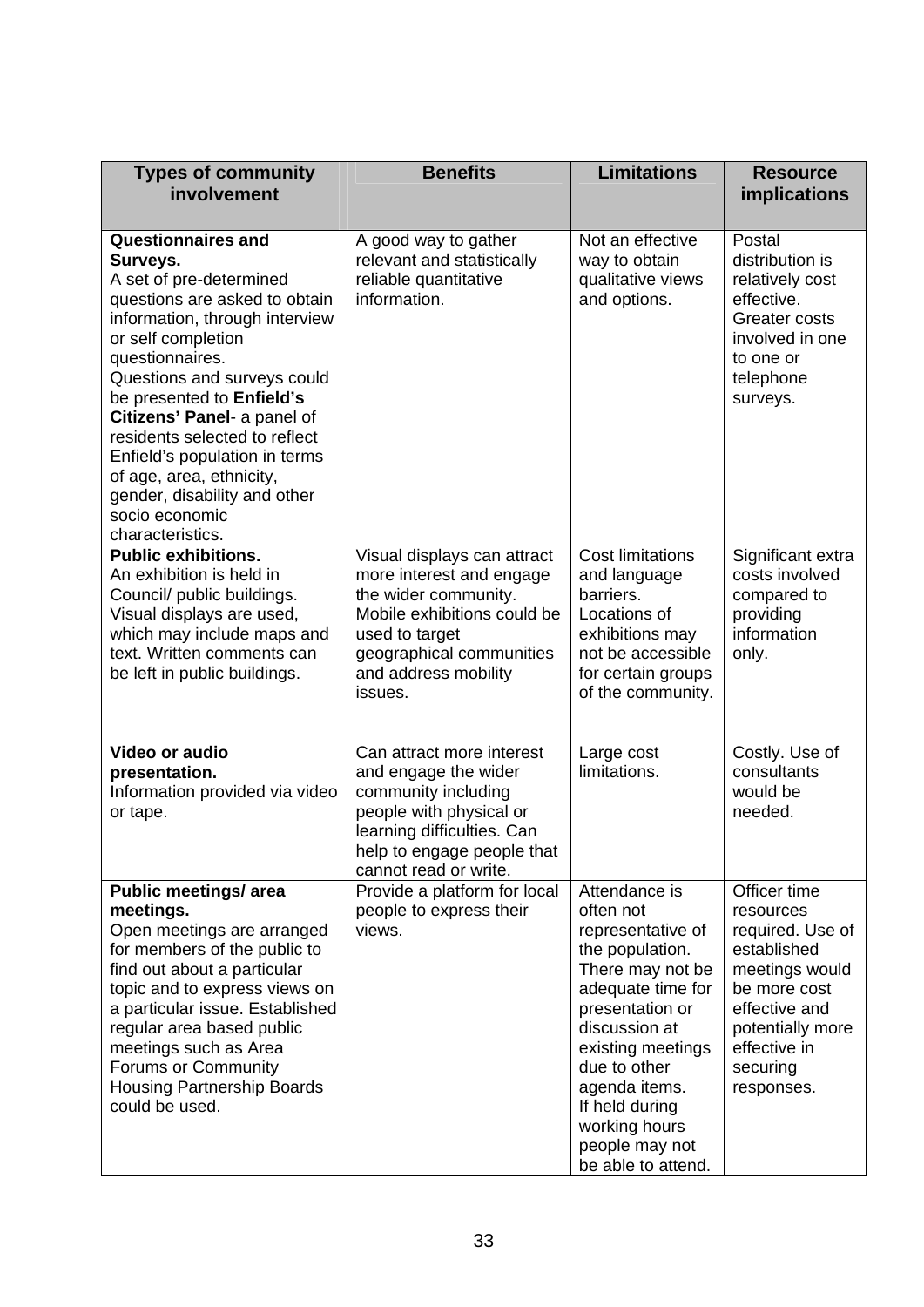| <b>Types of Community</b><br><b>Involvement</b>                                                                                                                                                                                                                                                                                                                                                                        | <b>Benefits</b>                                                                                                                                         | <b>Limitations</b>                                                                                                                                                            | <b>Resource</b><br>implications                          |
|------------------------------------------------------------------------------------------------------------------------------------------------------------------------------------------------------------------------------------------------------------------------------------------------------------------------------------------------------------------------------------------------------------------------|---------------------------------------------------------------------------------------------------------------------------------------------------------|-------------------------------------------------------------------------------------------------------------------------------------------------------------------------------|----------------------------------------------------------|
| Interest forums, groups,<br>committees and panels.<br>Groups of people or<br>organisations meeting on a<br>regular basis, providing a<br>consultation forum to discuss<br>issues. The membership can<br>consist of councillors or a<br>specific community or interest<br>group. Examples include:                                                                                                                      | Enables a focused debate<br>on specific issues.<br>Can be a good way to<br>reach a representative<br>sample of hard to reach<br>groups.                 | There may not be<br>adequate time to<br>discuss matters in<br>detail due to other<br>agenda items.<br>If held during<br>working hours<br>people may not<br>be able to attend. | Officer time<br>resources<br>required.                   |
| Council scrutiny panels<br>$\bullet$<br><b>Planning Committee</b><br>٠<br><b>Conservation Advisory</b><br>$\bullet$<br>Group<br><b>Enfield Strategic</b><br>٠<br>Partnership board and<br>thematic group meetings<br><b>Council Partnership</b><br>Boards (for learning<br>difficulties, older people,<br>people with disabilities,<br>and mental health)<br><b>ECEN</b> steering group<br><b>Strategic Race Forum</b> |                                                                                                                                                         |                                                                                                                                                                               |                                                          |
| Focus groups or<br>workshops.<br>In-depth discussion groups of<br>around 6-12 people focussed<br>on a particular topic or set of<br>issues.                                                                                                                                                                                                                                                                            | Enables a focused debate<br>on specific issues. Can be<br>used to target hard to<br>reach groups, particularly<br>people with learning<br>difficulties. | Requires Officer<br>time to establish<br>and facilitate.                                                                                                                      | Can be very<br>costly and time<br>resource<br>intensive. |
| One-to- one meetings.<br>Individual meetings with<br>Council staff.                                                                                                                                                                                                                                                                                                                                                    | Enables quality discussion<br>and deliberation of specific<br>issues.                                                                                   | Limited to a<br>restricted number<br>of stakeholders.                                                                                                                         | Requires<br>significant<br>officer time<br>resources.    |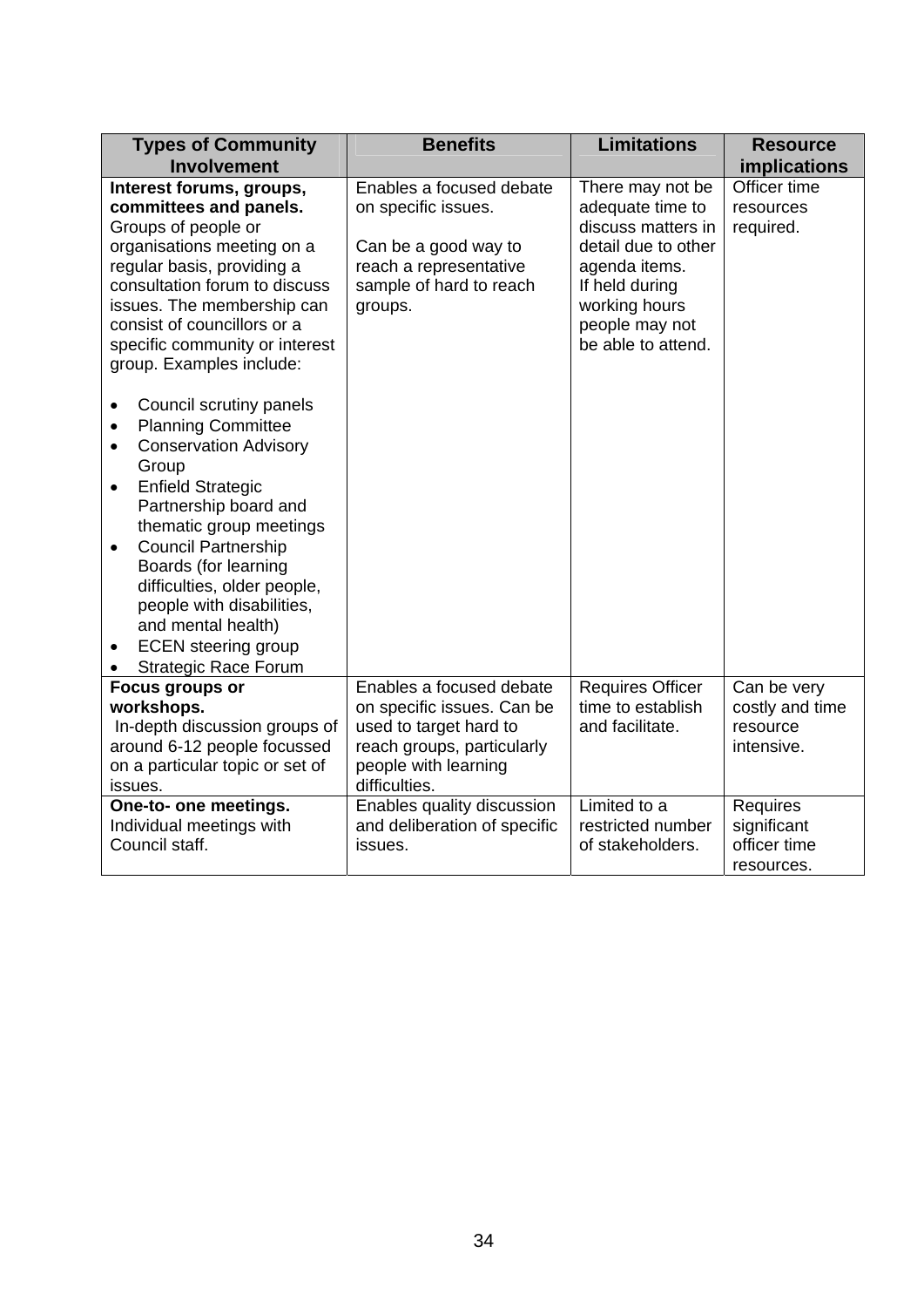| <b>Types of Community</b><br><b>Involvement</b>                                                                                                                                                                                                                                                                                        | <b>Benefits</b>                                                                                                                                                                                                                                                                            | <b>Limitations</b>                                                                                                                          | <b>Resource</b><br><i>implications</i>                                     |
|----------------------------------------------------------------------------------------------------------------------------------------------------------------------------------------------------------------------------------------------------------------------------------------------------------------------------------------|--------------------------------------------------------------------------------------------------------------------------------------------------------------------------------------------------------------------------------------------------------------------------------------------|---------------------------------------------------------------------------------------------------------------------------------------------|----------------------------------------------------------------------------|
| <b>Planning for Real©.</b><br>People are invited to arrive at<br>solutions for improving their<br>physical surroundings by<br>using a model of their area.<br>The process begins by using<br>surveys or focus groups to<br>identify the needs of the<br>community. Model or options<br>cards are used to suggest<br>ideas for an area. | Consensus is easier to<br>reach, as people focus on<br>the model and options<br>cards not each other.<br>Enables ideas and options<br>to be generated Can<br>engage people who cannot<br>read or write.<br>Increases participation by<br>'hard to reach' groups.                           | Can only<br>effectively be<br>used for area<br>based policies or<br>area action plans.                                                      | Very costly.<br>Use of<br>approved<br>consultants<br>would be<br>required. |
| <b>Planning Panels.</b><br>A public meeting held before<br>planning applications are<br>considered at the Planning<br>Committee. The Planning<br>Panel consists of three<br>members from the<br>Committee.                                                                                                                             | Enables the applicant to<br>explain proposals/ clarify<br>queries, local residents<br>and organisations can put<br>forward their views at an<br>early stage and officers<br>and members can listen<br>to ideas, issues and<br>concerns prior to<br>consideration at Planning<br>Committee. | Resource<br>restrictions limit<br>the frequency of<br>panels.<br>If held during<br>working hours<br>people may not<br>be able to<br>attend. | Venue costs.<br>Requires<br>officer and<br>member time<br>resources.       |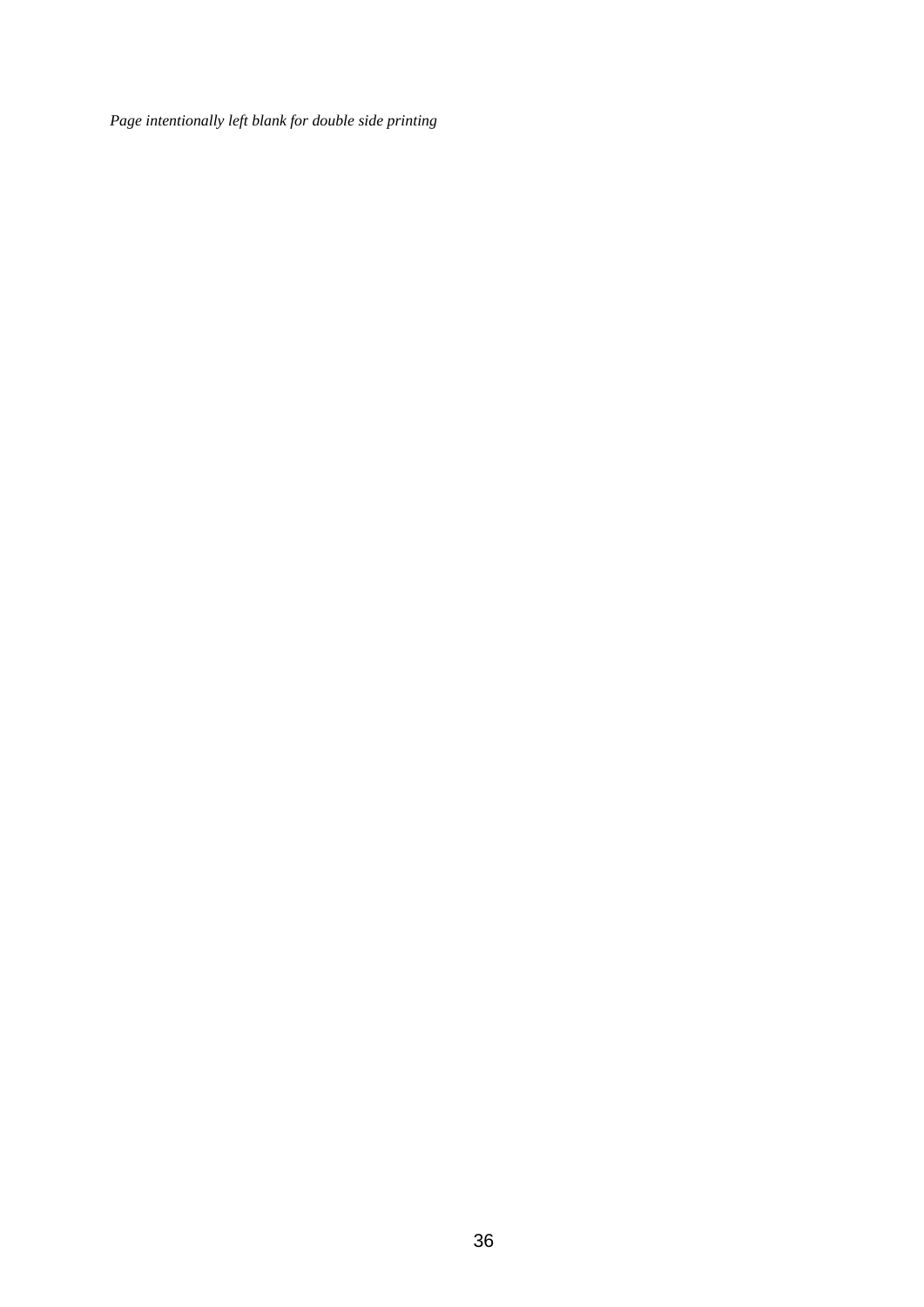### **Appendix D- List of Consultees**

**Consultation bodies**- national organisations listed in Government environmental regulations (The Environmental Assessment of Plans and Programmes Regulations 2004). The Council must consult these bodies when preparing the SA Scoping Report(s).

- The Countryside Agency
- The Environment Agency
- English Heritage
- English Nature

**Specific consultation bodies**- national organisations and authorities listed in Government regulations (The Town and Country Planning (Local Development) (England) Regulations 2004). The Council must consult these bodies if they are affected by the subject matter of LDDs.

- 
- 
- The Environment Agency **Agency** Agency
- 
- English Nature
- The Highways Agency
- 
- Broxbourne District Council
- Epping Forest District Council
- **Essex County Council Community** Thames Water
- Hertsmere Borough Council Three Valleys Water plc.
- Hertfordshire County Council Network Rail
- **London Borough of Barnet**
- **London Borough of Waltham** Forest
- **London Borough of Haringey**
- **Welwyn Hatfield District** Council
- Adjoining Parish/ Town Council(s)
- Mayor of London London  **London Development Agency**
- The Countryside Agency  **East of England Development**
- English Heritage  **Telecommunications operators** 
	- Enfield, Haringey and Barnet Strategic Health Authority.
- Adjoining Authorities: Gas and electricity operators
	- Sewerage and water undertakers:
	-

**General consultation bodies**- groups that represent the interests of local people (set out in the Town and Country Planning (Local Development) (England) Regulations 2004 as follows):

- (a) Voluntary bodies some or all of whose activities benefit any part of the Borough
- (b) Bodies which represent the interests of different racial, ethnic or national groups in the **Borough**
- (c) Bodies which represent the interests of different religious groups in the Borough
- (d) Bodies which represent the interests of disabled persons in the Borough
- (e) Bodies which represent the interests of persons carrying out business in the Borough.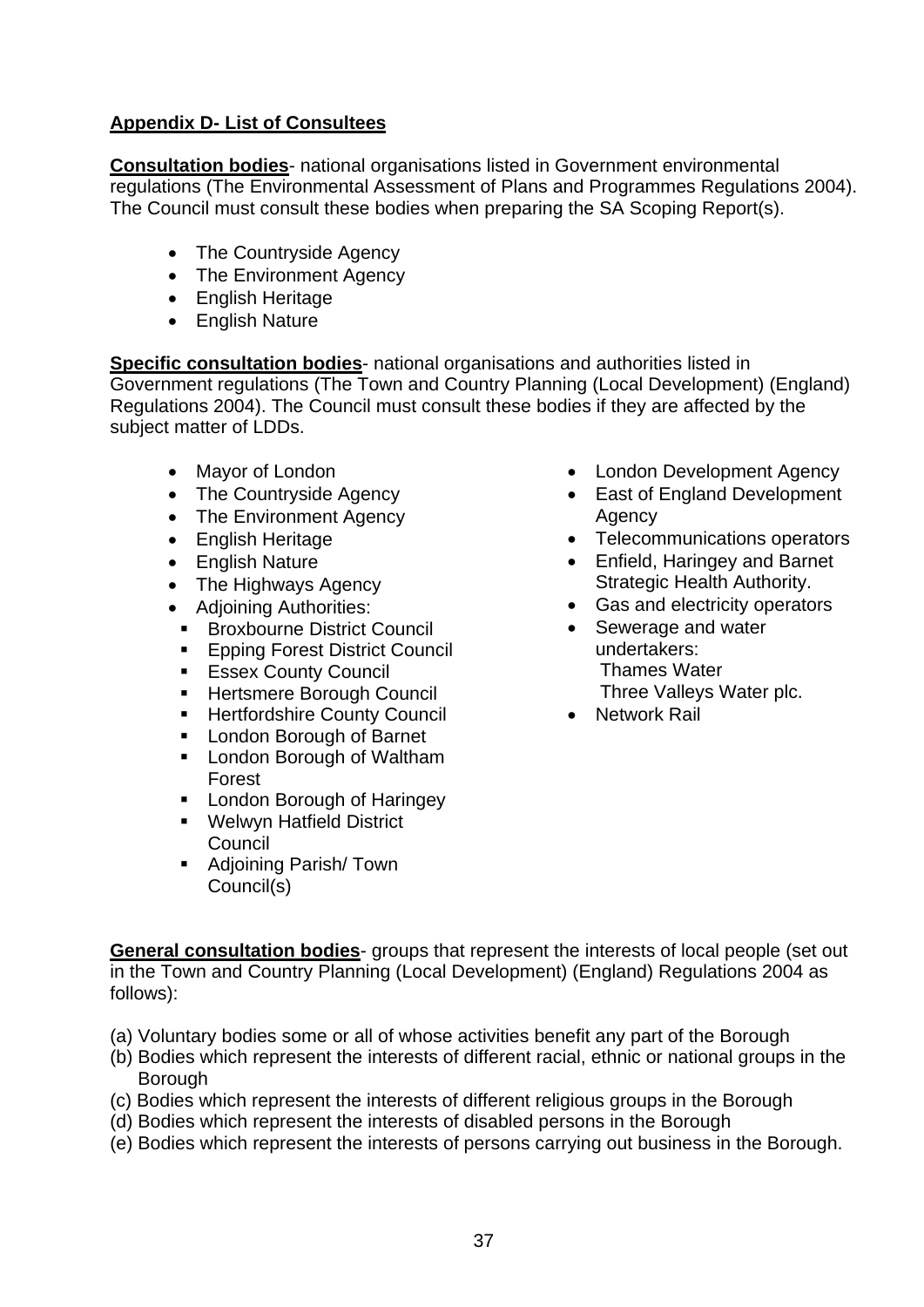#### **Government Departments**

- Home Office
- Department of Education and Skills
- Department of Environment, Food and Rural Affairs
- Department of Transport
- Department of Health
- Department of Trade and Industry
- Ministry of Defence
- Department of Works and Pensions
- Department of Constitutional Affairs
- Department for Culture, Media and Sport
- Office of Government Commerce (Property Advisers to the Civil Estate)
- The Countryside Agency

#### **Other Consultees**

- 
- British Waterways, canal owners and navigation authorities
- Centre for Ecology and Hydrology Housing Corporation
- 
- 
- Commission for Architecture and the Built Environment (CABE)
- Commission for New Towns and English Partnerships
- Commission for Racial Equality National conservation groups
- 
- Developers, agents and landowners
- Diocesan Board of Finance Freight Group
- 
- Environmental groups including English Regions CPRE, RSPB, and Friends of the Earth
- Equal Opportunities Commission The Theatres Trust<br>• Fire and Rescue Services Momen's National
- 
- Forestry Commission
- British Geological Survey Health and Safety Executive (HSE)
	- H M Prisons
	- The House Builders Federation
	-
- Church Commissioners Learning and Skills Councils
- Civil Aviation Authority  **Lee Valley Regional Park Authority** 
	- Local Transport Operators, PTAs, PTEs, and Transport for London
	- London Ambulance Service
	- Metropolitan Police Authority
	-
- Crown Estate Office  **Community 19th National Playing Fields Association** 
	- Primary Care Trust
	- Rail Companies and the Rail
- Disability Rights Commission Regional Sport Forums for the
	- Royal Mail Property Holdings Plc
	- Sport England
	-
	- Women's National Commission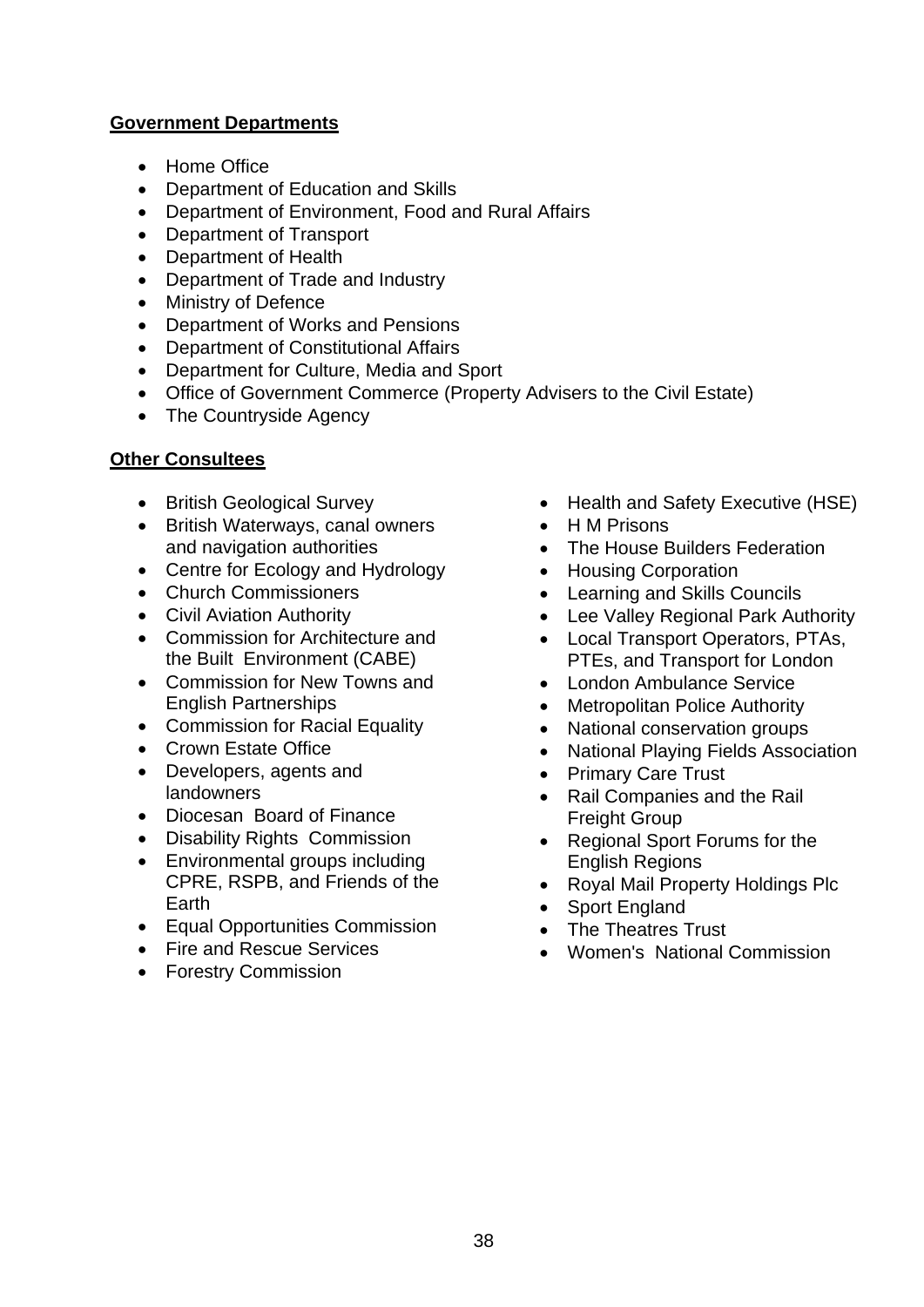### **Appendix E- Statutory and minimum consultation on planning applications**

The table below sets out the minimum public consultation to be undertaken by the Council. Additional consultation may occur as appropriate having regard to the potential impact of the proposal. The Council will also consult a range of statutory and non-statutory consultees depending upon the scale of the development and site circumstances.

| <b>Type of</b><br>application                                                                                                                                                                                                                                                                                                                                                                                                                    | <b>Statutory</b><br>requirement                                                                                                                   | Minimum consultation undertaken by the<br><b>Council</b>                                                                                                                                                                                                                                                                                                                                         |
|--------------------------------------------------------------------------------------------------------------------------------------------------------------------------------------------------------------------------------------------------------------------------------------------------------------------------------------------------------------------------------------------------------------------------------------------------|---------------------------------------------------------------------------------------------------------------------------------------------------|--------------------------------------------------------------------------------------------------------------------------------------------------------------------------------------------------------------------------------------------------------------------------------------------------------------------------------------------------------------------------------------------------|
| <b>Householder</b><br>Applications<br>involving household<br>extensions and<br>ancillary<br>developments.                                                                                                                                                                                                                                                                                                                                        | Site notice<br>(to be displayed<br>for not less than<br>21 days)<br>or<br>notice served on<br>adjoining owner<br>or owner.                        | Consultation letter sent to adjoining owner or<br>occupier and in the case of side or front<br>extensions- owner or occupier of properties<br>directly opposite whose outlook could be<br>affected by the proposed development.<br>Publication in weekly list- available on website,<br>circulated to Councillors, study groups,<br>resident's associations, libraries and other<br>subscribers. |
| <b>Minor</b><br>Applications<br>involving<br>• Residential<br>development of less<br>than 10 dwellings (or<br>if this is not known<br>where the site is less<br>than 0.5ha)<br>• Provision of a<br>building or buildings<br>of less than 1000m <sup>2</sup><br>of floor space<br>• Development on<br>sites less than 1ha.                                                                                                                        | Site notice<br>(to be displayed<br>for not less than<br>21 days)<br>or<br>notice served on<br>adjoining owner<br>or owner.                        | Consultation letter sent to adjoining owner or<br>occupier.<br>Publication in weekly list- available on website,<br>circulated to Councillors, study groups,<br>residents' associations, libraries and other<br>subscribers.                                                                                                                                                                     |
| • A change of use<br><b>Major</b><br>Applications<br>involving<br>• Residential<br>development of ten<br>or more dwellings (or<br>if this is not known<br>where the site is<br>0.5ha or more)<br>• Provision of building<br>or buildings of<br>1000 $m2$ of<br>floorspace or more<br>• Development on a<br>site of 1ha or more.<br>• The winning and<br>working of minerals<br>or the use of land for<br>mineral deposits<br>• Waste development | Site notice<br>(to be displayed<br>for not less than<br>21 days)<br>or<br>notice served on<br>adjoining owner<br>or owner<br>and<br>press notice. | Site notice<br>and<br>consultation letter sent to adjoining owner or<br>occupier<br>and<br>press notice.<br>Publication in weekly list- available on website,<br>circulated to Councillors, study groups,<br>residents' associations, libraries and other<br>subscribers.                                                                                                                        |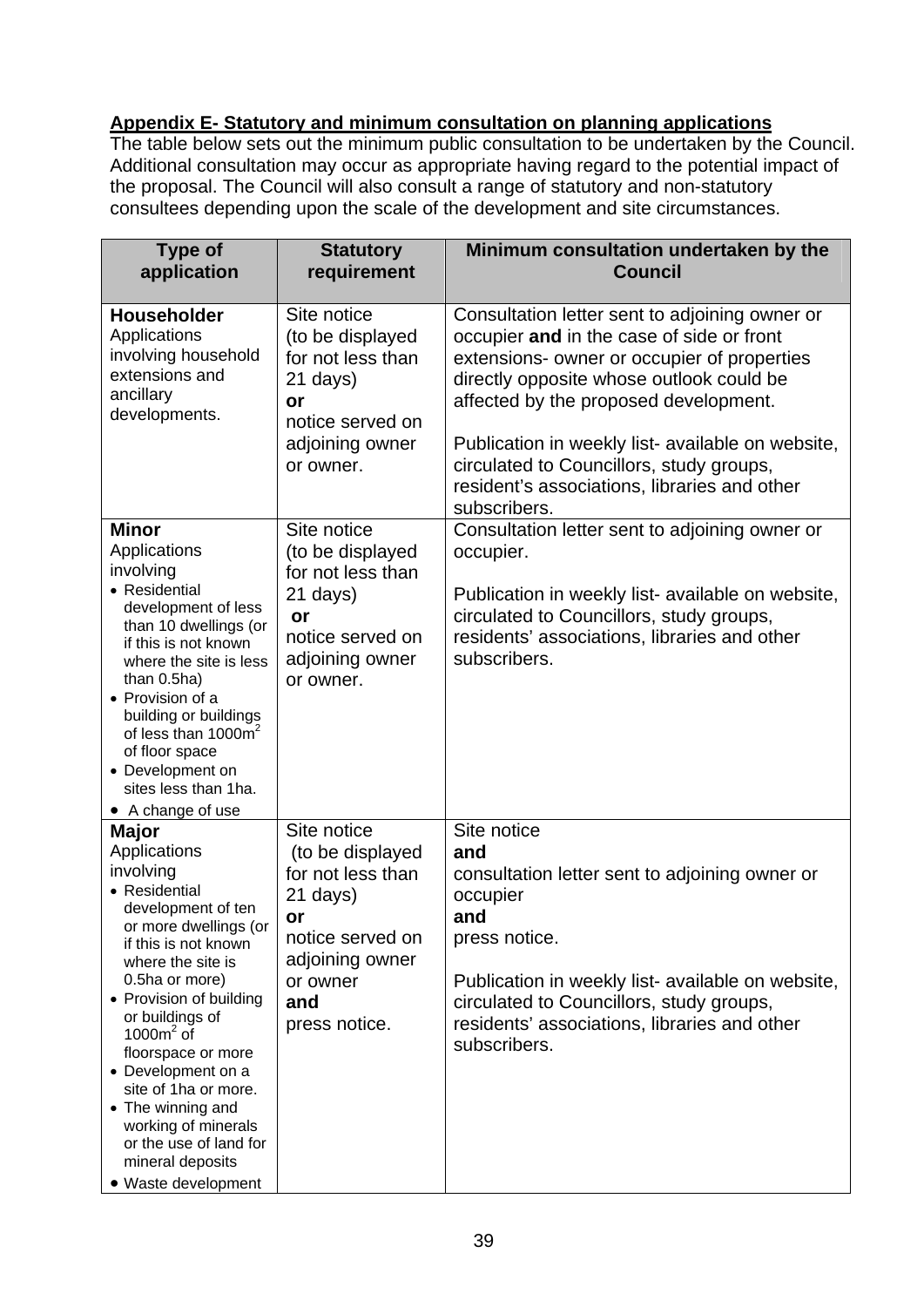| <b>Type of</b><br>application                                                                                                                                                                            | <b>Statutory</b><br>requirement                                                                                                                                         | Minimum consultation undertaken by the<br><b>Council</b>                                                                                                                                                                                                                                                           |
|----------------------------------------------------------------------------------------------------------------------------------------------------------------------------------------------------------|-------------------------------------------------------------------------------------------------------------------------------------------------------------------------|--------------------------------------------------------------------------------------------------------------------------------------------------------------------------------------------------------------------------------------------------------------------------------------------------------------------|
| Applications<br>accompanied by an<br>Environmental<br>Statement.<br>Applications for<br>development that<br>does not accord<br>with the<br>development plan.                                             | Site notice<br>(to be displayed<br>for not less than<br>21 days)<br>and<br>press notice.                                                                                | Site notice<br>and<br>consultation letter sent to adjoining owner or<br>occupier<br>and<br>press notice.<br>Publication in weekly list- available on<br>website, circulated to Councillors, study<br>groups, residents' associations, libraries and<br>other subscribers.                                          |
| Applications for<br><b>Listed Building</b><br>Consent,<br><b>Conservation Area</b><br>Consent.<br>Planning<br>applications for<br>development<br>affecting listed<br>buildings or<br>conservation areas. | Site notice and<br>press notice.                                                                                                                                        | Site notice<br>and<br>consultation letter sent to adjoining owner or<br>occupier<br>and<br>press notice.<br>Publication in weekly list- available on<br>website, circulated to Councillors, study<br>groups, residents' associations, libraries and<br>other subscribers.<br>Consultation with local study groups. |
| Applications for<br>telecommunications<br>development.                                                                                                                                                   | Site notice<br>(to be displayed<br>for not less than<br>21 days)<br>or<br>notice served on<br>adjoining owner<br>or owner<br>and<br>press notice (in<br>certain cases). | Consultation letter sent to adjoining owner or<br>occupier<br>and<br>press notice (where required by the<br>regulations).<br>Publication in weekly list- available on<br>website, circulated to Councillors, study<br>groups, residents' associations, libraries and<br>other subscribers.                         |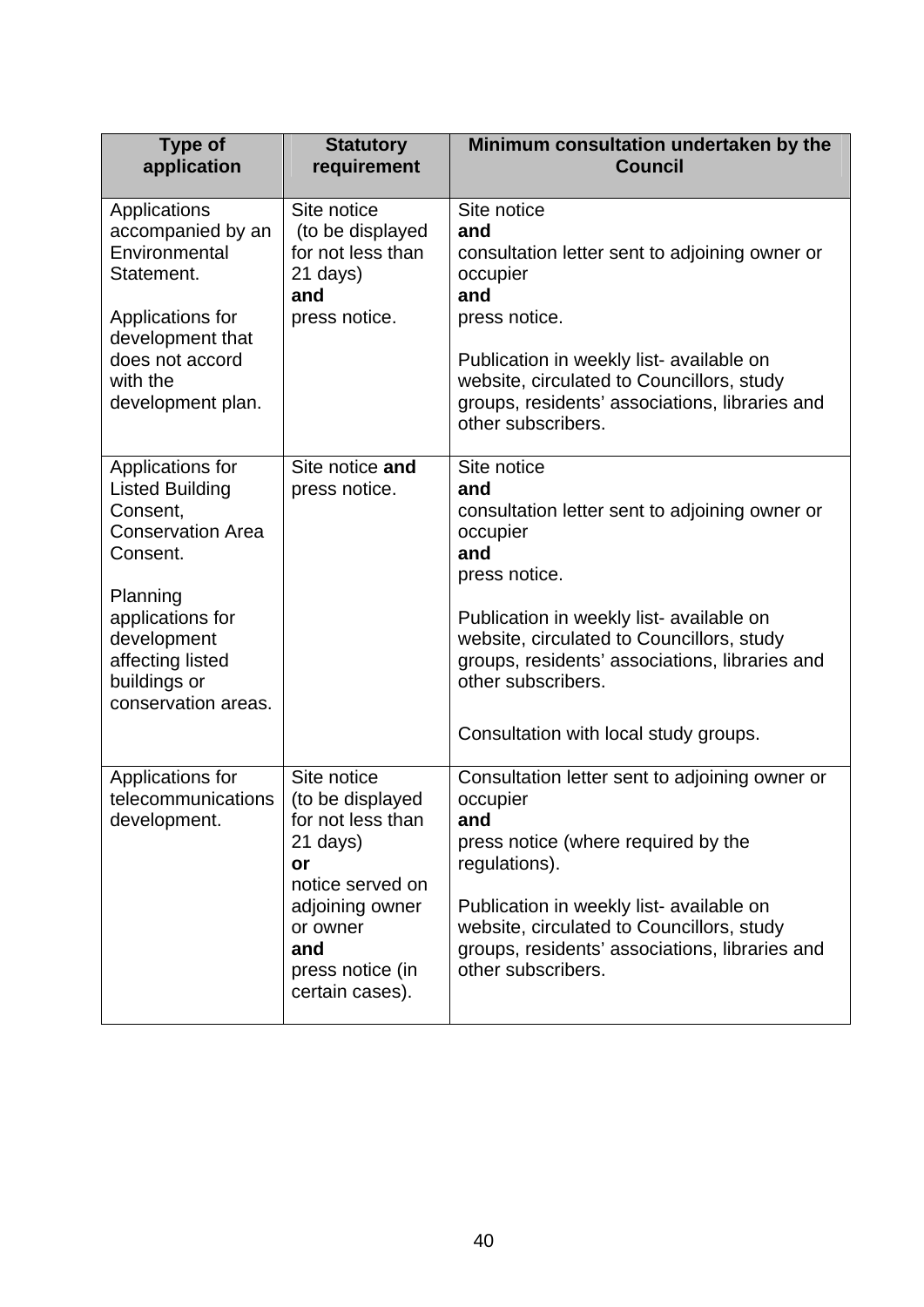| <b>Type of</b><br>application                                                                                                                                                                      | <b>Statutory</b><br>requirement | Minimum consultation undertaken by the<br><b>Council</b>                                                                                                                                                                     |
|----------------------------------------------------------------------------------------------------------------------------------------------------------------------------------------------------|---------------------------------|------------------------------------------------------------------------------------------------------------------------------------------------------------------------------------------------------------------------------|
| Applications for a<br>Lawful<br>Development<br>Certificate.                                                                                                                                        | No statutory<br>requirement.    | Notification letter sent to adjoining owner or<br>occupier.<br>Publication in weekly list- available on website,<br>circulated to Councillors, study groups,<br>residents' associations, libraries and other<br>subscribers. |
| Applications for<br>Advertisement<br>Consent.                                                                                                                                                      | No statutory<br>requirement.    | Consultation letter sent to adjoining owner or<br>occupier.<br>Publication in weekly list- available on website,<br>circulated to Councillors, study groups,<br>residents' associations, libraries and other<br>subscribers. |
| Applications for<br>works to trees<br>protected by a<br>Tree Preservation<br>Order or located<br>within a<br>Conservation<br>Area.<br>Applications for a<br>prior notification for<br>agricultural | No statutory<br>requirement.    | Publication in weekly list- available on<br>website, circulated to Councillors, study<br>groups, residents' associations, libraries and<br>other subscribers.                                                                |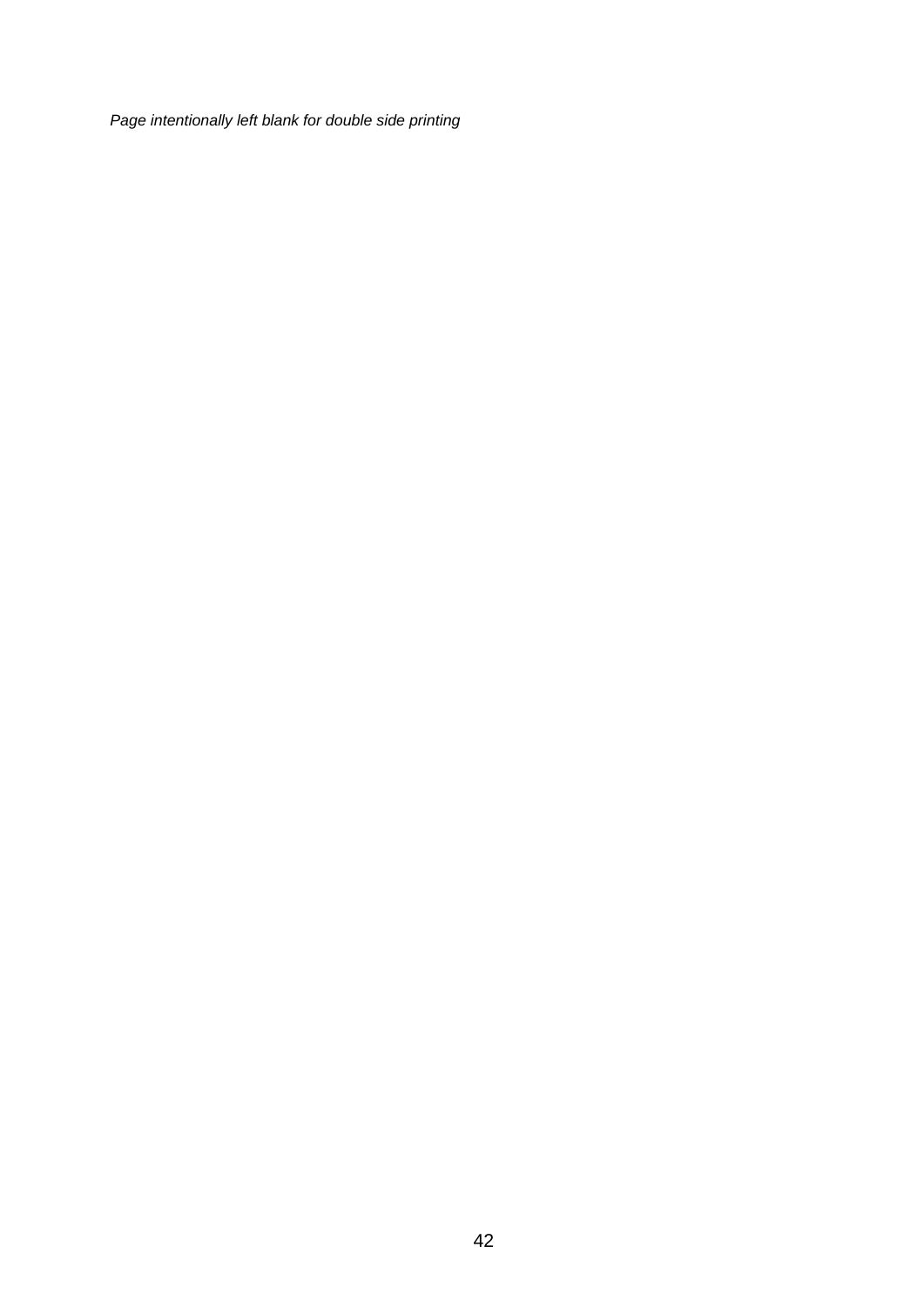# **Appendix F- Background Documents and Contact Details**

#### **Background documents**

- "Community Involvement, Diversity and New Planning System", ODPM 2004.
- "Community Involvement in Planning: The Governments' Objectives" ODPM 2004
- "Consulting People- the Council's consultation good practice guide 2004-2007, LBE 2004.
- "Creating Better Places to live- A guide to the planning system in England", ODPM 2005.
- "Creating Local Development Frameworks a companion guide to PPS12", ODPM 2004.
- "Diversity and Equality in Planning: a good practice guide", ODPM 2005.
- "Engaging Enfield- the Council's Consultation Strategy 2004-2007", LBE 2004.
- "The Enfield Compact"
- **Enfield's Local Development Scheme", LBE 2005.**
- "Enfield's Future"- The Community Strategy 2003-2006.
- Environmental Protection- The Environmental Assessment of Plans and Programmes Regulations 2004.
- "Local Development Frameworks: Assessing the Soundness of Development Plan Documents and Statements of Community Involvement", PINS 2005
- The Planning (Listed Buildings and Conservation Areas) Act 1990
- The Planning (Listed Buildings and Conservation Areas) Regulations 1990
- **The Planning System: General Principles" ODPM 2005.**
- **Planning and Compulsory Purchase Act 2004.**
- Planning Policy Statement 1: "Creating Sustainable Communities", ODPM 2005.
- Planning Policy Statement 12- "Local Development Frameworks", ODPM 2004.
- "Putting Enfield First"- Corporate Strategy 2005-2008, LBE 2005.
- **"** "Scoping the Future", LBE 2004.
- "Statements of Community Involvement and Planning Applications", ODPM 2004.
- "Sustainability Appraisal of Regional Spatial Strategies and Local Development Frameworks" Consultation paper, ODPM 2004.
- "Sustainability Appraisal of Regional Spatial Strategies and Local Development Frameworks" Interim advice note on frequently asked questions, ODPM 2005.
- **Town and Country Planning (General Development Procedures) Order 1995**
- **Town and Country Planning (General Permitted Development) (Amendment)** (England) Order 2001-
- **Town and Country Planning (Local Development) (England) Regulations 2004.**